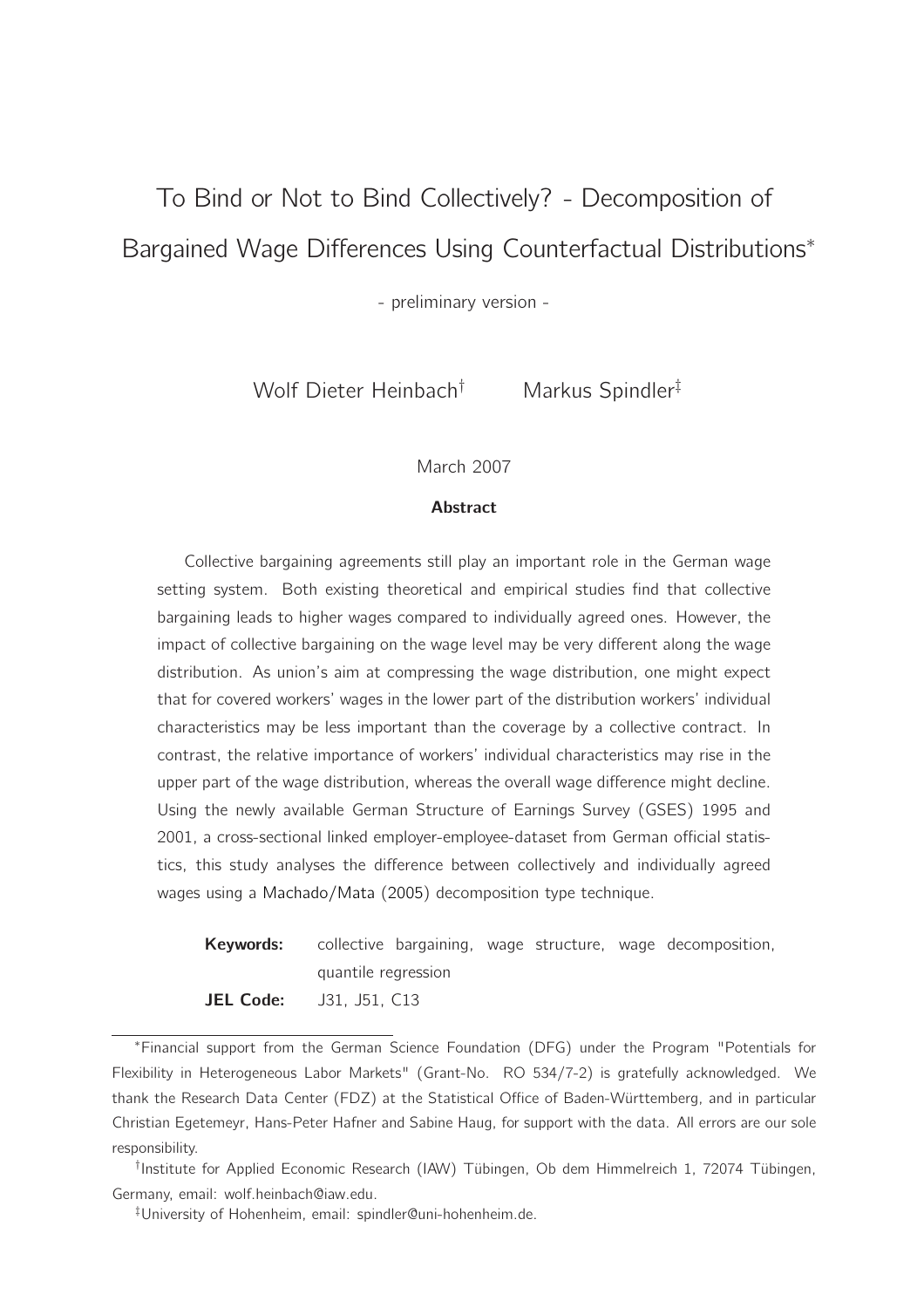# 1 Introduction

This paper deals with the question why wages in firms covered by a collective bargaining agreement are higher than those in non-covered firms. In the Anglo-Saxon literature this phenomenon is called union wage gap describing the empirical fact that unions increase workers' wages (cf. e.g. [Blanchflower/Bryson 2004](#page-18-0); [Card et al. 2004](#page-18-1); [Freeman](#page-18-2) [1982](#page-18-2); [Freeman/Medoff 1984;](#page-18-3) [Lewis 1986](#page-19-1)). But the institutional background in Germany differs from that in the United States and Britain. The difference in wages can be observed with firms being covered by a collective bargaining agreement (e.g. cf. [Fitzenberger et al.](#page-18-4) [2006](#page-18-4); [Gürtzgen 2006](#page-18-5); [Heinbach 2006;](#page-19-2) [Stephan/Gerlach 2005\)](#page-19-3). Individual firms' bargaining coverage is more a decision of the employer to join an employers association than that of workers to join a union. Thus, the explanation of the wage gap has to take the different institutional settings into account.

Until today there is lack of theoretical models of Germany's wage-setting system to explain these wage premia. Motivated by Anglo-Saxon literature, some authors suggest that workers are split up into covered and non-covered firms (cf. [Fitzenberger et al. 2006](#page-18-4); [Gürtzgen 2006\)](#page-18-5). The present study adds empirical evidence to these findings. For the first time newly emerged decomposition techniques for quantile regression and newly available linked-employer-employee data from German official statistics are used to explain the covered- non-covered wage gap. We observe the wage premium to be primarily a result of workers' characteristics. Whereas the additional collective bargaining premia is higher in the lower quantiles and diminishes in the higher quantiles.

Our paper is organised as follows. Section [2](#page-2-0) first gives a short review of the German bargaining system and second presents the theoretical background containing considerations about the link between firms' coverage decision and workers' wages as well as firms' coverage and workers' skills. After modelling the methodical framework in section [3,](#page-6-0) we outline the basis of our empirical investigation - data and model specifications - in section [4.](#page-10-0) Section [5](#page-12-0) presents the empirical results and finally section [6](#page-16-0) concludes.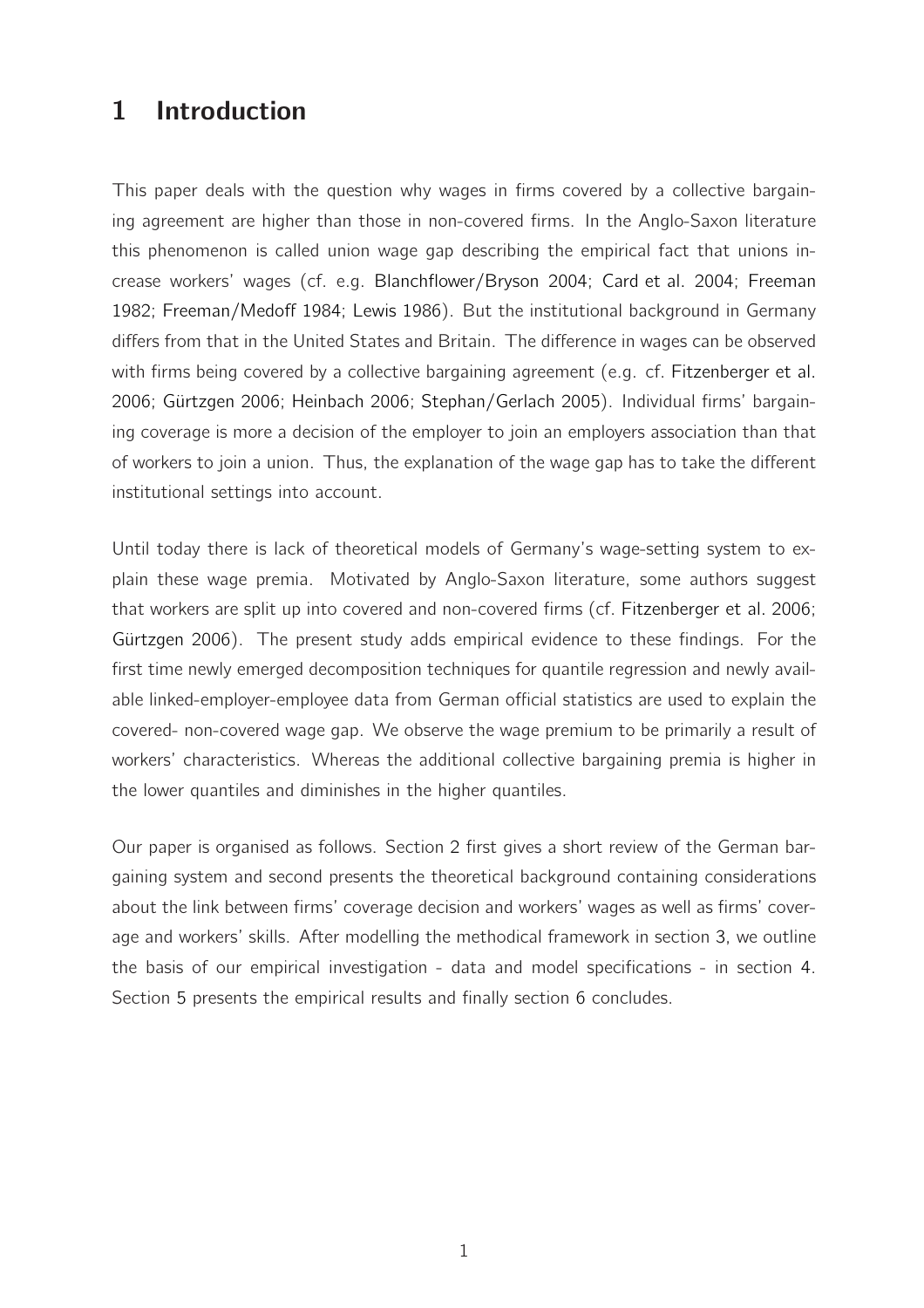# <span id="page-2-0"></span>2 Theoretical Considerations

There is still disagreement over the extent to which differences in the structure of wages between union and nonunion workers represent an effect of trade unions, rather than a consequence of the non-random selection of unionised workers (cf. [Card 1996,](#page-18-6) p. 957)

There exist a vast number of studies reporting especially for Britain and the U.S. unionised wages being higher than those of non-unionised workers. By contrast, in Germany wages are generally not paid according to the union status of the workforce but the collective contract status of the employer.<sup>[1](#page-2-1)</sup> However, empirical studies concerning collective bargaining report a wage premium for workers covered by a collective contract compared to those with individually agreed wages (e.g. cf. [Stephan/Gerlach 2005](#page-19-3); [Fitzenberger et al.](#page-18-4) [2006](#page-18-4); [Gürtzgen 2006;](#page-18-5) [Heinbach 2006](#page-19-2)). A positive wage effect of about 9% in 1995 and even 12% in 2001 is reported by [Stephan/Gerlach](#page-19-3) [\(2005\)](#page-19-3) applying a multi-level analysis to German Structure of Earning Survey Data (GSES) from the German federal state of Lower Saxony. In the quantile regression approach by [Fitzenberger et al.](#page-18-4) [\(2006](#page-18-4)) individual coverage and the share of covered workers within each firm is accounted by using the same data for Germany. They point out that the share of workers subject to a collective contract has a positive impact on the average wage level, but decreases in higher quantiles. In the study of [Gürtzgen](#page-18-5) [\(2006](#page-18-5)) the IAB Linked-Employer-Employee Panel (LIAB) is used to analyse the wage difference between covered and non-covered workers. Controlling for individual unobserved effects and firm-specific unobserved heterogeneity the coverednon-covered wage gap is explained by a low coverage effect and a high selection bias.

Until now, only a few authors already consider the covered wage premia in the German bargaining system from a more theoretical point of view. [Büttner/Fitzenberger](#page-18-7) [\(1998\)](#page-18-7) find collective contracts affecting especially the lower part of the wage distribution, whereas [Sanner](#page-19-4) [\(2006\)](#page-19-4) proposes the degree of centralisation as a driving force for the covered- noncovered wage gap. The theoretical explanation of empirical findings mainly focus on the Anglo-Saxon theory explaining the union- non-union wage gap (cf. e.g. [Freeman/Medoff](#page-18-3) [1984](#page-18-3)). In contrast, this study centres the covered- non-covered wage gap of collective bargaining. In the following, we give a short review of the German bargaining system and present some theoretical considerations adapting the related Anglo-Saxon literature.

<span id="page-2-1"></span> $1$  If an employer is member of an employers association, he is obliged to apply collective bargaining agreements to at least unionised workers (cf. section [2.1\)](#page-3-0).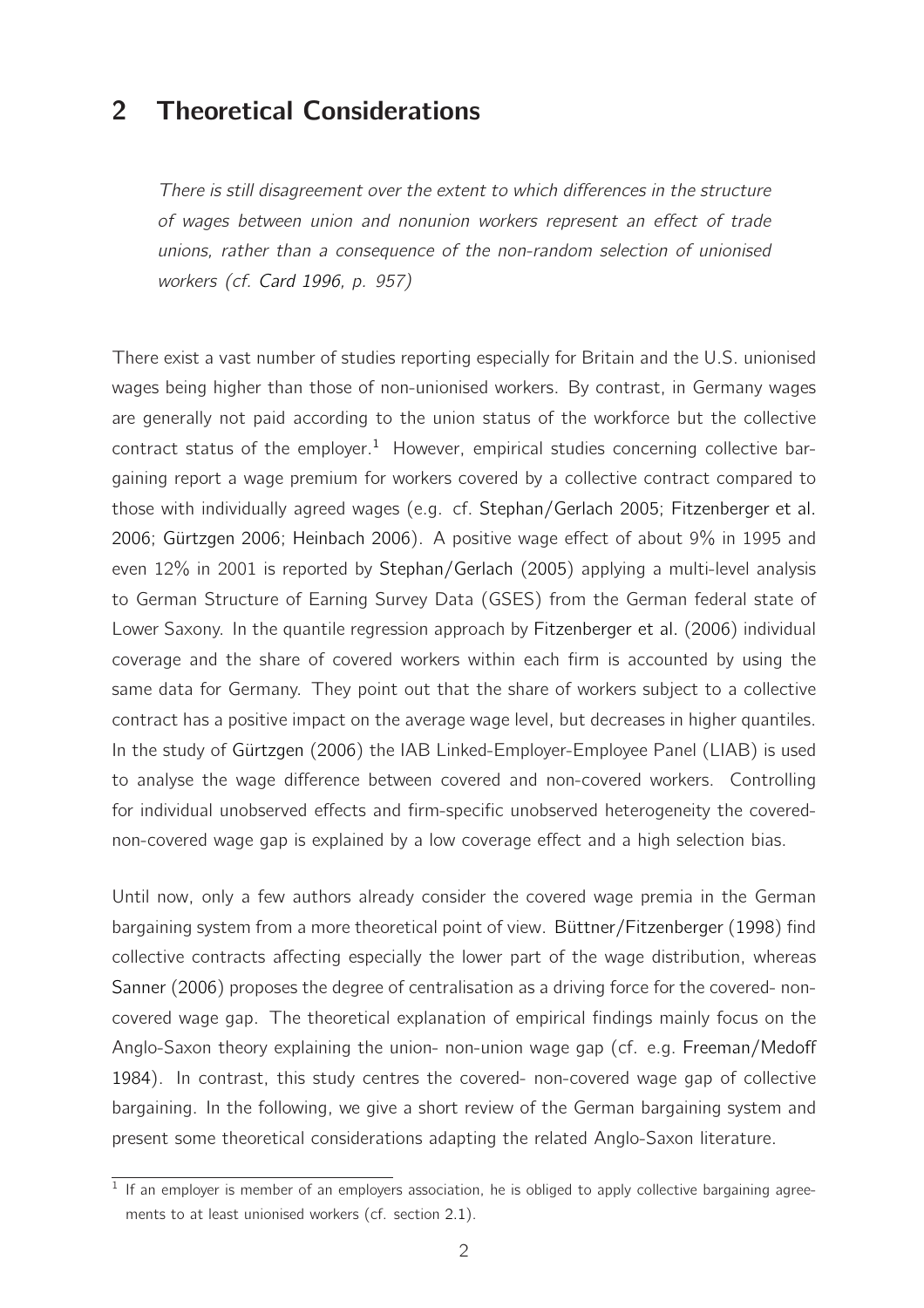### <span id="page-3-0"></span>2.1 Institutional Background: The German Bargaining System

The German bargaining system distinguishes between firms with individual agreements on wages and working conditions and those being covered by a collective contract. Covered firms either bargain at the firm-level or at the industry-level, whereas firm-level contracts adopt mainly contents of the respective industry-level contracts.<sup>[2](#page-3-1)</sup> Generally, the bargained wage is binding for all union members working in a firm that is covered by a bargaining agreement, i.e. the firm has agreed directly or indirectly via the respective employers association upon the collective contract. In case a firm has not, even a unionised worker is not entitled to draw the collectively bargained wage. Consequently, unions favour firms to be covered under a collective contract. But in contrast, bargaining coverage has substantially declined in recent years (cf. [Fitzenberger et al. 2006\)](#page-18-4) as firms turned increasingly away from employers associations in order to bargain wages individually with each of their employees.

### 2.2 The Link between Firms' Coverage Decision and Workers' Wages

As [Card](#page-18-6) [\(1996](#page-18-6), p. 957) noticed, it is not agreed upon if union wage differences result from union bargaining or from non-random selection of unionised workers. In case of Germany unions bargain higher wages but the question is if workers are non-randomly selected into covered and non-covered firms, respectively. Furthermore, the firms' decision to be covered by collective contracts matters. So the covered- non-covered wage gap may either result from union bargaining or from a non-random selection of workers into covered firms. In the following, reasons for both aspects are presented.

One important reason for firms to remunerate their employees accordant to a collective bargaining agreement is given by the consideration that transaction costs rise enormously with increasing workforce if contracts have to be bargained with every single employee (cf. [Freeman 1982](#page-18-2); [Freeman/Medoff 1984\)](#page-18-3). So in contrast, the savings of time and negotiation costs are tremendous if all employees are subject to the same collective contract. Another reason for applying collective contracts is due to avoiding efficiency loses that are based on social problems within a firm. This could e.g. be the case if a worker with good negotiations skills gets better paid than comparable colleagues. Altogether, the reduced bargaining costs of a firm can be distributed as wage premia to the workforce (union bargaining effect).

<span id="page-3-1"></span> $\overline{2}$  But obviously there remains enough space for firm-specific regulations.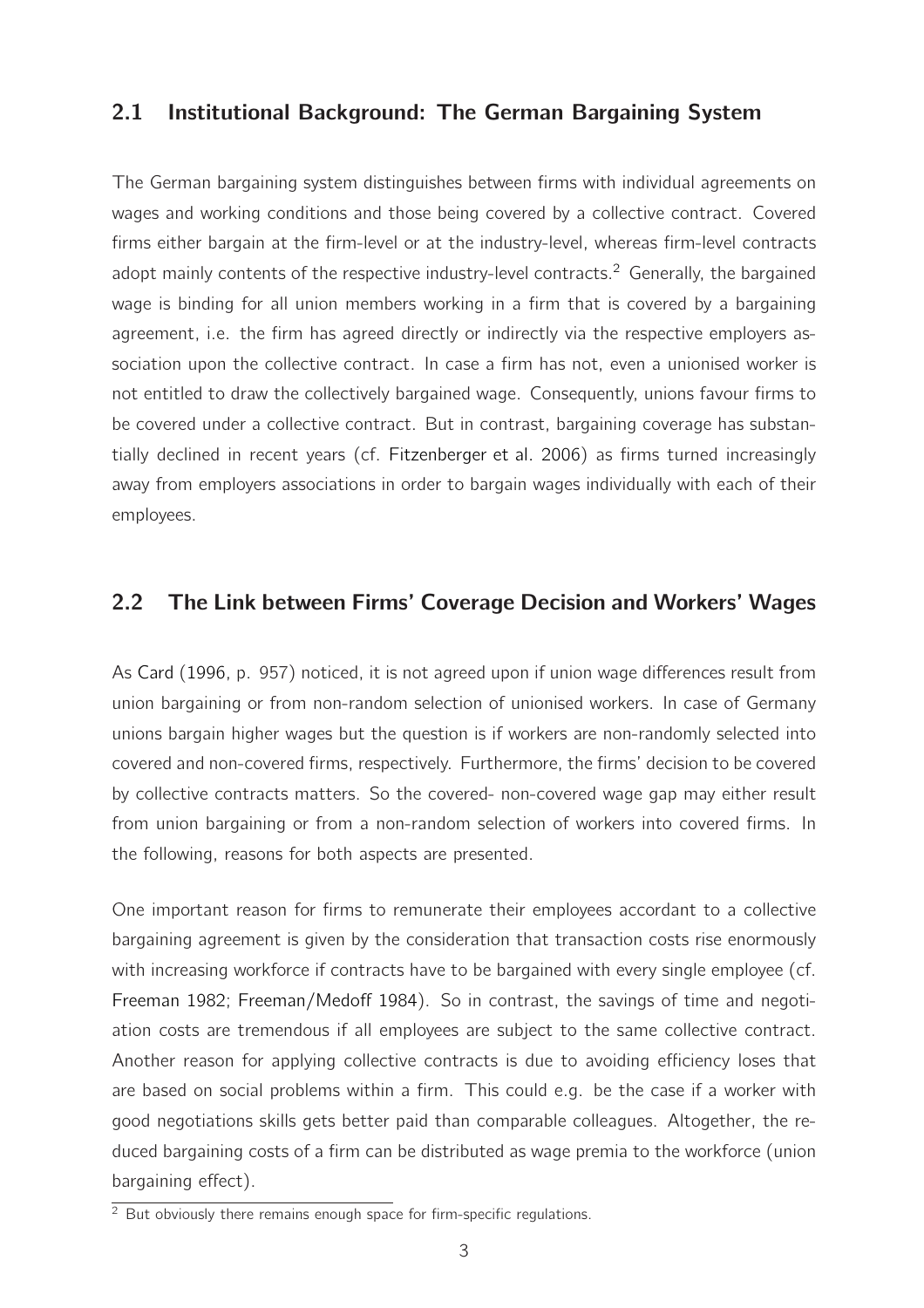Assuming that employers produce at minimum costs and that wages equal somewhat workers' marginal productivity, a covered firm has to pay higher bargained wages and therefore seeks for highly productive workers. Facing a wage increase or at least a higher wage level, firms have obviously to choose between two alternatives: Either to stay under collective bargaining coverage or to leave and thus to bargain individually.

Staying under bargaining coverage implies a higher wage level. Under the assumption that wages equal workers' marginal productivity, covered firms have consequently to search for disproportional productive workers. If they do not, they can no longer maintain the high wage level and have as a consequence to leave collective bargaining coverage. But leaving bargaining coverage implies that the overall wage level may decrease as firms have the opportunity to bargain lower individual wages especially if workers' productivity is low. Then high-skilled workers will leave the firm and apply for a job in high-wage (covered) firms if the individual wage offer is lower than the collective bargained wage.

### 2.3 Workers' Skills and Firms' Coverage

This section deals with the workers point of view and their decision to apply for a job in a covered or non-covered firm, respectively. In general, workers prefer firms with high wage offers. Obviously a firm's wage offer depends on the single worker's marginal productivity which is closely related to his observable skills. Assuming workers' skills being heterogenous and some being only observable to the employer and not to the researcher, workers prefer different firms to apply for. Additionally, firms' technologies are differently sensitive towards workers' ability. Consequently, ability sensitive firms attract workers with high ability (cf. [Groshen 1991](#page-18-8)). In case a firm pays wages according to the less productive workers e.g. as enforcement of firms' technology more productive workers will leave. These workers apply in firms, where the weakest productive worker equals their own productivity (cf. [Groshen](#page-18-8) [1991](#page-18-8)).

Following [Hirsch](#page-19-5) [\(2004](#page-19-5)), longitudinal evidence has shown a positive selection of low-skilled workers into unions and a negative selection among high-skilled workers. In Germany firm's coverage is more important than worker's union membership, consequently the selection of different skill levels occurs to the coverage status of the firm in an analogous way.

Another reason why workers apply for a job in a covered firm is that unions bargaining guarantees at least the union wage in the future (cf. [Dustmann/Schönberg 2004](#page-18-9)). Al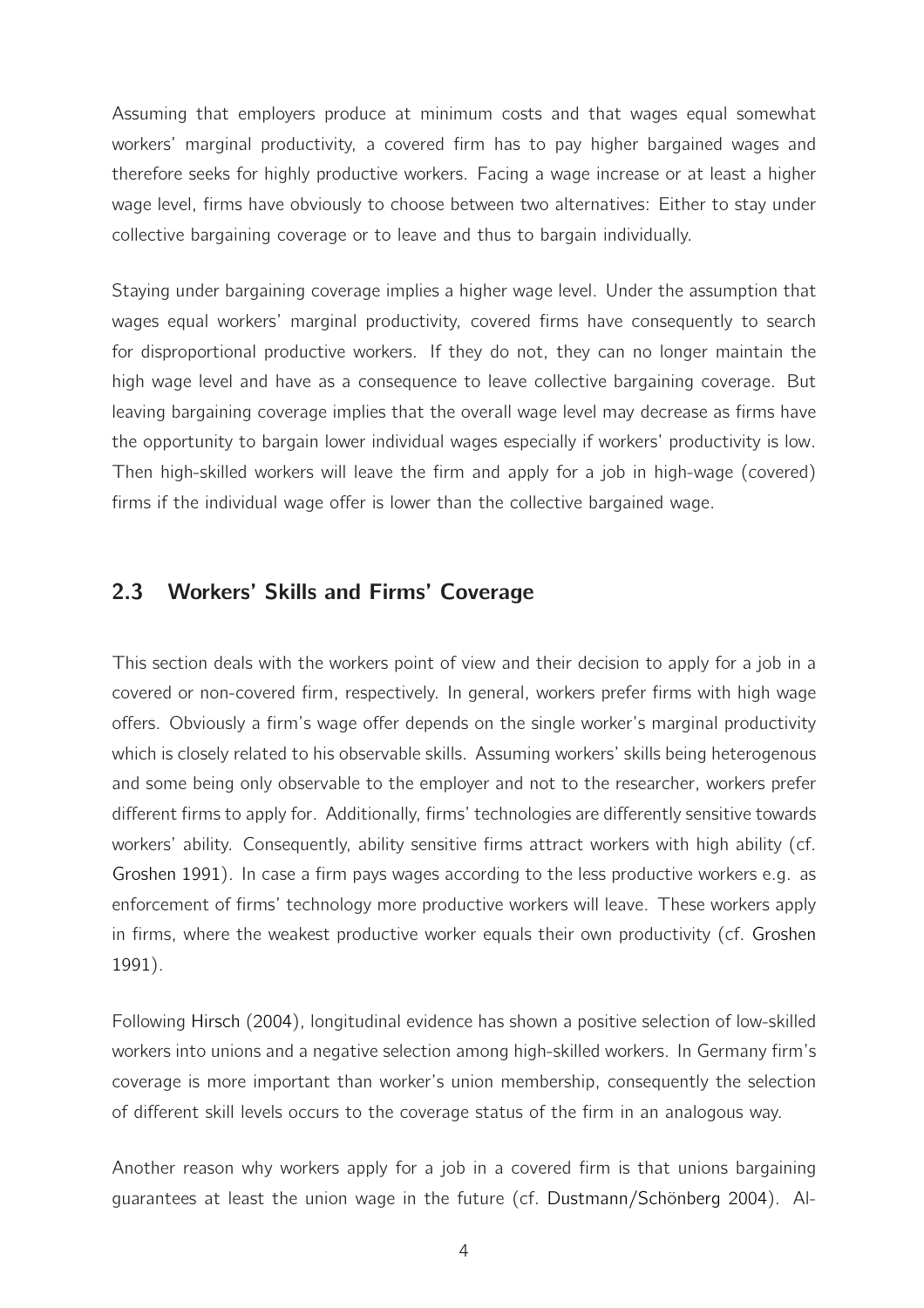though the influence of unions on the wages in Germany differs in some extend from that of their anglo-saxon counterparts, unions aim to compress the wage distribution. Therefore especially workers with low observable skills in the lower part of the wage distribution profit from covered status.

Summing up, workers' decision to apply for a firm depends from two things. First, individual skills are a key variable for the wage offer. Wage offers for high-skilled workers are higher than for low-skilled. This causes an additional selection of high-skilled workers into highwage firms. Second, wage offers for low-skilled will be higher in covered firms than in non-covered firms. Consequently low-skilled workers prefer to apply for jobs in covered firms. Therefore high-skilled workers are at least indifferent towards firms' bargaining coverage.

In the following, we investigate the relationsship between workers' skills, firms' coverage and wages paid. Summing up, our theoretical considerations lead to the following hypotheses:

- Workers' wages in covered firms are higher along the whole wage distribution compared to those of workers in non-covered firms, whereas the base wage is higher and the returns of human capitals are smaller as unions reducing inequality across skill groups.
- The covered- non-covered wage gap results from two parts: one is a true bargaining effect which is highest for workers in the lowest part of the distribution. The other part results from the underlying selection of workers in covered firms. Covered firms attract on average higher skilled workers.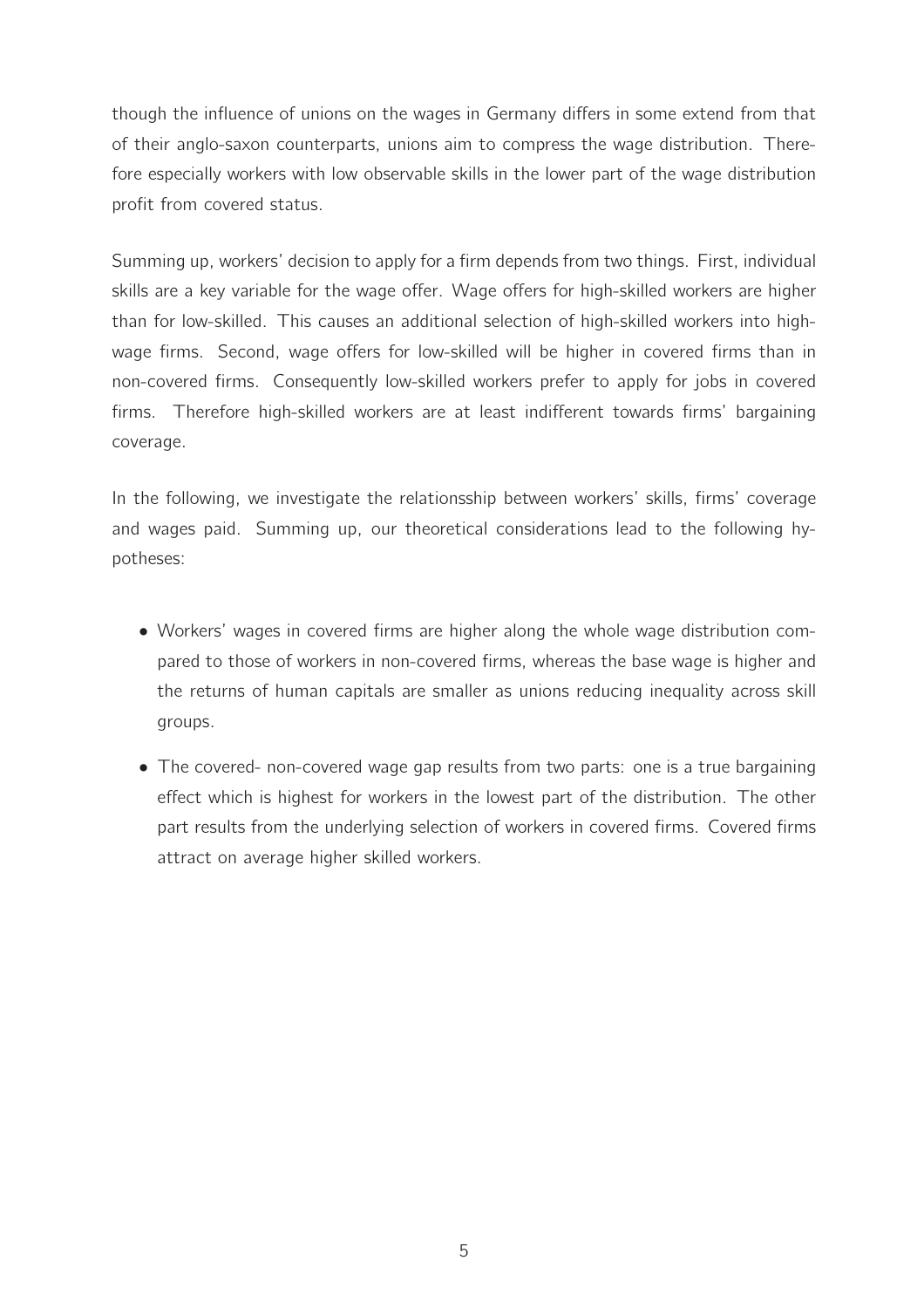# <span id="page-6-0"></span>3 How to Decompose Differences Across Wage Distributions

### 3.1 Decomposition Techniques

To quantify the components of a wage gap between two groups [Blinder](#page-18-10) [\(1973](#page-18-10)) and [Oaxaca](#page-19-6) [\(1973\)](#page-19-6) first developed a decomposition technique that detects the sources of the difference in the means. This approach proofed to be particularly useful in explaining the differences in average log wages  $\bar{Y}_t$  between two groups  $t = (0, 1)$ , e.g. between whites and blacks or men and women or more generally between a favoured group indexed with  $t = 1$  and a discriminated group indexed with  $t = 0$ . But as talking about treated and non-treated groups is more appropriate instead of favoured and discriminated groups in our context, the individuals covered by a bargaining agreement will form the treated group whereas those with individually agreed contracts will represent the non-treated group.

By assuming that the expected value of Y conditionally on X is a linear function of  $X$ ,  $E[Y_t | T = t]$  can be estimated consistently via OLS by  $\bar{X}_t \hat{\beta}_t$ , where the groups' average characteristics  $\bar{X}_t$  can be obtained by  $\frac{1}{r}$  $n_t$  $\sum$  $i:T = t$  $X_i$  and the corresponding coefficients  $\hat{\beta_t}$  are resulting from the regressions of  $Y_t$  on  $X_t$ . Then, since  $\bar{Y}_t=\bar{X_t}\hat{\beta}_t$ , the difference between  $\bar{Y}_1$  and  $\bar{Y}_0$  can be written as

$$
\bar{Y}_1 - \bar{Y}_0 = \bar{X}_1 \hat{\beta}_1 - \bar{X}_0 \hat{\beta}_0. \tag{1}
$$

Addition and simultaneous subtraction of the counterfactual  $\bar{X}_0 \hat{\beta}_1$  gives

$$
\bar{Y}_1 - \bar{Y}_0 = \bar{X}_1 \hat{\beta}_1 (-\bar{X}_0 \hat{\beta}_1 + \bar{X}_0 \hat{\beta}_1) - \bar{X}_0 \hat{\beta}_0.
$$
\n(2)

<span id="page-6-1"></span>Then, the Blinder-Oaxaca-Decomposition is given by

$$
\bar{Y}_1 - \bar{Y}_0 = \underbrace{(\bar{X}_1 \hat{\beta}_1 - \bar{X}_0 \hat{\beta}_1)}_{\text{characteristics}} + \underbrace{(\bar{X}_0 \hat{\beta}_1 - \bar{X}_0 \hat{\beta}_0)}_{\text{coefficients}}.
$$
\n(3)

<span id="page-6-2"></span>Alternatively, the difference between  $\bar{Y}_0$  and  $\bar{Y}_1$  can be decomposed in an analogous way as

$$
\bar{Y}_0 - \bar{Y}_1 = \underbrace{(\bar{X}_0 \hat{\beta}_0 - \bar{X}_1 \hat{\beta}_0)}_{\text{characteristics}} + \underbrace{(\bar{X}_1 \hat{\beta}_0 - \bar{X}_1 \hat{\beta}_1)}_{\text{coefficients}}.
$$
\n(4)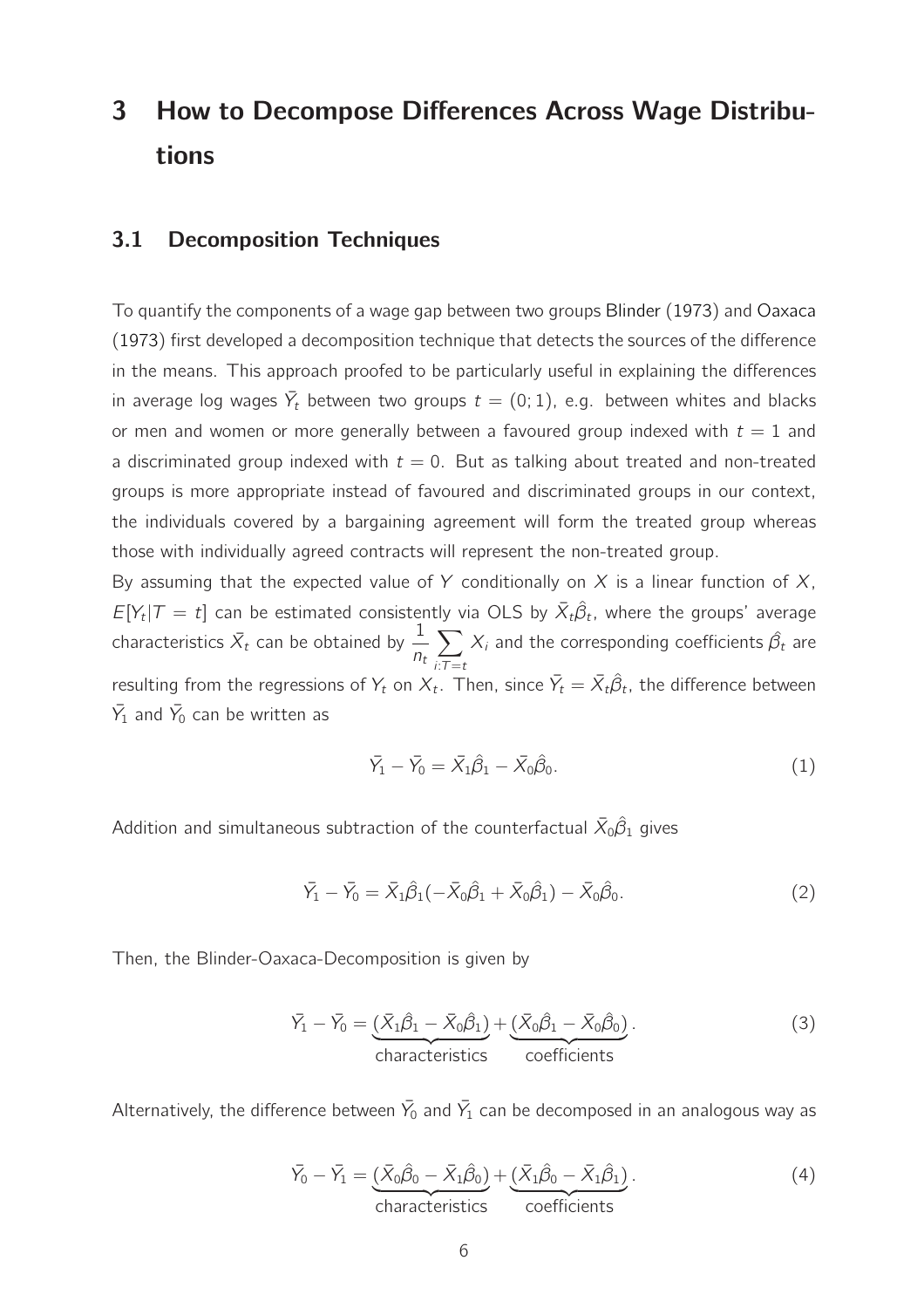By introducing the counterfactuals  $\bar{X}_0 \hat{\beta}_1$  as well as  $\bar{X}_1 \hat{\beta}_0$ , [Blinder](#page-18-10) [\(1973](#page-18-10)) and [Oaxaca](#page-19-6) [\(1973\)](#page-19-6) showed that not only the characteristics of individuals but also the simple belonging to a group determines the magnitude of the resulting wages. In the literature these two effects are commonly known as characteristics effect - given by the first bracket in equations [\(3\)](#page-6-1) and [\(4\)](#page-6-2) - and as coefficients effect - the term in the second bracket in [\(3\)](#page-6-1) and [\(4\)](#page-6-2). The characteristics effect reflects the justified wage differential between both groups due to different productivities depending on the groups' characteristics whereas the rest of the observable wage gap is contributable to the coefficients effect which honors the simple belonging to the treated group or punishes the simple belonging to the non-treated group.[3](#page-7-0)

Nevertheless, in recent years more flexible analytical methods based on quantile regression technique have been used to decompose differences in log wages between two groups since this technique overcomes the large waste of information if not only means of variables are considered but also differences at various quantiles of distributions can be analysed. Another important feature of quantile regression is its robustness against outliers. Assuming linearity between the quantiles of the dependent variable Y and the covariates X, then the  $\tau^{th}$  conditional quantile of Y is given by

$$
Q_Y(\tau|X) = X\beta(\tau), \qquad \forall \tau \in (0,1). \tag{5}
$$

[Koenker/Bassett](#page-19-7) [\(1978\)](#page-19-7) solve by minimizing in  $\beta(\tau)$ 

$$
\hat{\beta}(\tau) = \min_{\beta \in \mathbb{R}^K} n^{-1} \left[ \sum_{i}^{n} \rho_{\tau} (Y_i - X_i \beta) \right], \qquad (i = 1, ..., n), \qquad (6)
$$

where the check function  $\rho_{\tau}$  weights asymmetrically the residuals  $u_i$  so that

$$
\rho_{\tau}(u_i) = \begin{cases}\n\tau u_i & \text{for } u_i \ge 0 \\
(\tau - 1)u_i & \text{for } u_i < 0\n\end{cases}
$$
\n(7)

.

<span id="page-7-0"></span> $^3$  This becomes clear if e.g. equation [\(3\)](#page-6-1) is rewritten as  $\bar{Y_1}-\bar{Y_0} = \ (\bar{X_1}-\bar{X_0})\hat{\beta_1}$ characteristics  $+ \,(\hat{\beta_1} - \hat{\beta_0}) \bar{X_0}$ coefficients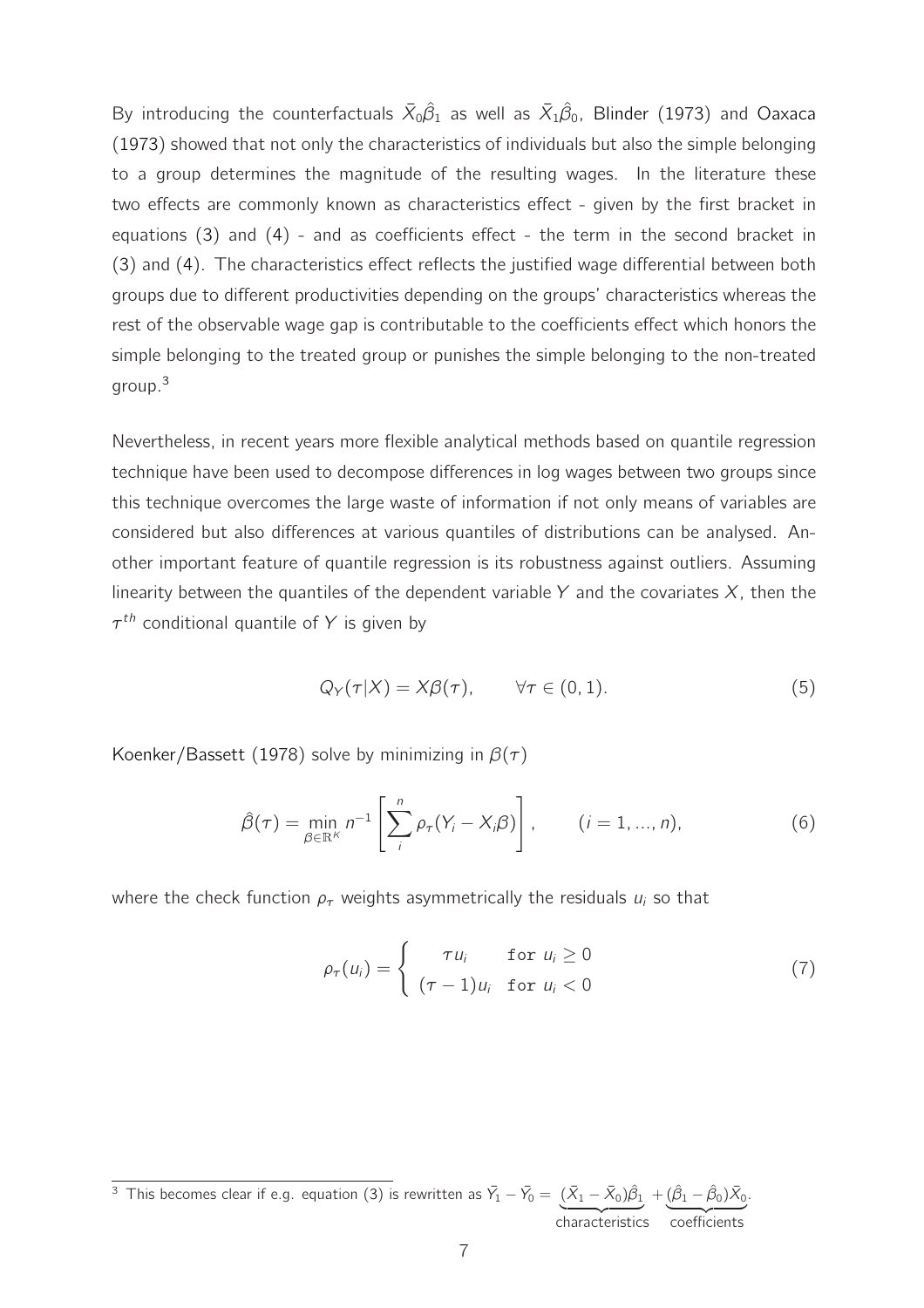Following [Machado/Mata](#page-19-0) [\(2005](#page-19-0)) who propose an estimator of counterfactual uncondi-tional wage distributions based on quantile regressions<sup>[4](#page-8-0)</sup>, the difference of the  $\theta^{th}$  unconditional quantile between two groups' distributions can be decomposed according to [Blinder](#page-18-10) and [Oaxaca](#page-19-6) [\(1973](#page-19-6)) as

<span id="page-8-1"></span>
$$
\hat{F}_{Y_1}^{-1}(\theta|T=1) - \hat{F}_{Y_0}^{-1}(\theta|T=0) = \underbrace{\hat{F}_{Y_1}^{-1}(\theta|T=1) - \hat{F}_{Y_1}^{-1}(\theta|T=0)}_{characteristics} + \underbrace{\hat{F}_{Y_1}^{-1}(\theta|T=0) - \hat{F}_{Y_0}^{-1}(\theta|T=0)}_{coefficients},
$$
\n(8)

<span id="page-8-2"></span>or inversely as

$$
\hat{F}_{Y_0}^{-1}(\theta|T=0) - \hat{F}_{Y_1}^{-1}(\theta|T=1) = \underbrace{\hat{F}_{Y_0}^{-1}(\theta|T=0) - \hat{F}_{Y_0}^{-1}(\theta|T=1)}_{\text{characteristics}} + \underbrace{\hat{F}_{Y_0}^{-1}(\theta|T=1) - \hat{F}_{Y_1}^{-1}(\theta|T=1)}_{\text{coefficients}},
$$
\n(9)

where  $\hat{\digamma}^{-1}_t(\theta | T=t)$  denotes the  $\theta^{th}$  unconditional quantile of group  $t$ 's wage. Again, the unconditional counterfactual quantiles  $\hat{\digamma}_{Y_1}^{-1}(\theta|T=0)$  as well as  $\hat{\digamma}_{Y_0}^{-1}(\theta|T=1)$  in the terms on the right hand side of [\(8\)](#page-8-1) and [\(9\)](#page-8-2) are needed to detect the mentioned effects at any unconditional quantile. Even though an appropriate method of consistently estimating the variance is not presented in Machado's and Mata's (2005) pioneer work, several authors make use of this decomposition technique in their applications (cf. e.g. [Albrecht et al.](#page-18-11) [2001](#page-18-11), [2004;](#page-18-12) [Kohn 2006\)](#page-19-8). But more importantly, [Melly](#page-19-9) [\(2006](#page-19-9)) shows that their estimator only yields good MSE-properties if the number of quantile regression coefficients  $m$  is large or goes at best to infinity since its variance vanishes.<sup>[5](#page-8-3)</sup> So if a data set is relatively small, one can increase  $m$  without losing too much computation time. However, many applications like ours are based on large or even huge data sets for which choosing the right m is a sensitive question since estimation time depends crucially on m and  $n^{6}$  $n^{6}$  $n^{6}$  For this reason [Melly](#page-19-9) [\(2006\)](#page-19-9) presents an alternative estimator of counterfactual unconditional

<sup>4</sup> For a detailed description cf. [Machado/Mata](#page-19-0) [\(2005](#page-19-0))

<span id="page-8-3"></span><span id="page-8-0"></span> $^5$  If  $m\to\infty$ , the MSE of Machado's and Mata's estimator ( $MSE_{MM}$ ) reduces to the bias that does not depend on m.

<span id="page-8-4"></span><sup>&</sup>lt;sup>6</sup> The situation even worsens if the standard errors need to be bootstrapped in order to obtain reliable inference statistics. In our application we forgo bootstrapping since computation is simply infeasible. In order to check for consistency of inference without bootstrapping, we compared the standard errors of our estimation with bootstrapped standard errors at few quantiles and found negligibly little differences.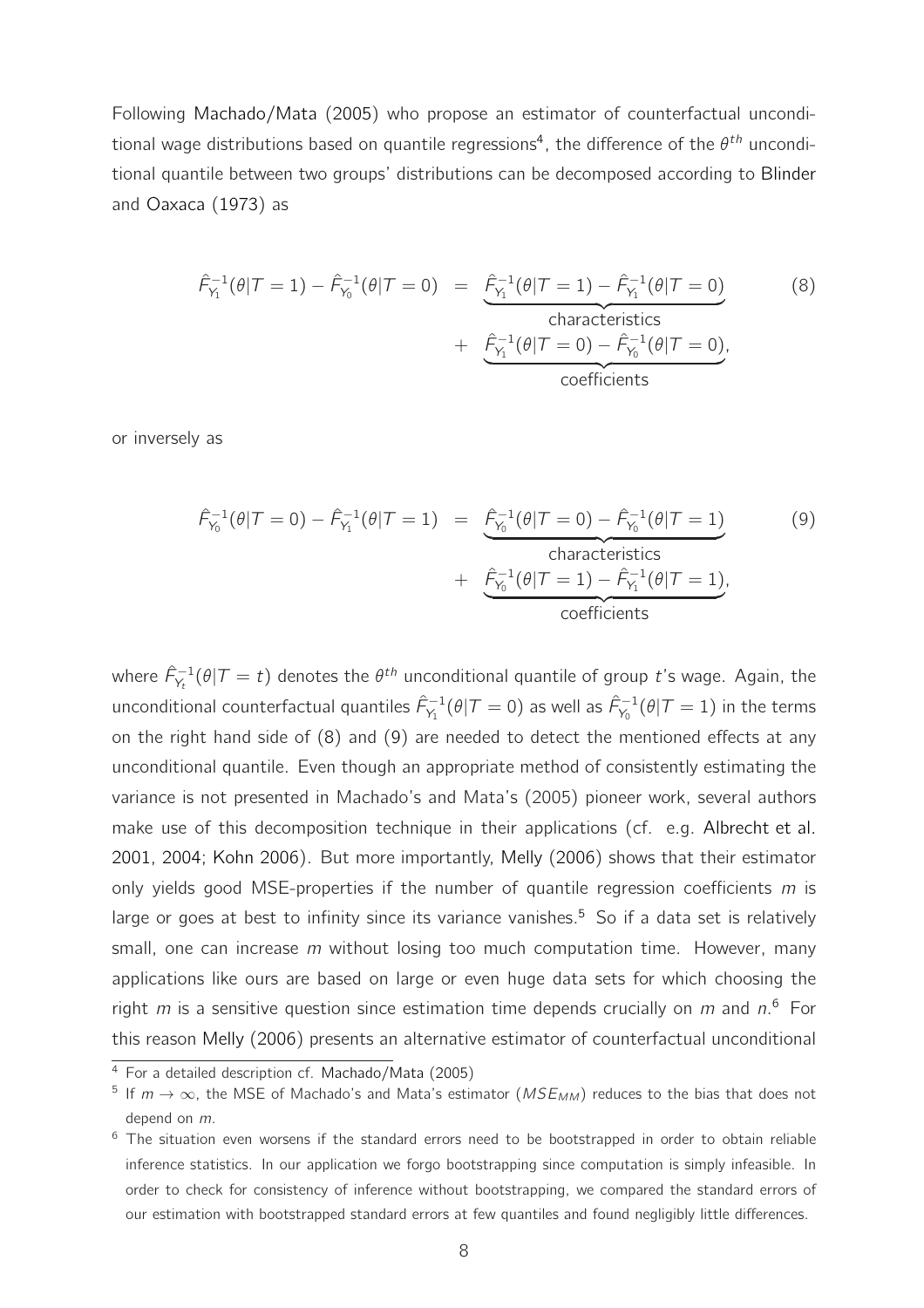distributions that copes with this challenge. On the one hand he shows that Machado's and Mata's estimator is numerically equivalent to his own estimator if  $m$  goes to infinity. On the other hand - and most importantly for applications using large data sets - he proofs that the MSE of his estimator ( $MSE_{Melly}$ ) does, in contrast to  $MSE_{MM}$ , not depend on m and thus  $MSE_{Melly} \leq MSE_{MM}.$ <sup>[7](#page-9-0)</sup> In a nutshell, decomposition analysis based on quantile regression technique using large data sets become feasible.

Since Melly's estimator of counterfactual unconditional distributions is relatively new and the basis of the following application, the formal proceeding is briefly presented in the following section.

### 3.2 Formal derivation of Melly's (2006) estimator

After having estimated all conditional quantiles of Y given  $X$  by linear quantile regression, [Melly](#page-19-9) [\(2006\)](#page-19-9) executes several calculation steps in order to obtain the unconditional quantiles of interest: For this purpose, he first estimates the conditional distribution of  $Y_t$  given  $X_i$  at  $q^8$  $q^8$  by

$$
\hat{\mathsf{F}}_{Y_t}(q|X_i) = \int_0^1 1(X_i\hat{\beta}_t(\tau) \leq q) d\tau = \sum_{j=1}^J (\tau_j - \tau_{j-1}) 1(X_i\hat{\beta}_t(\tau_j) \leq q), \tag{10}
$$

<span id="page-9-2"></span>since is not possible to simply integrate the conditional quantile function for lack of monotonicity. The magnitude of the expression  $(\tau_i - \tau_{i-1})$  in equation [\(10\)](#page-9-2) diminishes by nature with growing m. As m equals 100 in our application, we assume  $(\tau_j - \tau_{j-1})$  to take a constant value of 0.01.

Having once estimated the conditional distribution of  $Y_t$ , the unconditional distribution functions can easily be computed in a second step by

$$
\hat{F}_{Y_t}(q|T=t) = \frac{1}{n_t} \sum_{i:T_i=t} \hat{F}_{Y_t}(q|X_i).
$$
\n(11)

<span id="page-9-0"></span> $^7$  A comparison of the Mean Squared Errors (*MSE*) of both estimators displayed as Relative *MSE*  $\frac{MSE_{MMD}}{MSE_{Mell}}$ shows that for  $m = n = 400$  the  $MSE_{MM}$  is more than twice as large as the  $MSE_{Melly}$  and respectively for  $m = 1000$  still 1.5-times as large (cf. [Melly 2006,](#page-19-9) p. 41).

<span id="page-9-1"></span> $8$  q is previously specified and serves as auxiliary tool for the estimation of the conditional distribution function.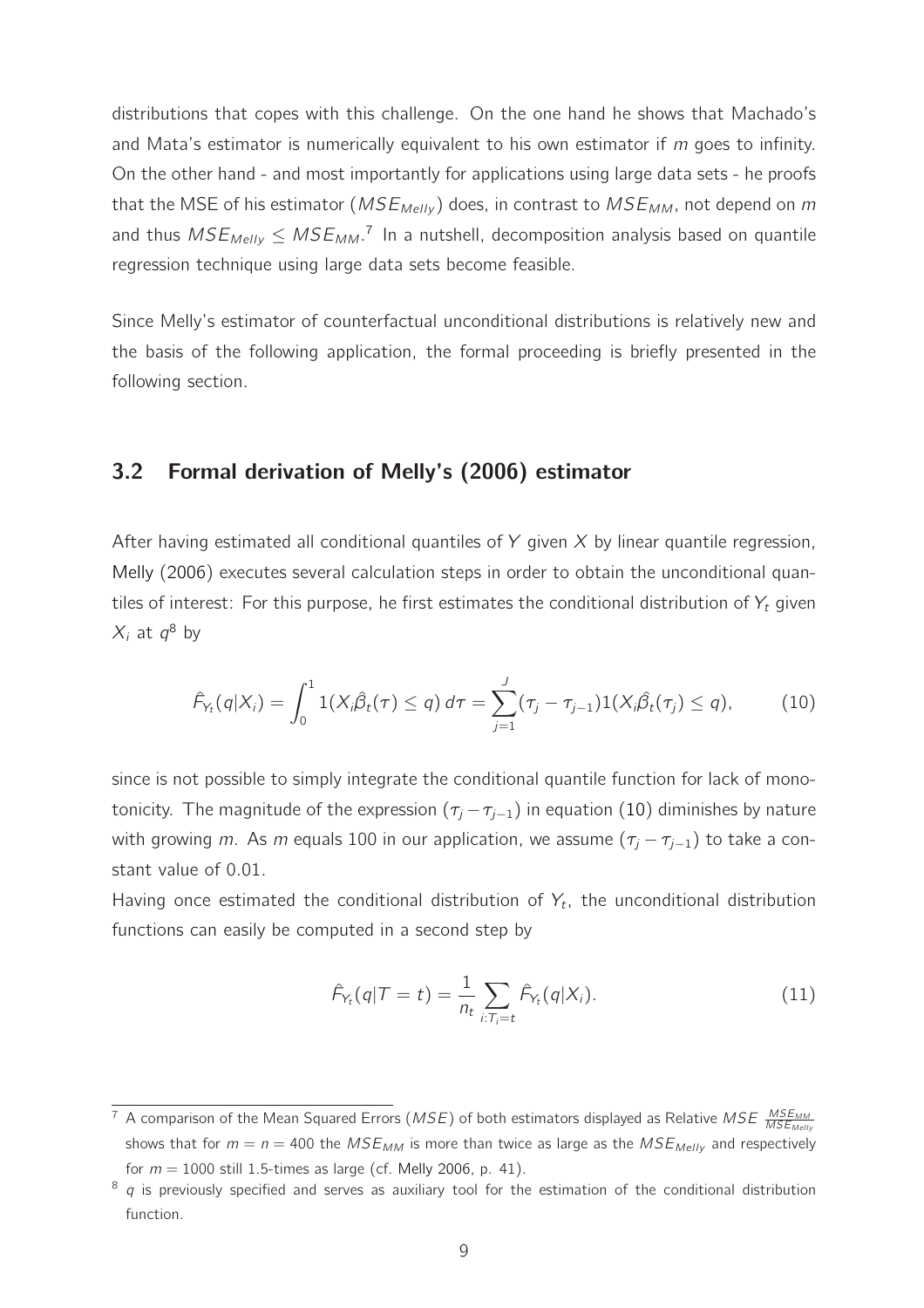Then, the unconditional quantiles  $\hat{q}_t(\theta)$  as well as the unconditional counterfactual quantiles  $\hat q_{c_1}(\theta)$  - based on  $X_0\hat\beta_1(\tau)$  - and  $\hat q_{c_0}(\theta)$  - based on  $X_1\hat\beta_0(\tau)$  - are given by equations [\(12\)](#page-10-1), [\(13\)](#page-10-1) and [\(14\)](#page-10-1), respectively:

<span id="page-10-1"></span>
$$
\hat{q}_t(\theta) = \inf \{ q : \frac{1}{n_t} \sum_{i: T_i = t} \hat{F}_{Y_t}(q|X_i) \ge \theta \}
$$
\n(12)

$$
\hat{q}_{c_1}(\theta) = \inf \{ q : \frac{1}{n_0} \sum_{i: T_i = 0} \hat{F}_{Y_1}(q|X_i) \ge \theta \}
$$
\n(13)

$$
\hat{q}_{c_0}(\theta) = \inf \{ q : \frac{1}{n_1} \sum_{i: T_i = 1} \hat{F}_{Y_0}(q|X_i) \ge \theta \}
$$
\n(14)

Finally, the difference between the  $\theta^{th}$  unconditional quantiles of both groups can be decomposed in analogy to [Blinder](#page-18-10) [\(1973](#page-18-10)) and [Oaxaca](#page-19-6) [\(1973](#page-19-6)) as

$$
\hat{q}_1(\theta) - \hat{q}_0(\theta) = \underbrace{(\hat{q}_1(\theta) - \hat{q}_{c_1}(\theta))}_{\text{characteristics}} + \underbrace{(\hat{q}_{c_1}(\theta) - \hat{q}_0(\theta))}_{\text{coefficients}},
$$
\n(15)

or alternatively as

$$
\hat{q}_0(\theta) - \hat{q}_1(\theta) = \underbrace{(\hat{q}_0(\theta) - \hat{q}_{c_0}(\theta))}_{\text{characteristics}} + \underbrace{(\hat{q}_{c_0}(\theta) - \hat{q}_1(\theta))}_{\text{coefficients}}.
$$
\n(16)

At this point it has to be mentioned that all decomposition techniques presented in this section can be used to decompose differences between the wages of any two comparable groups to identify a characteristics- and a coefficients effect. To clarify the meaning of the term "coefficients effect" in our application which actually measures the contribution of workers' coverage by a collective bargaining agreement on wages we denote this effect in the following as "bargaining effect".

# <span id="page-10-0"></span>4 Data and Model Specifications

The present analysis examines the differences in log gross hourly wages between workers covered by a collective bargaining agreement and workers with individually agreed contracts using data from the German Structure and Earnings Survey (GSES). The GSES is a linked employer-employee data set including two independent cross-sectional samples of the years 1995 and 2001 with each over 850,000 observations in some 22,000 firms. By collecting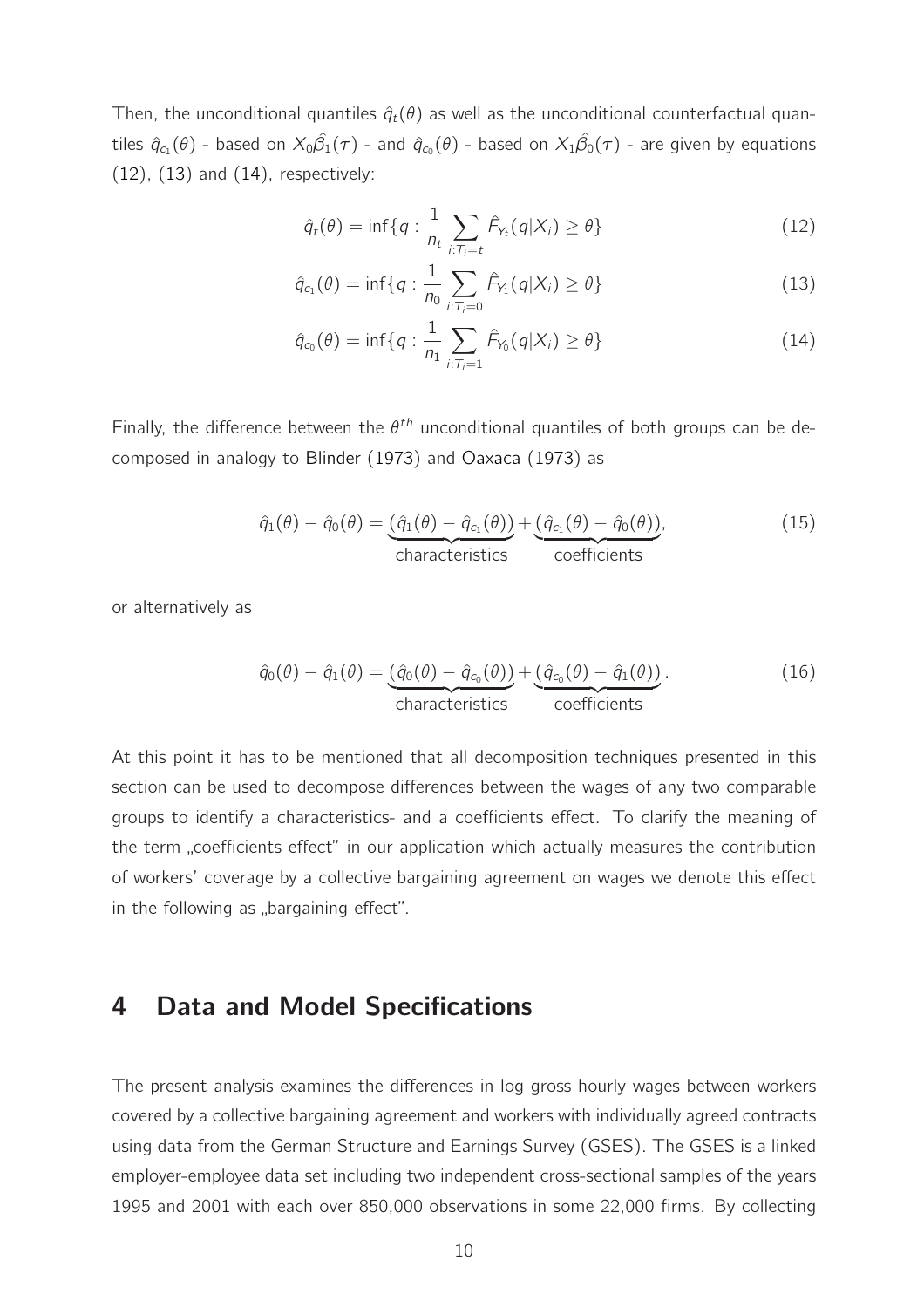data on an individual level, the GSES offers the opportunity to link individuals' personal characteristics like age, schooling or sex with individual job-related characteristics like payment rule, classification to differently skilled groups or bargaining regime.

Concerning the two-stage random sample design of the GSES, first a random sample stratified by region, industry and firm size has been drawn from all companies with more than 10 employees and belonging to the manufacturing sector as well as to parts of the services industries. Second, employees have been chosen randomly at the firm level.<sup>[9](#page-11-0)</sup> In our paper we use a subsample of the GSES which contains exclusively firms of manufacturing industries with [10](#page-11-1)0 up to 10,000 employees in West Germany.<sup>10</sup> As we aim to shed light on wage differences between workers of different wage-setting regimes, we restrict our sample to full-time employed blue-collar workers with at least 30 hours working time per week. After having cleared data from implausible values, our adjusted sample narrows to 282,037 observations for 1995 and to 179,7[11](#page-11-2) observations for  $2001^{11}$ , respectively.

In this paper quantile regression technique is used in order to detect the impact of individual Mincerian (1974) characteristics, individual characteristics on firm-level and firm-specific characteristics on workers' wages. By specifying three different model types, we aim to check for robustness of our estimation results. More precisely, our first model uses the standard Mincerian wage equation including only a set of general human capital variables like age, tenure, age and tenure squared and years of schooling to explain workers' log gross hourly wages. In order to account for heteroscedasticity, we add dummy variables for structurally and geographically similar regions in West Germany and choose Baden-Württemberg as reference category due to its highest expected wages. The second model uses an extended Mincerian wage equation containing additionally information about individuals' characteristics such as sex and marital status as well as information concerning individuals' qualification levels<sup>[12](#page-11-3)</sup> and payment rule.<sup>[13](#page-11-4)</sup> All these variables enter the model as dummies. Finally, the third model contains further firm-level dummy variables which control for firm-specific characteristics such as different firm sizes, share of female workers, shares of differently skilled workers and shares of differently aged workers. This is necessary since one might expect that large firms, firms with a low share of female workers, firms employing particularly high-skilled workers and firms with a high share of older workers pay higher wages than their respective counterparts. Industry dummies additionally account

<sup>&</sup>lt;sup>9</sup> For detailed descriptions of the GSES data set see [Hafner](#page-19-10) [\(2006](#page-19-10)) or [Frank-Bosch](#page-18-13) [\(2003\)](#page-18-13).

<span id="page-11-0"></span><sup>10</sup>West Germany except West Berlin.

<span id="page-11-1"></span> $11$  In 2001 less observations in the manufacturing sector were drawn in favour of the service sectors.

<span id="page-11-2"></span><sup>&</sup>lt;sup>12</sup> Possible categories: "high skilled", "skilled", "semi-skilled" and "unskilled" (reference category).

<span id="page-11-4"></span><span id="page-11-3"></span> $13$  Remuneration by: time wage (reference category), bonus wage, piece wage, bonus- and piece wage, mixed wage.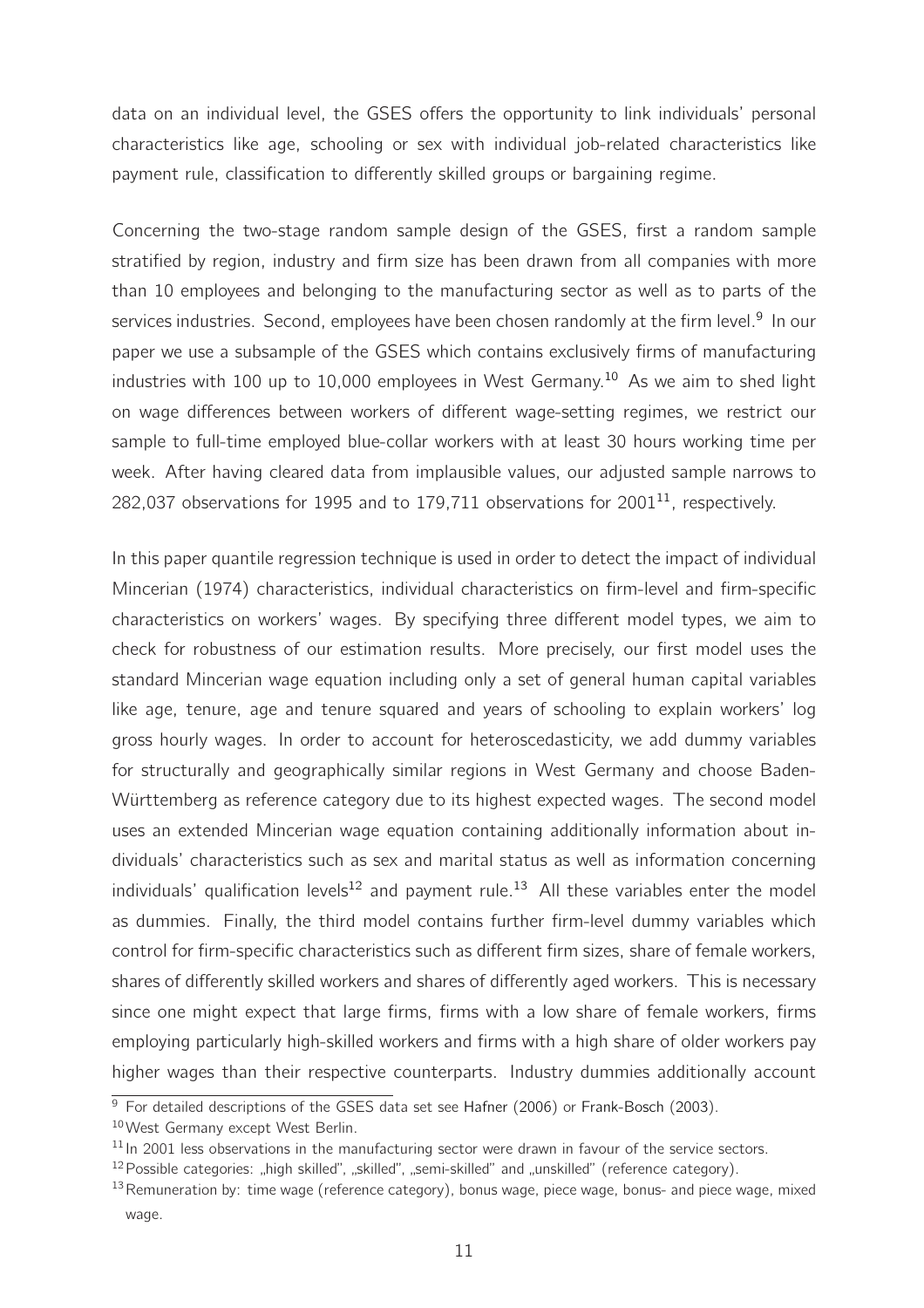for different wage levels over different fields of industry.<sup>[14](#page-12-1)</sup> In the following section we present the empirical results of our study based on the methodical framework, data and model specifications expounded in sections [3](#page-6-0) and [4.](#page-10-0)

# <span id="page-12-0"></span>5 Empirical Results

Before we go into the results of our decomposition analysis of the wage gap between covered and non-covered workers, we start with a descriptive comparison of wages and covariates and a subsequent presentation of estimation results for covariates' impacts on wages. Descriptive results for workers' log gross hourly wages sorted by wage-setting regimes in 1995 and 2001 are reported in table [1,](#page-12-2) where the log of gross hourly wages is given by the gross monthly compensation divided by the monthly working time.<sup>[15](#page-12-3)</sup>

<span id="page-12-2"></span>Table 1: Descriptive Statistics for workers' log gross hourly wages in West Germany, 1995 and 2001

|                               | 1995 |           |         |      | 2001      |         |              |
|-------------------------------|------|-----------|---------|------|-----------|---------|--------------|
| log gross hourly wages        | mean | standard  | number  | mean | standard  | number  | change of    |
|                               |      | deviation | of obs. |      | deviation | of obs. | means in $%$ |
| collective agreement (pooled) | 2.57 | 0.22      | 254.723 | 2.69 | 0.22      | 126.941 | 4.5          |
| - industry-level              | 2.57 | 0.22      | 235.113 | 2.69 | 0.22      | 114.978 | 4.5          |
| - firm-level                  | 2.58 | 0.22      | 19.610  | 2.74 | 0.25      | 11.963  | 6.3          |
| individual contracts          | 2.43 | 0.26      | 27.314  | 2.51 | 0.26      | 52.770  | 3.3          |

Source: GSES 1995/2001, authors' calculations.

It clearly shows that workers with individual contracts get on average lower wages compared to their collectively covered colleagues whereas wage dispersion is somewhat higher. Furthermore, the wage gap between the groups of covered and non-covered workers has increased over the observed years which is due to the observation that the average wage increase of workers with individually agreed contracts (about 3.3%) is lower than the wage increase of workers equipped with industry-level contracts (about 4.5%) and particularly than the ones with firm-level contracts (about  $6.3\%$ ).<sup>[16](#page-12-4)</sup> Despite a slightly higher increase of total wages and wage dispersion of firm-level wages over time, wages of workers covered by industry-level contracts and firm-level contracts do hardly differ from each other what

<sup>14</sup>Firms are allocated accordant to the two digit NACE classification.

<span id="page-12-1"></span><sup>&</sup>lt;sup>15</sup> Gross monthly compensation without any bonuses and premiums.

<span id="page-12-4"></span><span id="page-12-3"></span><sup>&</sup>lt;sup>16</sup>This is also true in absolute terms.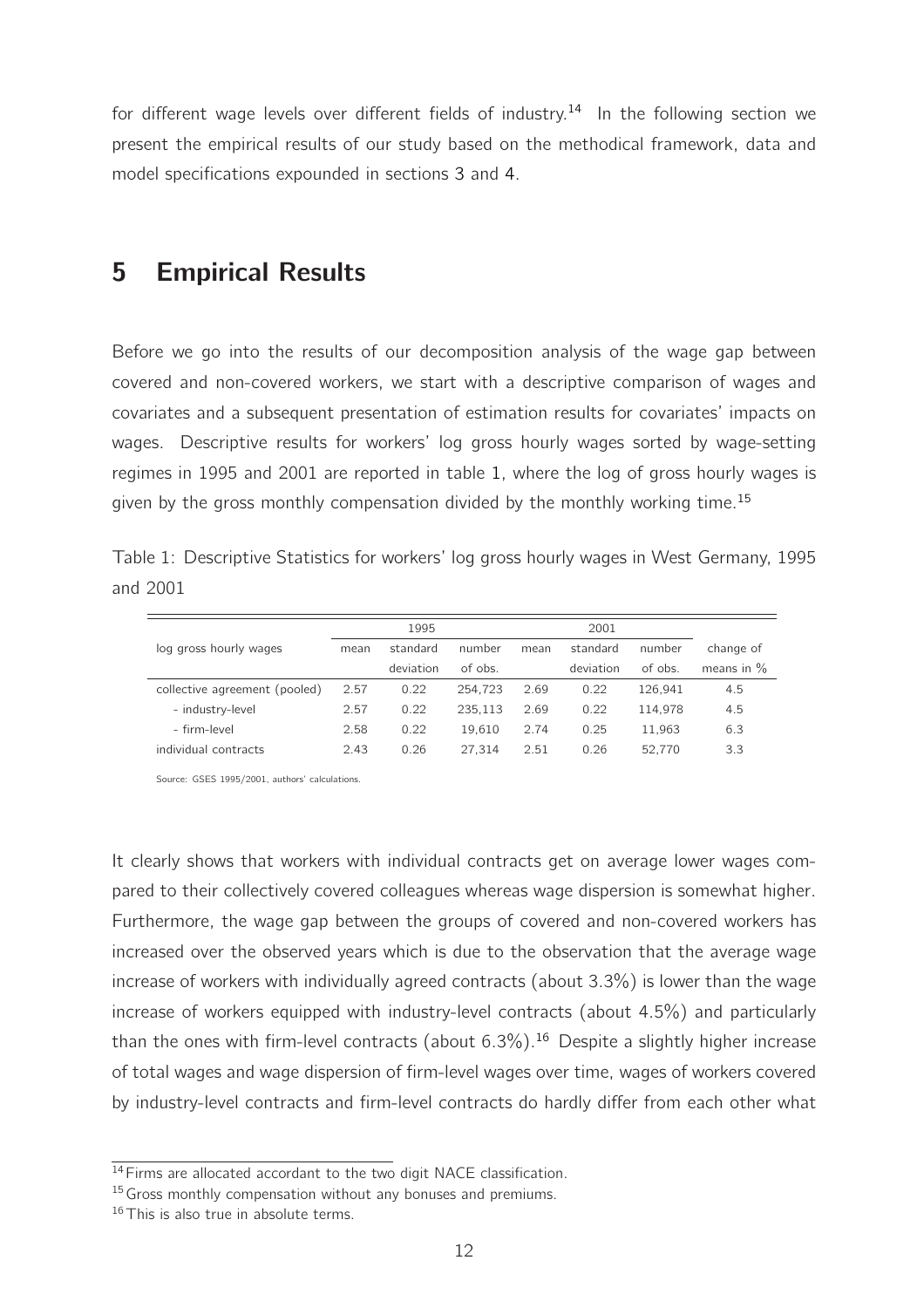comes as no surprise since the wage-setting of firms using firm-level contracts usually conforms to unions' collective bargaining agreements. Figure [1](#page-13-0) clarifies the just mentioned findings in comparing the box-plots of all wage-setting regimes in 1995 and 2001. At this, the median is displayed by the line in the middle of the box, whereas the boundaries represent the respective  $25<sup>th</sup>$  and  $75<sup>th</sup>$  percentiles. The longer the boxes and the more outliers - illustrated as circles - are present, the larger is the observed wage dispersion, respectively.



<span id="page-13-0"></span>Figure 1: Boxplots of blue-collar workers' log gross hourly wages in West Germany sorted by wage-setting regime and by year.

Concerning the covariates, we focus on a comparison of characteristics between collectively covered workers and workers with individually agreed contracts since we find it reasonable on the basis of the just mentioned findings to band workers with industry-level contracts and workers with firm-level contracts together.

In Table [4](#page-21-0) descriptive statistics for all covariates except the industry dummies are reported. Concerning the human capital variables age, tenure and years of schooling, it becomes obvious that the only eye-catching difference between both groups of workers is given by average tenure, where covered workers' tenure is on average 3.5 - 4 years higher than the one of non-covered workers. This applies to both years 1995 and 2001. Beyond the human capital variables a remarkable difference between both groups of workers can be detected concerning the female workforce: In 1995 about 16% of all covered workers were female compared to 25% of all non-covered workers. In 2001 this share has diminished in both groups which is attributable to a lower female labour participation in the manufacturing sector. We also find that workers with individually agreed contracts are on average less skilled than their collectively covered colleagues. While in both years more than the half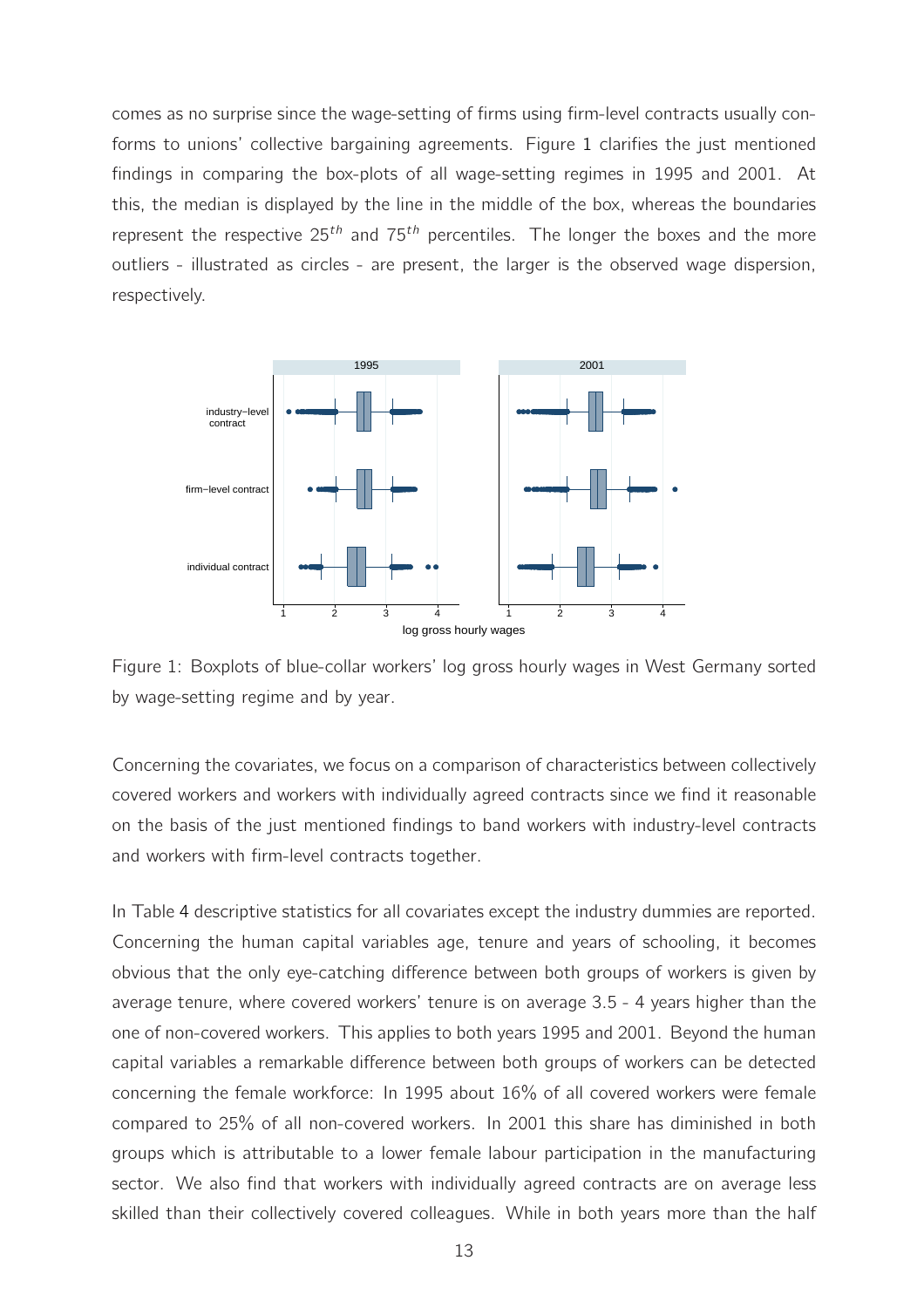of the former are unskilled or semi-skilled, this share among covered workers amounts to about 45% in 1995 and 40% in 2001, respectively. Accordingly, high-skilled workers are more likely to be encountered among collectively covered workers. Concerning payment rules we assert that the distinct majority of both groups gets paid according to a time wage in both years. While there are very little exceptions among non-covered workers - especially in 2001 - virtually one of four covered workers is rewarded by an alternative payment rule like a bonus wage. The theoretical considerations concerning the connection between firm size and collective coverage of firms are confirmed by our empirical findings: While roughly three of four non-covered workers are mainly employed in firms up to 199 employees in 2001, this share among covered workers amounts in the same year to merely 35.5%. Further it becomes obvious that the share of non-covered workers in firms with more than 1,000 employees is relatively small (1995: 11%; 2001: 7%), whereas almost one third of all covered workers is employed in a large firm. Finally, concerning the age structure among the two groups it seems as younger workers tend to be rather equipped with individual contracts whereas aged employees are more likely to be paid accordant to a collective contract.

Above findings are well suited to describe the average differences between both groups' characteristics and thus to provide some hints for the explanation of the total coverednon-covered wage gap. However, to identify the impact of groups' characteristics on wages at various points of the wage distribution quantile regression coefficients need to be estimated. Estimation results for all explanatory variables are reported separately for each group, for each of the previously introduced models and sorted by years in Tables [\(5\)](#page-22-0)-[\(16\)](#page-31-0). Exemplary, the human capital variables, the returns to female workers - available only for model 2 and 3 - and the constant representing a kind of base wage are additionally pictured in an analogous order in Figures [\(2\)](#page-32-0)-[\(7\)](#page-34-0). Among the human capital variables it becomes obvious that tenure has in both groups by far the strongest impact on wages. However, in accordance with related literature like in [Fitzenberger et al.](#page-18-4) [\(2006](#page-18-4)) tenure tends to be of particularly high importance for non-covered workers: we find in all three models univocal evidence that returns to tenure are highest for non-covered low-wage workers and lowest for covered high-wage workers, i.e. that a long tenure is most advantageous for lowwage workers with individually agreed contracts and respectively of inferior importance for covered high-wage workers. In contrast, but not surprisingly, we find much lower returns to female non-covered workers compared to their covered counterparts. Model 2 shows particularly for non-covered low-wage female workers in 2001 a highly negative impact on wages whereas covered high-wage female workers (model 3, 2001) suffer least from wage discrimination. In comparing both groups' base wages, all three models make clear that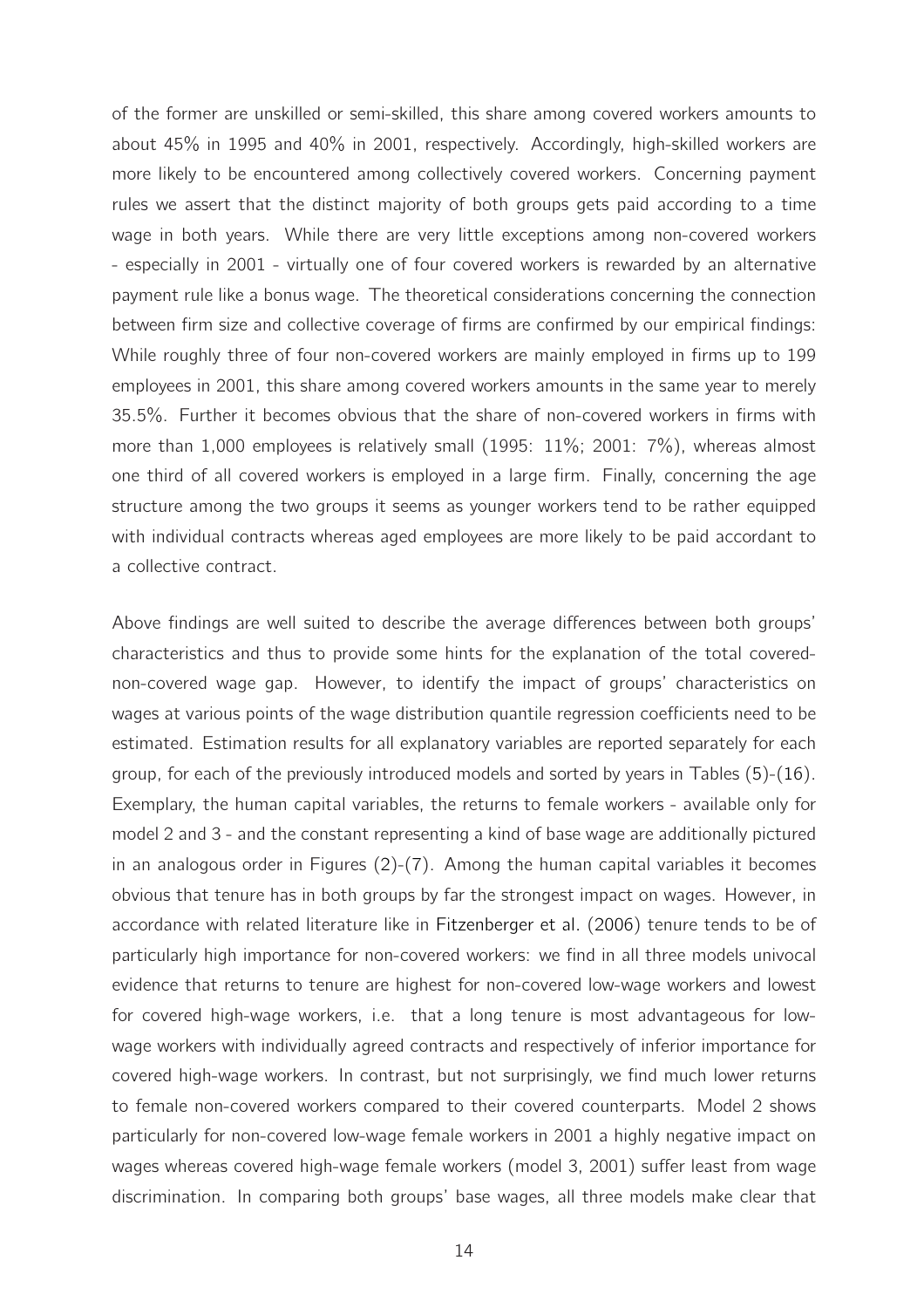1995 2001 Model 1 Model 2 Model 3 Model 1 Model 2 Model 3 total log wage difference 0.143 0.143 0.143 0.182 0.182 0.182 explained by characteristics 0.030 0.059 0.098 0.035 0.066 0.107  $(0.000)$ \*\*\*  $(0.000)$ \*\*\*  $(0.000)$ \*\*\*  $(0.000)$ \*\*\*  $(0.000)$ \*\*\*  $(0.000)$ \*\*\* explained by bargaining 0.113 0.084 0.045 0.147 0.116 0.075  $(0.000)$ \*\*\*  $(0.000)$ \*\*\*  $(0.000)$ \*\*\*  $(0.000)$ \*\*\*  $(0.000)$ \*\*\*  $(0.000)$ \*\*\*  $(0.000)$ \*\*\* number of observations 282,037 282,037 282,037 179,711 179,711 179,711

<span id="page-15-0"></span>Table 2: Blinder-Oaxaca-Decomposition of workers' log gross hourly wages in West Germany, 1995 and 2001

p values based on bootstrapped standard errors (100 replications) in parentheses;

\* significant at 10% \*\* significant at 5%; \*\*\* significant at 1%; Source: GSES 1995/2001, authors' calculations.

base wages of covered standard workers are definitively higher than the ones of uncovered workers. Model 3, e.g., reports for 2001 log base wages of 1.8 in the bottom part and 2.7 in the top part of covered wage distributions. Uncovered base wages range merely from 1.7 to 2.3.

We now turn to the analysis of the components of between-groups' wage differentials. Table [\(2\)](#page-15-0) reports the decomposition results of the difference between groups' average log gross hourly wages accordant to the Blinder-Oaxaca-Decomposition given by equation [\(3\)](#page-6-1). It becomes obvious that the total log wage spread between covered and non-covered workers has on average widened over the observed years from 0.143 (conforms to 1.15  $\in$ ) in 1995 to 0.182 (conforms to 1.20  $\in$ ) in 2001. Model 1 using only human capital variables, explains these wage differentials mainly by the bargaining effect which reflects in our study the amount of the wage gap that is due to the coverage by a collective contract. In both years it accounts for about four fifth of the total wage gap. However, the relative importance of the characteristics effect specifying the justified wage differential rises if further explaining variables are considered like in model 2. Including all available explaining variables, the characteristics effect even exceeds the bargaining effect (model 3), i.e. that the average log wage advantage of covered workers of 0.182 in 2001 compared to their non-covered counterparts is particularly due to their characteristics and only to a minor part to coverage (characteristics: 0.107; bargaining: 0.075). Furthermore, it becomes obvious that the increase of the total wage gap in 2001 is mostly explained by the bargaining effect and is consequently only to a minor part attributable to the characteristics effect.

However, if not only mean effects are considered in order to explain the covered- noncovered wage differential, we detect substantial differences within groups' wage distribu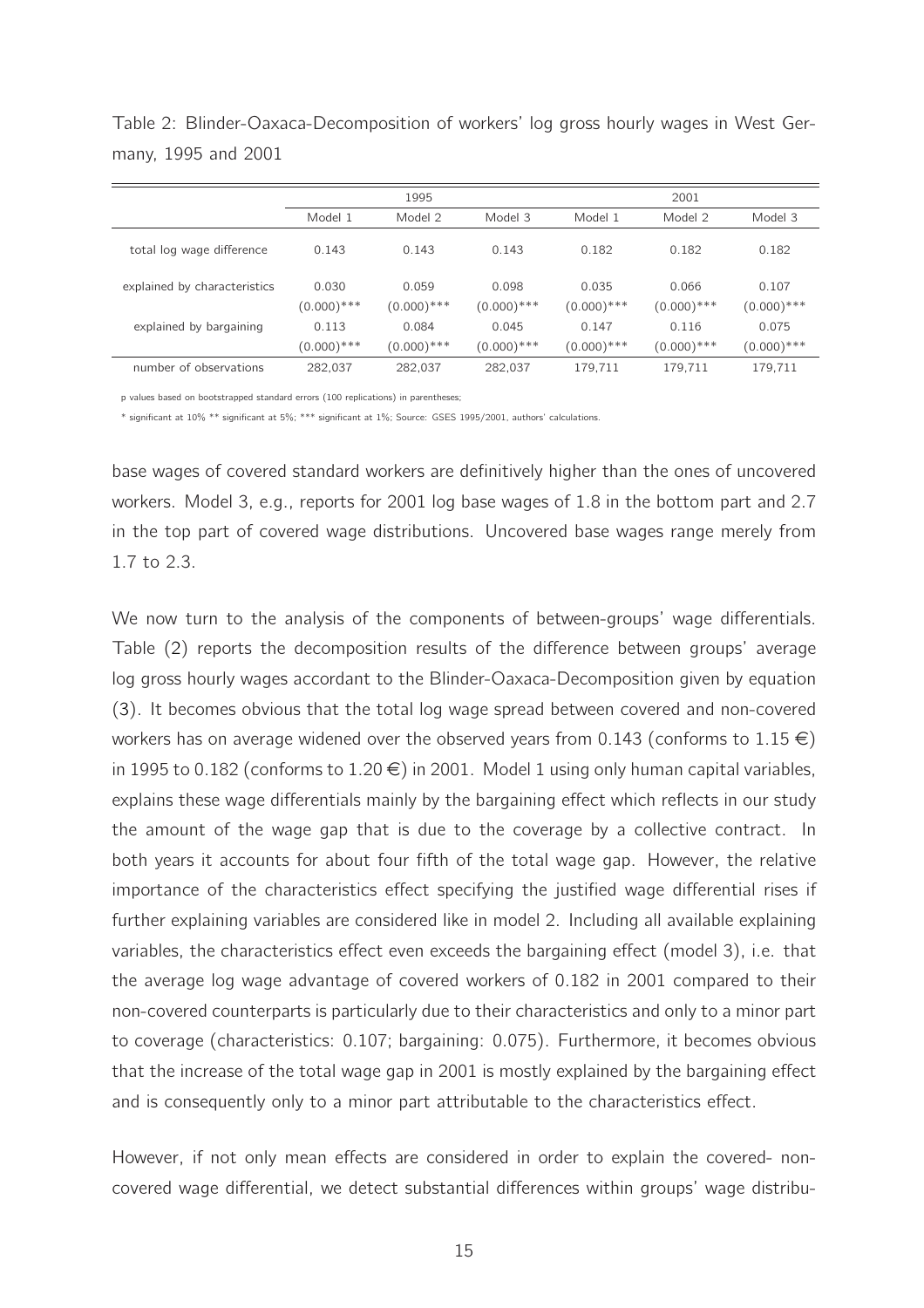tions as can be seen in Figures [\(8\)](#page-35-0)-[\(13\)](#page-37-0) where all results are based on Melly's decomposition technique for quantile regressions. All three models show univocally for both years that the bargaining effect is highest in the lower parts of groups' wage distributions whereas it decreases steadily with increasing wages. In 1995, it appears that the bargaining effect runs out of significance<sup>[17](#page-16-1)</sup> in the upper quantiles in model 1. Since the level of the bargaining effect decreases with more variables included, it becomes insignificant in the upper half of the wage distribution in model 2 and is almost completely insignificant in model 3. A comparison with the models 1-3 in 2001 clearly indicates a strengthening of the bargaining effect as its total level rises in all parts of the respective wage distributions.

Unlike the bargaining effect the characteristics effect is in all three models of both years highly significant and positive at any point of the wage distributions. Good characteristics pay off most for high-wage workers even though the characteristics effect increases only slightly across the wage distributions. Since the main portion of the total wage gap increase in 2001 is attributable to the bargaining effect, it comes as no surprise that the characteristics effect has virtually not changed over time.

Summing up, it can be ascertained that the total wage gap between covered and noncovered workers is for low-wage workers particularly due to collective coverage whereas individual characteristics are of minor importance. In contrast, the relative importance of individual characteristics rises with increasing workers' remuneration so that the wage advantage of covered high-wage workers compared to their non-covered colleagues results mostly from better characteristics and is only to a minor part attributable to the coverage status. However, since the widening of the wage gap over time is mostly explained by the bargaining effect, the relative importance of coverage gains weight over time.

# <span id="page-16-0"></span>6 Conclusions and Outlook

This paper investigates the covered- non-covered wage gap in Germany. Descriptive Evidence using the GSES reports a gap of approximately  $1.15 \notin \mathbb{R}$  in 1995 which increases to 1.20  $\epsilon$  in 2001. Theoretical considerations point out that this gap might result from union bargaining as well as from a non-random selection of workers into covered and noncovered firms, respectively. Using the [Melly](#page-19-9) [\(2006\)](#page-19-9) decomposition technique which follows [Machado/Mata](#page-19-0) [\(2005\)](#page-19-0), it could be shown that the covered- non-covered wage gap results

<span id="page-16-1"></span><sup>&</sup>lt;sup>17</sup>A significance level of  $\alpha = 0.05$  is assumed.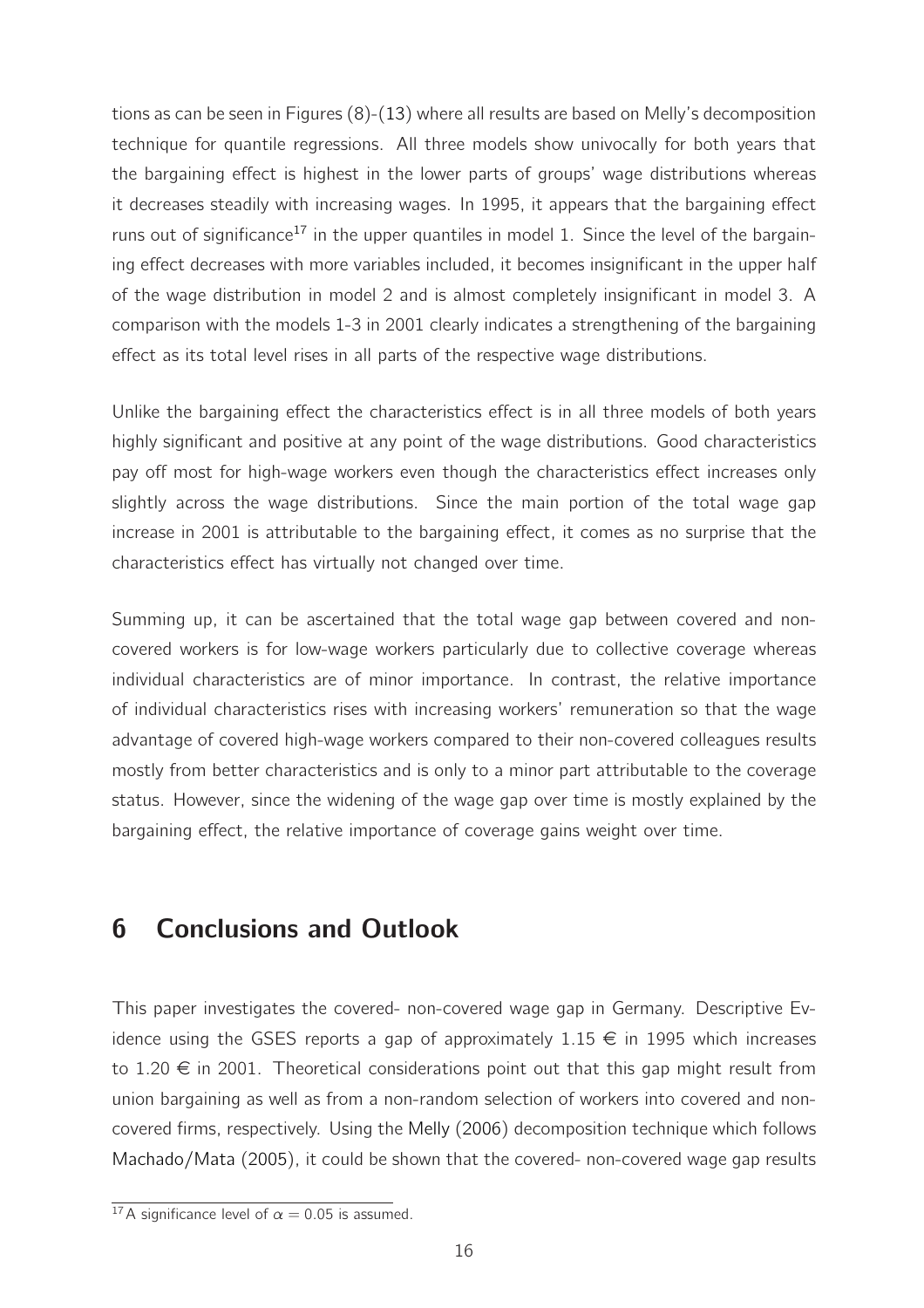from two parts. The union bargaining effect is highest for workers in the lowest quantiles and decreases steadily in higher quantiles. This confirms the hypotheses that unions aim to compress the wage distribution especially for low-skilled workers. The highly significant characteristics effect can be interpreted as a result from the underlying selection of higher skilled workers in covered firms. In finding higher base wages and reduced returns to human capital for covered workers as unions narrow inequality across skill groups our results are in accordance to the related studies for Germany (cf. [Fitzenberger et al. 2006](#page-18-4); [Stephan/Gerlach 2005](#page-19-3)).

Since the GSES does not only provide information about blue-collar workers in West Germany, the objective of prospective analysis could focus on the examination of the coverednon-covered wage gap of white-collar workers including employees in East Germany. Further, this study considers only collective and individual bargaining agreements. However, more flexible wage-setting regimes increasingly become important that should also be taken into account in future analysis.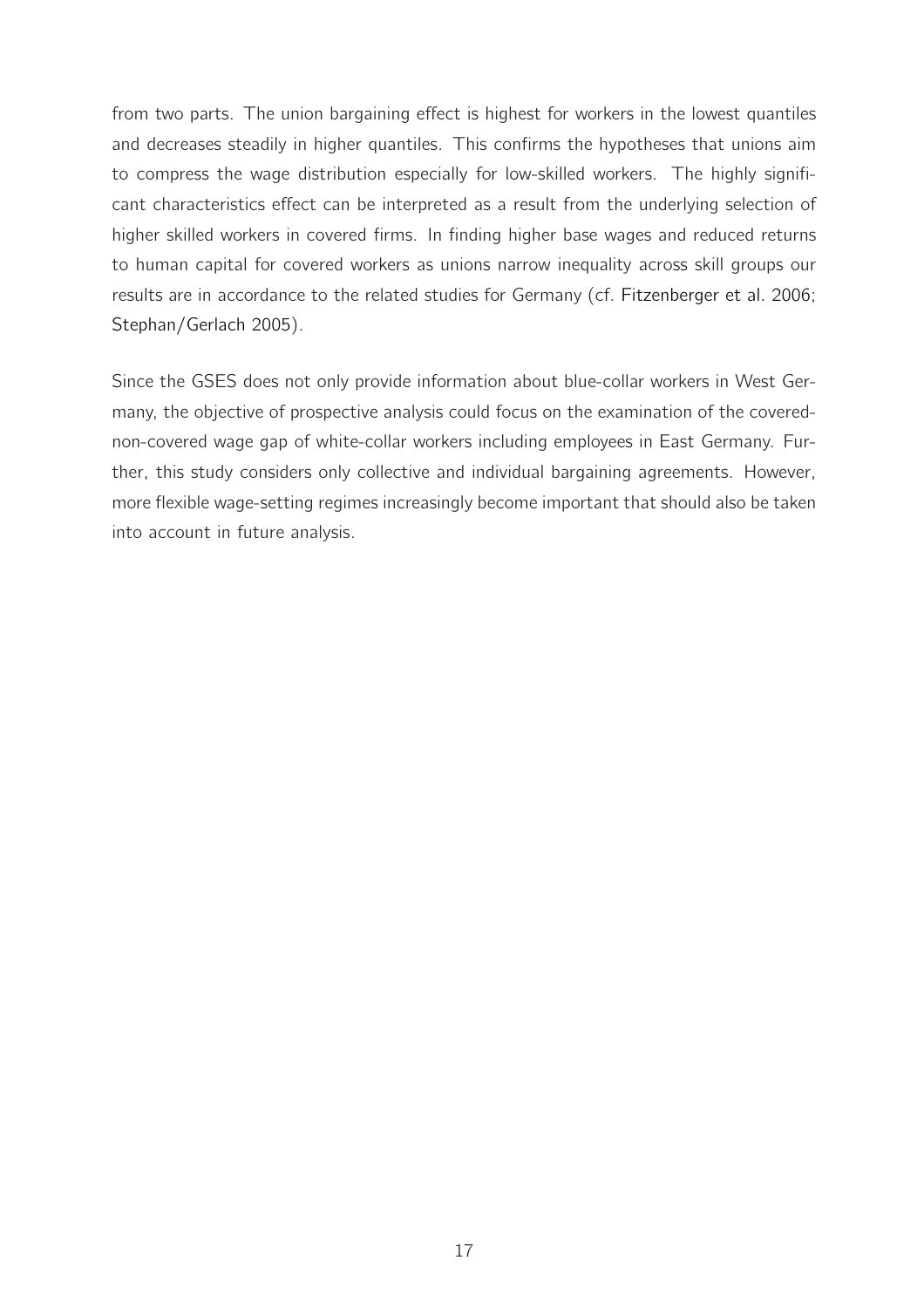## References

- <span id="page-18-11"></span>Albrecht, J./A. Björklund/S. Vroman (2001): Is There a Glass Ceiling in Sweden?, Discussionpaper 282, IZA, Bonn.
- <span id="page-18-12"></span>Albrecht, J. W./A. van Vuuren/S. Vroman (2004): Decomposing the Gender Wage Gap in the Netherlands with Sample Selection Adjustments, Discussionpaper 1400, IZA, Bonn.
- <span id="page-18-0"></span>Blanchflower, D. G./A. Bryson (2004): What Effect Do Unions Have on Wages Now and Would Freeman and Medoff Be Surprised?, in: Journal of Labor Research, 25(3), p. 383–414.
- <span id="page-18-10"></span>Blinder, A. S. (1973): Wage Discrimination: Reduced Form and Structural Estimates, in: The Journal of Human Resources, 8(4), p. 436–455.
- <span id="page-18-7"></span>Büttner, T./B. Fitzenberger (1998): Central Wage Bargaining and Local Wage Flexibility: Evidence from the Entire Wage Distribution, Discussion Paper 98-32, ZEW, Mannheim.
- <span id="page-18-6"></span>Card, D. (1996): The Effect of Unions on the Structure of Wages: A Longitudinal Analysis, in: Econometrica, 64(4), p. 957–979.
- <span id="page-18-1"></span>Card, D./T. Lemieux/W. C. Riddell (2004): Unions and Wage Inequality, in: Journal of Labor Research, 25(4), p. 519–562.
- <span id="page-18-9"></span>Dustmann, C./U. Schönberg (2004): Training and Union Wages, Discussionpaper 1435, IZA, Bonn.
- <span id="page-18-4"></span>Fitzenberger, B./K. Kohn/A. Lembcke (2006): Union Wage Effects in Germany: Union Density or Collective Bargaining Coverage?, Diskussionspapier, Universität Frankfurt.
- <span id="page-18-13"></span>Frank-Bosch, B. (2003): Verdienststrukturen in Deutschland, in: Wirtschaft und Statistik, 2003(12), p. 1137–1151.
- <span id="page-18-2"></span>Freeman, R. B. (1982): Union wage practices and wage dispersion within establishments, in: Industrial and Labor Relations Review, 36, p. 3–21.
- <span id="page-18-3"></span>Freeman, R. B./J. L. Medoff (1984): What do unions do?, Basic Books, New York.
- <span id="page-18-8"></span>Groshen, E. L. (1991): Five Reasons Why Wages Vary among Employers, in: Industrial Relations Journal, 30(3), p. 350–381.
- <span id="page-18-5"></span>Gürtzgen, N. (2006): The Effect of Firm- and Industry-Level Contracts on Wages - Evidence from Longitudinal Linked Employer-Employee Data, Discussion Paper 06-082, ZEW, Mannheim.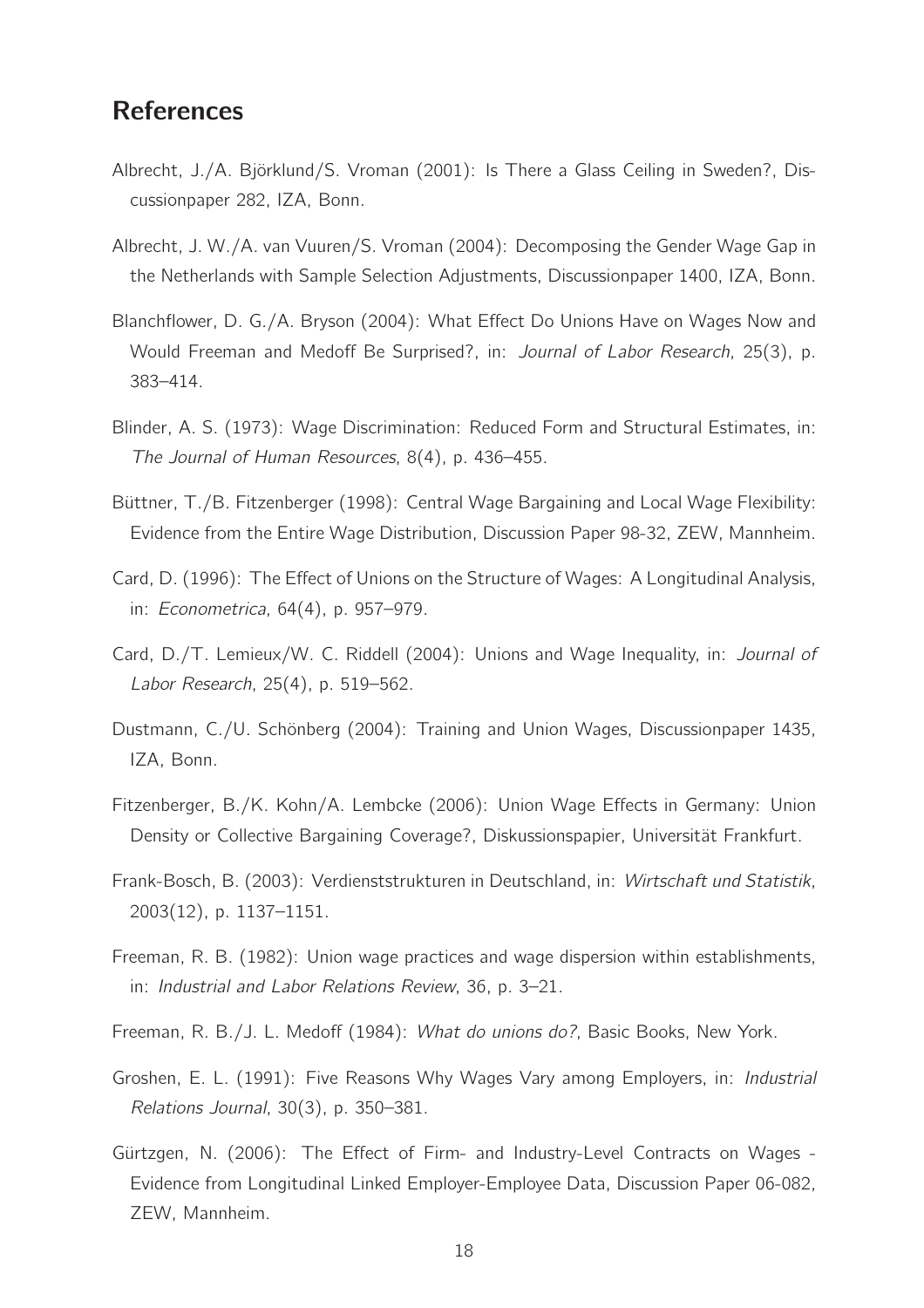- <span id="page-19-10"></span>Hafner, H.-P. (2006): Gehalts- und Lohnstrukturerhebung im Produzierenden Gewerbe und im Dienstleistungsbereich 2001, in: Forschungsdatenzentrum der Statistischen Landesämter, Editor, Amtliche Mikrodaten für die Sozial- und Wirtschaftswissenschaften, Beiträge zu den Nutzerkonferenzen des FDZ der Statistischen Landesämter 2005, p. 179–189.
- <span id="page-19-2"></span>Heinbach, W. D. (2006): Bargained Wages in Decentralized Wage-Setting Regimes, Discussionspaper 26, IAW, Tübingen.
- <span id="page-19-5"></span>Hirsch, B. T. (2004): What Do Unions Do for Economic Performance?, in: Journal of Labor Research, 25(3), p. 415–455.
- <span id="page-19-7"></span>Koenker, R./G. Bassett (1978): Regression Quantiles, in: Econometrica, 46(1), p. 33–50.
- <span id="page-19-8"></span>Kohn, K. (2006): Rising Wage Dispersion, After All! The German Wage Structure at the Turn of the Century, Discussionpaper 2098, IZA, Bonn.
- <span id="page-19-1"></span>Lewis, H. G. (1986): *Union Relative Wage Effects : a Survey*, University of Chicago Press, Chicago.
- <span id="page-19-0"></span>Machado, J./J. Mata (2005): Counterfactual Decomposition of Changes in Wage Distributions Using Quantile Regression, in: Journal of Applied Econometrics, 20(19), p. 445–465.
- <span id="page-19-9"></span>Melly, B. (2006): Estimation of Counterfactual Distributions Using Quantile Regression, Discussionpaper, SIAW, University of St. Gallen.
- Mincer, J. (1974): Schooling, experience, and earnings, Human behavior and social institutions, National Bureau of Economic Research, New York.
- <span id="page-19-6"></span>Oaxaca, R. (1973): Male-Female Wage Differentials in Urban Labor Markets, in: International Economic Review, 14(3), p. 693–709.
- <span id="page-19-4"></span>Sanner, H. (2006): Imperfect Goods and Labor Markets, and the Union Wage Gap, in: Journal of Population Economics, 19(1), p. 119–136.
- <span id="page-19-3"></span>Stephan, G./K. Gerlach (2005): Wage settlements and wage setting: results from a multi-level model, in: Applied Economics, 37(20), p. 2297–2306.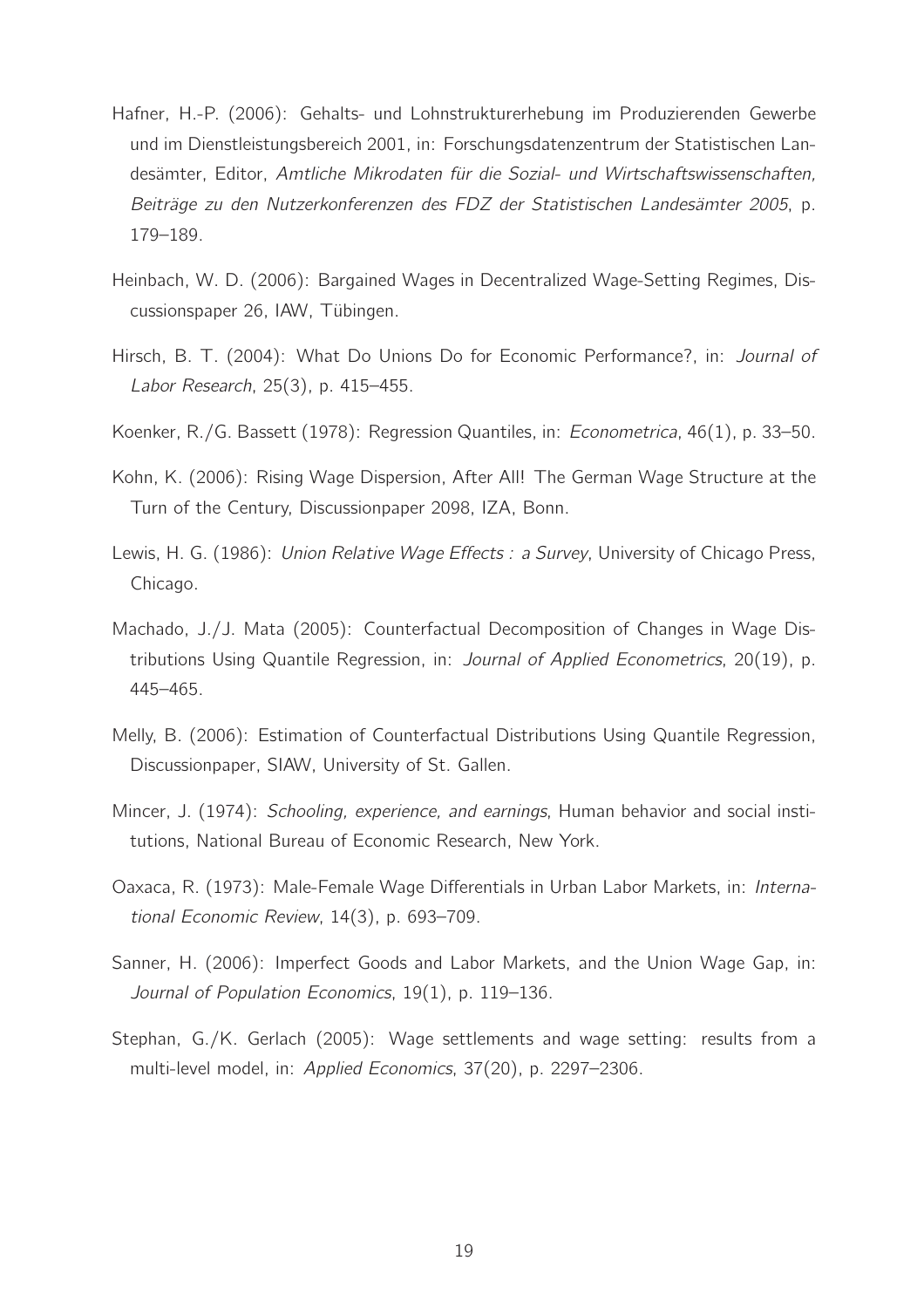# A Tables

| Variable label                           | Variable description                                                            |
|------------------------------------------|---------------------------------------------------------------------------------|
| aqe/10                                   | worker's age/10 in years                                                        |
| $(\text{age}/10)^2$                      | worker's age/10 squared                                                         |
| $t$ enure $/10$                          | worker's tenure/10 in years                                                     |
| $(\text{tenure}/10)^2$                   | worker's tenure/10 squared                                                      |
| years of schooling                       | worker's years of schooling                                                     |
|                                          |                                                                                 |
| Dummies                                  |                                                                                 |
| female                                   | female worker                                                                   |
| married                                  | married worker                                                                  |
| unskilled worker                         | labourer without special skills                                                 |
| semi-skilled worker                      | worker without special skills but more than three months of tenure              |
| skilled workers                          | worker with vocational education or longtime tenure                             |
| high-skilled worker                      | worker with excellent skills and longtime tenure                                |
| time wage                                | worker is exclusively paid according to working time                            |
| bonus wage                               | worker is paid according to working time and bonus premia,                      |
|                                          | e.g. for product quantity or quality, respectively                              |
| piece wage                               | worker is paid according to product quantity within a predetermined period      |
| bonus- and piece wage                    | worker is paid according to a mixture of bonus- and piece wage                  |
| mixed wage                               | worker is paid according to a mixture of time wage and bonus wage or piece wage |
| firm size with 100-199 employees         | share of firms with 100-199 employees                                           |
| firm size with 200-499 employees         | share of firms with 200-499 employees                                           |
| firm size with 500-999 employees         | share of firms with 500-999 employees                                           |
| firm size with 1000 or more employees    | share of firms with 1000 or more employees                                      |
| share of female                          | share of female workers at firm-level                                           |
| share of unskilled                       | share of unskilled workers at firm-level                                        |
| share of semi-skilled                    | share of semi-skilled workers at firm-level                                     |
| share of skilled                         | share of skilled workers at firm-level                                          |
| share of high-skilled                    | share of high-skilled workers at firm-level                                     |
| share of workers younger than 25 years   | share of workers $<$ 25 years at firm-level                                     |
| share of workers between 25 and 30 years | share of workers between 25 and 30 years at firm-level                          |
| share of workers between 30 and 35 years | share of workers between 30 and 35 years at firm-level                          |
| share of workers between 35 and 40 years | share of workers between 35 and 40 years at firm-level                          |
| share of workers between 40 and 45 years | share of workers between 40 and 45 years at firm-level                          |
| share of workers between 45 and 50 years | share of workers between 45 and 50 years at firm-level                          |
| share of workers with more than 50 years | share of workers $> 50$ years at firm-level                                     |
| firm in Hamburg or Schleswig-Holstein    | firm located in Hambourg or Schleswig-Holstein                                  |
| firm in Lower Saxony or Bremen           | firm located in Lower Saxony or Bremen                                          |
| firm in North Rhine-Westphalia           | firm located in North Rhine-Westphalia                                          |
| firm in Hesse                            | firm located in Hesse                                                           |
| firm in Rhineland-Palatinate or Saarland | firm located in Rhineland-Palatinate or Saarland                                |
| firm in Bavaria                          | firm located in Bavaria                                                         |
| firm in Baden-Württemberg                | firm located in Baden-Württemberg                                               |

### Table 3: Description of variables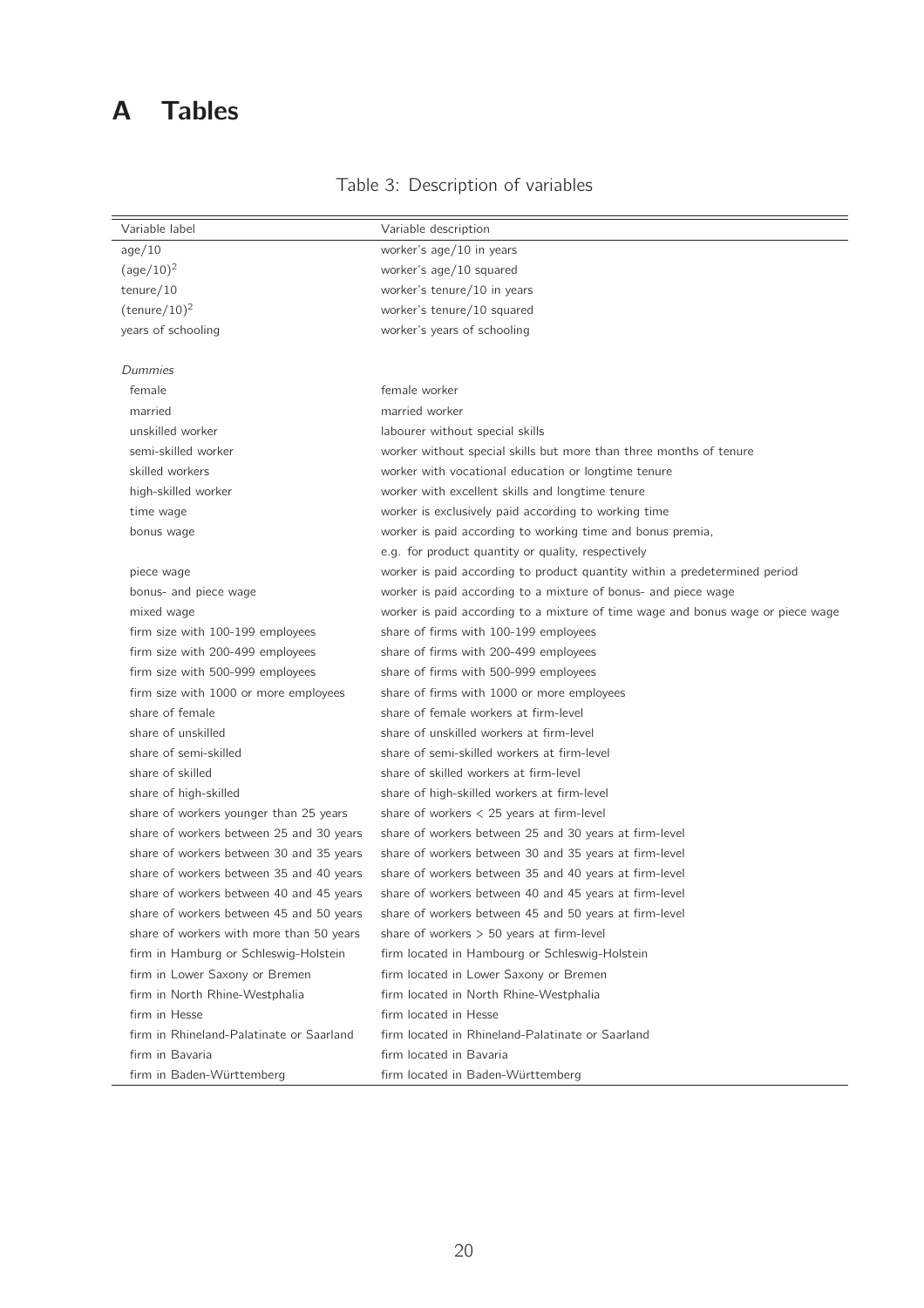### <span id="page-21-0"></span>Table 4: Deskriptive Statistics for covariates in 1995 and 2001

|                                              | collective |                          |         |                          |        | individual |        |        |  |
|----------------------------------------------|------------|--------------------------|---------|--------------------------|--------|------------|--------|--------|--|
|                                              | 1995       |                          | 2001    |                          | 1995   |            |        | 2001   |  |
|                                              | mean       | std                      | mean    | std                      | mean   | std        | mean   | std    |  |
| log gross hourly wages                       | 2.57       | 0.2166                   | 2.69    | 0.2206                   | 2.43   | 0.2569     | 2.51   | 0.2571 |  |
| age/10                                       | 3.93       | 1.0658                   | 4.05    | 1.0047                   | 3.81   | 1.0745     | 3.95   | 1.0361 |  |
| tenure/ $10$                                 | 1.21       | 0.9452                   | 1.23    | 0.9702                   | 0.87   | 0.8358     | 0.81   | 0.8243 |  |
| years of schooling                           | 10.46      | 0.8108                   | 10.53   | 0.8361                   | 10.38  | 0.8507     | 10.39  | 0.9410 |  |
| female                                       | 0.163      | 0.0007                   | 0.117   | 0.0009                   | 0.248  | 0.0026     | 0.167  | 0.0016 |  |
| married                                      | 0.661      | 0.0009                   | 0.644   | 0.0013                   | 0.627  | 0.0029     | 0.606  | 0.0021 |  |
| unskilled worker (reference)                 | 0.178      | 0.0008                   | 0.14    | 0.0010                   | 0.228  | 0.0025     | 0.217  | 0.0018 |  |
| semi-skilled worker                          | 0.275      | 0.0009                   | 0.257   | 0.0012                   | 0.334  | 0.0029     | 0.322  | 0.0020 |  |
| skilled worker                               | 0.344      | 0.0009                   | 0.359   | 0.0013                   | 0.335  | 0.0029     | 0.37   | 0.0021 |  |
| high-skilled worker                          | 0.203      | 0.0008                   | 0.244   | 0.0012                   | 0.103  | 0.0018     | 0.091  | 0.0013 |  |
| time wage (reference)                        | 0.693      | 0.0009                   | 0.763   | 0.0010                   | 0.794  | 0.0024     | 0.872  | 0.0015 |  |
| bonus wage                                   | 0.116      | 0.0006                   | 0.12    | 0.0009                   | 0.053  | 0.0014     | 0.047  | 0.0009 |  |
| piece wage                                   | 0.142      | 0.0007                   | 0.062   | 0.0007                   | 0.07   | 0.0015     | 0.029  | 0.0007 |  |
| bonus- and piece wage                        | 0.006      | 0.0002                   | 0.007   | 0.0002                   | 0.013  | 0.0007     | 0.002  | 0.0002 |  |
| mixed wage                                   | 0.044      | 0.0004                   | 0.047   | 0.0006                   | 0.07   | 0.0020     | 0.05   | 0.0010 |  |
| firm size with 100-199 employees (reference) | 0.158      | 0.0007                   | 0.355   | 0.0013                   | 0.377  | 0.0029     | 0.768  | 0.0018 |  |
| firm size with 200-499 employees             | 0.316      | 0.0009                   | 0.2     | 0.0011                   | 0.368  | 0.0029     | 0.125  | 0.0014 |  |
| firm size with 500-999 employees             | 0.214      | 0.0008                   | 0.131   | 0.0009                   | 0.147  | 0.0021     | 0.035  | 0.0008 |  |
| firm size with 1000 or more employees        | 0.312      | 0.0009                   | 0.316   | 0.0013                   | 0.108  | 0.0019     | 0.073  | 0.0011 |  |
| share of $\dots$                             |            |                          |         |                          |        |            |        |        |  |
| female                                       | 0.203      | 0.0004                   | 0.161   | 0.0005                   | 0.283  | 0.0014     | 0.21   | 0.0009 |  |
| unskilled                                    | 0.138      | 0.0003                   | 0.116   | 0.0005                   | 0.173  | 0.0012     | 0.166  | 0.0009 |  |
| semi-skilled                                 | 0.216      | 0.0003                   | 0.204   | 0.0005                   | 0.253  | 0.0012     | 0.253  | 0.0009 |  |
| skilled                                      | 0.272      | 0.0004                   | 0.282   | 0.0006                   | 0.257  | 0.0012     | 0.289  | 0.0010 |  |
| high-skilled                                 | 0.151      | 0.0003                   | 0.181   | 0.0005                   | 0.085  | 0.0009     | 0.086  | 0.0006 |  |
| workers younger than 25 years                | 0.075      | 0.0001                   | 0.064   | 0.0002                   | 0.104  | 0.0004     | 0.085  | 0.0003 |  |
| workers between 25 and 30 years              | 0.156      | 0.0001                   | 0.1     | 0.0001                   | 0.177  | 0.0004     | 0.117  | 0.0004 |  |
| workers between 30 and 35 years              | 0.173      | 0.0001                   | 0.154   | 0.0002                   | 0.176  | 0.0004     | 0.162  | 0.0004 |  |
| workers between 35 and 40 years              | 0.148      | 0.0001                   | 0.184   | 0.0002                   | 0.145  | 0.0004     | 0.177  | 0.0004 |  |
| workers between 40 and 45 years              | 0.128      | 0.0001                   | 0.163   | 0.0002                   | 0.124  | 0.0003     | 0.155  | 0.0004 |  |
| workers between 45 and 50 years              | 0.116      | 0.0001                   | 0.135   | 0.0002                   | 0.103  | 0.0003     | 0.125  | 0.0003 |  |
| workers with more than 50 years (reference)  | 0.203      | 0.0002                   | 0.201   | 0.0003                   | 0.17   | 0.0006     | 0.178  | 0.0005 |  |
| number of observations                       | 254,723    | $\overline{\phantom{a}}$ | 126,941 | $\overline{\phantom{a}}$ | 27,314 | $\bar{ }$  | 52,770 |        |  |
|                                              |            |                          |         |                          |        |            |        |        |  |

Source: GSES 1995/2001; authors' calculations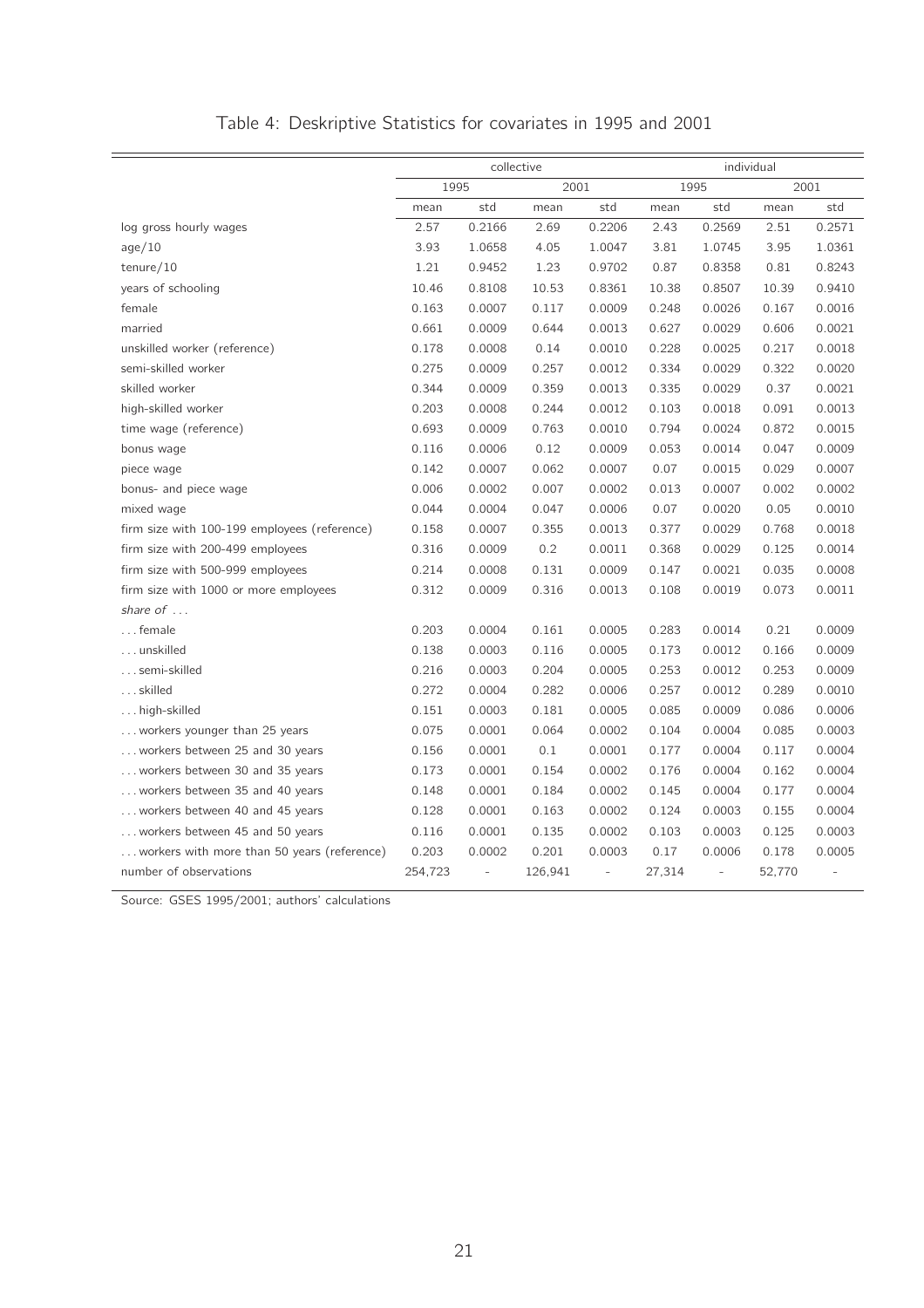<span id="page-22-0"></span>

| log gross hourly wages                   | Q(10)         | Q(25)         | Q(50)         | Q(75)         | Q(90)         |
|------------------------------------------|---------------|---------------|---------------|---------------|---------------|
| aqe/10                                   | 0.076         | 0.095         | 0.120         | 0.124         | 0.119         |
|                                          | $(0.000)$ *** | $(0.000)$ *** | $(0.000)$ *** | $(0.000)$ *** | $(0.000)$ *** |
| $\frac{3e}{10}$ <sup>2</sup>             | $-0.011$      | $-0.013$      | $-0.016$      | $-0.016$      | $-0.015$      |
|                                          | $(0.000)$ *** | $(0.000)$ *** | $(0.000)$ *** | $(0.000)$ *** | $(0.000)$ *** |
| tenure/10                                | 0.150         | 0.139         | 0.133         | 0.132         | 0.129         |
|                                          | $(0.000)$ *** | $(0.000)$ *** | $(0.000)$ *** | $(0.000)$ *** | $(0.000)$ *** |
| $(tenure/10)^2$                          | $-0.023$      | $-0.021$      | $-0.020$      | $-0.020$      | $-0.019$      |
|                                          | $(0.000)$ *** | $(0.000)$ *** | $(0.000)$ *** | $(0.000)$ *** | $(0.000)$ *** |
| years of schooling                       | 0.081         | 0.080         | 0.074         | 0.069         | 0.068         |
|                                          | $(0.000)$ *** | $(0.000)$ *** | $(0.000)$ *** | $(0.000)$ *** | $(0.000)$ *** |
| firm in Hamburg or Schleswig-Holstein    | $-0.022$      | $-0.020$      | $-0.019$      | $-0.019$      | $-0.004$      |
|                                          | $(0.000)$ *** | $(0.000)$ *** | $(0.000)$ *** | $(0.000)$ *** | (0.165)       |
| firm in Lower Saxony or Bremen           | $-0.065$      | $-0.065$      | $-0.075$      | $-0.085$      | $-0.089$      |
|                                          | $(0.000)$ *** | $(0.000)$ *** | $(0.000)$ *** | $(0.000)$ *** | $(0.000)$ *** |
| firm in North Rhine-Westphalia           | $-0.037$      | $-0.036$      | $-0.040$      | $-0.044$      | $-0.036$      |
|                                          | $(0.000)$ *** | $(0.000)$ *** | $(0.000)$ *** | $(0.000)$ *** | $(0.000)$ *** |
| firm in Hesse                            | $-0.035$      | $-0.042$      | $-0.054$      | $-0.065$      | $-0.070$      |
|                                          | $(0.000)$ *** | $(0.000)$ *** | $(0.000)$ *** | $(0.000)$ *** | $(0.000)$ *** |
| firm in Rhineland-Palatinate or Saarland | $-0.052$      | $-0.050$      | $-0.052$      | $-0.050$      | $-0.050$      |
|                                          | $(0.000)$ *** | $(0.000)$ *** | $(0.000)$ *** | $(0.000)$ *** | $(0.000)$ *** |
| firm in Bavaria                          | $-0.092$      | $-0.083$      | $-0.086$      | $-0.095$      | $-0.103$      |
|                                          | $(0.000)$ *** | $(0.000)$ *** | $(0.000)$ *** | $(0.000)$ *** | $(0.000)$ *** |
| firm in Baden-Württemberg (reference)    |               |               |               |               |               |
| Constant                                 | 1.286         | 1.380         | 1.528         | 1.693         | 1.830         |
|                                          | $(0.000)$ *** | $(0.000)$ *** | $(0.000)$ *** | $(0.000)$ *** | $(0.000)$ *** |
| Observations                             | 254,723       | 254,723       | 254,723       | 254.723       | 254.723       |
| Pseudo $R^2$                             | 0.111         | 0.113         | 0.107         | 0.099         | 0.092         |

#### Table 5: Quantile regression coefficients for covered workers, Model 1, 1995

p values in parentheses, \* significant at 10% \*\* significant at 5%;

\*\*\* significant at 1%. Source: GSES 1995; authors' calculations

| log gross hourly wages                   | Q(10)         | Q(25)         | Q(50)         | Q(75)         | Q(90)         |
|------------------------------------------|---------------|---------------|---------------|---------------|---------------|
| age/10                                   | 0.111         | 0.122         | 0.153         | 0.164         | 0.165         |
|                                          | $(0.000)$ *** | $(0.000)$ *** | $(0.000)$ *** | $(0.000)$ *** | $(0.000)$ *** |
| $\frac{1}{(age/10)^2}$                   | $-0.016$      | $-0.017$      | $-0.020$      | $-0.021$      | $-0.020$      |
|                                          | $(0.000)$ *** | $(0.000)$ *** | $(0.000)$ *** | $(0.000)$ *** | $(0.000)$ *** |
| $t$ enure $/10$                          | 0.215         | 0.212         | 0.200         | 0.177         | 0.153         |
|                                          | $(0.000)$ *** | $(0.000)$ *** | $(0.000)$ *** | $(0.000)$ *** | $(0.000)$ *** |
| $(tenure/10)^2$                          | $-0.034$      | $-0.033$      | $-0.032$      | $-0.027$      | $-0.021$      |
|                                          | $(0.000)$ *** | $(0.000)$ *** | $(0.000)$ *** | $(0.000)$ *** | $(0.000)$ *** |
| years of schooling                       | 0.093         | 0.102         | 0.098         | 0.100         | 0.097         |
|                                          | $(0.000)$ *** | $(0.000)$ *** | $(0.000)$ *** | $(0.000)$ *** | $(0.000)$ *** |
| firm in Hamburg or Schleswig-Holstein    | $-0.008$      | 0.021         | 0.032         | 0.022         | 0.019         |
|                                          | (0.298)       | $(0.011)$ **  | $(0.000)$ *** | $(0.006)$ *** | $(0.046)$ **  |
| firm in Lower Saxony or Bremen           | $-0.079$      | $-0.072$      | $-0.067$      | $-0.048$      | $-0.028$      |
|                                          | $(0.000)$ *** | $(0.000)$ *** | $(0.000)$ *** | $(0.000)$ *** | $(0.000)$ *** |
| firm in North Rhine-Westphalia           | $-0.048$      | $-0.029$      | $-0.016$      | $-0.011$      | $-0.006$      |
|                                          | $(0.000)$ *** | $(0.000)$ *** | $(0.002)$ *** | $(0.067)^*$   | (0.432)       |
| firm in Hesse                            | $-0.022$      | $-0.010$      | $-0.020$      | $-0.019$      | $-0.032$      |
|                                          | $(0.001)$ *** | (0.172)       | $(0.001)$ *** | $(0.006)$ *** | $(0.000)$ *** |
| firm in Rhineland-Palatinate or Saarland | $-0.017$      | 0.006         | 0.013         | 0.050         | 0.044         |
|                                          | $(0.005)$ *** | (0.353)       | $(0.013)$ **  | $(0.000)$ *** | $(0.000)$ *** |
| firm in Bavaria                          | $-0.106$      | $-0.096$      | $-0.097$      | $-0.103$      | $-0.105$      |
|                                          | $(0.000)$ *** | $(0.000)$ *** | $(0.000)$ *** | $(0.000)$ *** | $(0.000)$ *** |
| firm in Baden-Württemberg (reference)    |               |               |               |               |               |
|                                          |               |               |               |               |               |
| Constant                                 | 0.917         | 0.917         | 1.040         | 1.128         | 1.296         |
|                                          | $(0.000)$ *** | $(0.000)$ *** | $(0.000)$ *** | $(0.000)$ *** | $(0.000)$ *** |
| Observations                             | 27,314        | 27,314        | 27,314        | 27,314        | 27,314        |
| Pseudo $R^2$                             | 0.157         | 0.164         | 0.16          | 0.146         | 0.13          |

### Table 6: Quantile regression coefficients for non-covered workers, Model 1, 1995

p values in parentheses, \* significant at 10% \*\* significant at 5%;

\*\*\* significant at 1%. Source: GSES 1995; authors' calculations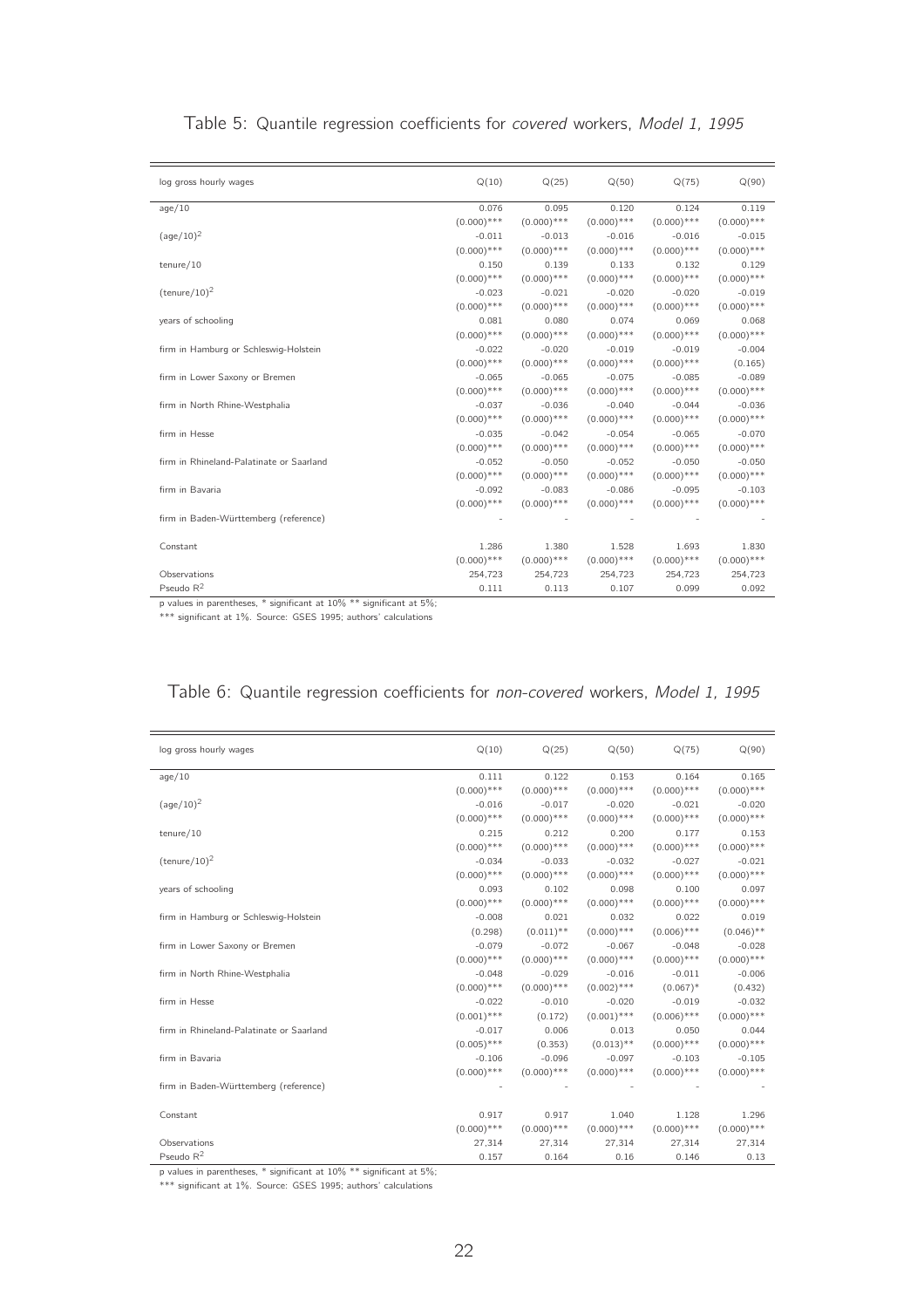| log gross hourly wages                   | Q(10)         | Q(25)         | Q(50)         | Q(75)         | Q(90)         |
|------------------------------------------|---------------|---------------|---------------|---------------|---------------|
| aqe/10                                   | 0.128         | 0.122         | 0.127         | 0.123         | 0.132         |
|                                          | $(0.000)$ *** | $(0.000)$ *** | $(0.000)$ *** | $(0.000)$ *** | $(0.000)$ *** |
| $\frac{3e}{10}$ <sup>2</sup>             | $-0.018$      | $-0.016$      | $-0.016$      | $-0.016$      | $-0.016$      |
|                                          | $(0.000)$ *** | $(0.000)$ *** | $(0.000)$ *** | $(0.000)$ *** | $(0.000)$ *** |
| $t$ enure $/10$                          | 0.156         | 0.136         | 0.124         | 0.115         | 0.106         |
|                                          | $(0.000)$ *** | $(0.000)$ *** | $(0.000)$ *** | $(0.000)$ *** | $(0.000)$ *** |
| $(\text{tenure}/10)^2$                   | $-0.026$      | $-0.022$      | $-0.019$      | $-0.017$      | $-0.017$      |
|                                          | $(0.000)$ *** | $(0.000)$ *** | $(0.000)$ *** | $(0.000)$ *** | $(0.000)$ *** |
| years of schooling                       | 0.058         | 0.058         | 0.058         | 0.058         | 0.059         |
|                                          | $(0.000)$ *** | $(0.000)$ *** | $(0.000)$ *** | $(0.000)$ *** | $(0.000)$ *** |
| firm in Hamburg or Schleswig-Holstein    | $-0.041$      | $-0.035$      | $-0.038$      | $-0.022$      | 0.025         |
|                                          | $(0.000)$ *** | $(0.000)$ *** | $(0.000)$ *** | $(0.000)$ *** | $(0.000)$ *** |
| firm in Lower Saxony or Bremen           | $-0.041$      | $-0.052$      | $-0.062$      | $-0.065$      | $-0.063$      |
|                                          | $(0.000)$ *** | $(0.000)$ *** | $(0.000)$ *** | $(0.000)$ *** | $(0.000)$ *** |
| firm in North Rhine-Westphalia           | $-0.047$      | $-0.048$      | $-0.054$      | $-0.057$      | $-0.052$      |
|                                          | $(0.000)$ *** | $(0.000)$ *** | $(0.000)$ *** | $(0.000)$ *** | $(0.000)$ *** |
| firm in Hesse                            | $-0.016$      | $-0.025$      | $-0.04$       | $-0.068$      | $-0.072$      |
|                                          | $(0.000)$ *** | $(0.000)$ *** | $(0.000)$ *** | $(0.000)$ *** | $(0.000)$ *** |
| firm in Rhineland-Palatinate or Saarland | $-0.039$      | $-0.041$      | $-0.043$      | $-0.058$      | $-0.065$      |
|                                          | $(0.000)$ *** | $(0.000)$ *** | $(0.000)$ *** | $(0.000)$ *** | $(0.000)$ *** |
| firm in Bavaria                          | $-0.05$       | $-0.062$      | $-0.066$      | $-0.071$      | $-0.067$      |
|                                          | $(0.000)$ *** | $(0.000)$ *** | $(0.000)$ *** | $(0.000)$ *** | $(0.000)$ *** |
| firm in Baden-Württemberg (reference)    |               |               |               |               |               |
| Constant                                 | 1.536         | 1.671         | 1.787         | 1.939         | 2.022         |
|                                          | $(0.000)$ *** | $(0.000)$ *** | $(0.000)$ *** | $(0.000)$ *** | $(0.000)$ *** |
| Observations                             | 126,941       | 126,941       | 126,941       | 126,941       | 126,941       |
| Pseudo $R^2$                             | 0.092         | 0.088         | 0.082         | 0.071         | 0.061         |

#### Table 7: Quantile regression coefficients for covered workers, Model 1, 2001

p values in parentheses, \* significant at 10% \*\* significant at 5%;

\*\*\* significant at 1%. Source: GSES 2001; authors' calculations

| log gross hourly wages                   | Q(10)         | Q(25)         | Q(50)         | Q(75)         | Q(90)         |
|------------------------------------------|---------------|---------------|---------------|---------------|---------------|
| age/10                                   | 0.14          | 0.154         | 0.176         | 0.194         | 0.188         |
|                                          | $(0.000)$ *** | $(0.000)$ *** | $(0.000)$ *** | $(0.000)$ *** | $(0.000)$ *** |
| $\frac{1}{(age/10)^2}$                   | $-0.019$      | $-0.02$       | $-0.022$      | $-0.023$      | $-0.022$      |
|                                          | $(0.000)$ *** | $(0.000)$ *** | $(0.000)$ *** | $(0.000)$ *** | $(0.000)$ *** |
| tenure/10                                | 0.186         | 0.183         | 0.155         | 0.135         | 0.156         |
|                                          | $(0.000)$ *** | $(0.000)$ *** | $(0.000)$ *** | $(0.000)$ *** | $(0.000)$ *** |
| $(\text{tenure}/10)^2$                   | $-0.028$      | $-0.028$      | $-0.023$      | $-0.018$      | $-0.023$      |
|                                          | $(0.000)$ *** | $(0.000)$ *** | $(0.000)$ *** | $(0.000)$ *** | $(0.000)$ *** |
| years of schooling                       | 0.066         | 0.073         | 0.075         | 0.069         | 0.066         |
|                                          | $(0.000)$ *** | $(0.000)$ *** | $(0.000)$ *** | $(0.000)$ *** | $(0.000)$ *** |
| firm in Hamburg or Schleswig-Holstein    | $-0.031$      | $-0.009$      | 0.026         | 0.07          | 0.093         |
|                                          | $(0.000)$ *** | $(0.038)$ **  | $(0.000)$ *** | $(0.000)$ *** | $(0.000)$ *** |
| firm in Lower Saxony or Bremen           | $-0.074$      | $-0.057$      | $-0.05$       | $-0.049$      | $-0.063$      |
|                                          | $(0.000)$ *** | $(0.000)$ *** | $(0.000)$ *** | $(0.000)$ *** | $(0.000)$ *** |
| firm in North Rhine-Westphalia           | $-0.022$      | $-0.014$      | $-0.015$      | $-0.014$      | $-0.012$      |
|                                          | $(0.000)$ *** | $(0.000)$ *** | $(0.000)$ *** | $(0.001)$ *** | $(0.044)$ **  |
| firm in Hesse                            | $-0.02$       | $-0.006$      | $-0.002$      | 0.001         | $-0.002$      |
|                                          | $(0.001)$ *** | (0.219)       | (0.601)       | (0.858)       | (0.787)       |
| firm in Rhineland-Palatinate or Saarland | $-0.076$      | $-0.039$      | $-0.027$      | $-0.016$      | $-0.003$      |
|                                          | $(0.000)$ *** | $(0.000)$ *** | $(0.000)$ *** | $(0.001)$ *** | (0.685)       |
| firm in Bavaria                          | $-0.074$      | $-0.059$      | $-0.046$      | $-0.047$      | $-0.056$      |
|                                          | $(0.000)$ *** | $(0.000)$ *** | $(0.000)$ *** | $(0.000)$ *** | $(0.000)$ *** |
| firm in Baden-Württemberg (reference)    |               |               |               |               |               |
|                                          |               |               |               |               |               |
| Constant                                 | 1.237         | 1.254         | 1.31          | 1.465         | 1.638         |
|                                          | $(0.000)$ *** | $(0.000)$ *** | $(0.000)$ *** | $(0.000)$ *** | $(0.000)$ *** |
| Observations                             | 52,770        | 52,770        | 52,770        | 52,770        | 52,770        |
| Pseudo $R^2$                             | 0.102         | 0.12          | 0.119         | 0.11          | 0.108         |

### Table 8: Quantile regression coefficients for non-covered workers, Model 1, 2001

p values in parentheses, \* significant at 10% \*\* significant at 5%;

\*\*\* significant at 1%. Source: GSES 2001; authors' calculations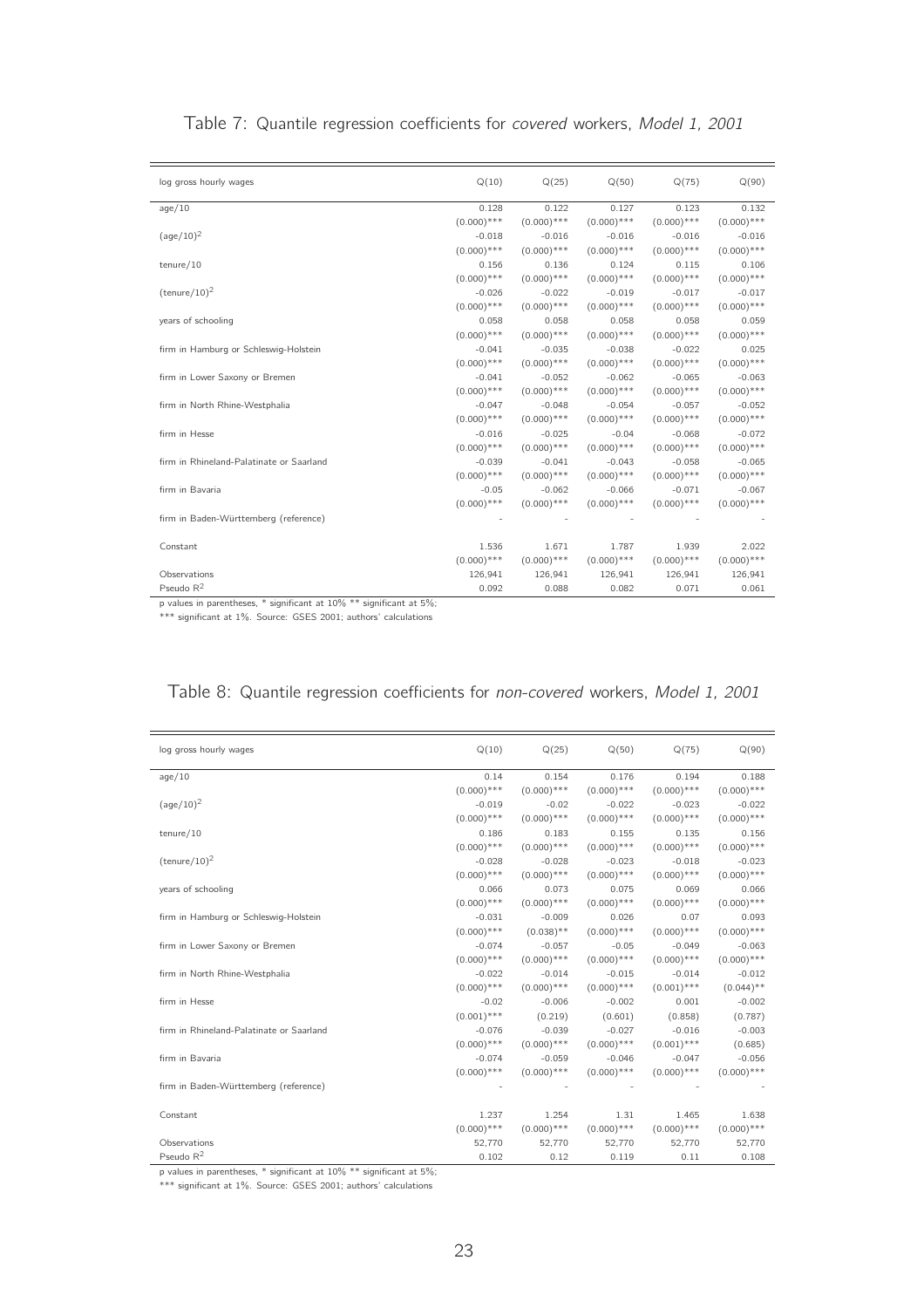| log gross hourly wages                                                    | Q(10)         | Q(25)         | Q(50)         | Q(75)         | Q(90)         |
|---------------------------------------------------------------------------|---------------|---------------|---------------|---------------|---------------|
| age/10                                                                    | 0.074         | 0.074         | 0.072         | 0.064         | 0.054         |
|                                                                           | $(0.000)$ *** | $(0.000)$ *** | $(0.000)$ *** | $(0.000)$ *** | $(0.000)$ *** |
| $\frac{3e}{10}$ <sup>2</sup>                                              | $-0.009$      | $-0.009$      | $-0.009$      | $-0.009$      | $-0.007$      |
|                                                                           | $(0.000)$ *** | $(0.000)$ *** | $(0.000)$ *** | $(0.000)$ *** | $(0.000)$ *** |
| $t$ enure $/10$                                                           | 0.086         | 0.079         | 0.084         | 0.087         | 0.080         |
|                                                                           | $(0.000)$ *** | $(0.000)$ *** | $(0.000)$ *** | $(0.000)$ *** | $(0.000)$ *** |
| $(tenure/10)^2$                                                           | $-0.016$      | $-0.014$      | $-0.015$      | $-0.015$      | $-0.012$      |
|                                                                           | $(0.000)$ *** | $(0.000)$ *** | $(0.000)$ *** | $(0.000)$ *** | $(0.000)$ *** |
| years of schooling                                                        | 0.017         | 0.015         | 0.018         | 0.021         | 0.024         |
|                                                                           | $(0.000)$ *** | $(0.000)$ *** | $(0.000)$ *** | $(0.000)$ *** | $(0.000)$ *** |
| female                                                                    | $-0.195$      | $-0.175$      | $-0.154$      | $-0.158$      | $-0.158$      |
|                                                                           | $(0.000)$ *** | $(0.000)$ *** | $(0.000)$ *** | $(0.000)$ *** | $(0.000)$ *** |
| married                                                                   | 0.027         | 0.024         | 0.024         | 0.024         | 0.021         |
|                                                                           | $(0.000)$ *** | $(0.000)$ *** | $(0.000)$ *** | $(0.000)$ *** | $(0.000)$ *** |
| unskilled worker (reference)                                              |               |               |               |               |               |
| semi-skilled worker                                                       | 0.053         | 0.057         | 0.066         | 0.068         | 0.066         |
|                                                                           | $(0.000)$ *** | $(0.000)$ *** | $(0.000)$ *** | $(0.000)$ *** | $(0.000)$ *** |
| skilled worker                                                            | 0.133         | 0.132         | 0.136         | 0.137         | 0.142         |
|                                                                           | $(0.000)$ *** | $(0.000)$ *** | $(0.000)$ *** | $(0.000)$ *** | $(0.000)$ *** |
| high-skilled worker                                                       | 0.234         | 0.228         | 0.230         | 0.237         | 0.251         |
|                                                                           | $(0.000)$ *** | $(0.000)$ *** | $(0.000)$ *** | $(0.000)$ *** | $(0.000)$ *** |
| time wage (reference)                                                     |               |               |               |               |               |
| bonus wage                                                                | 0.011         | 0.020         | 0.036         | 0.039         | 0.031         |
|                                                                           | $(0.000)$ *** | $(0.000)$ *** | $(0.000)$ *** | $(0.000)$ *** | $(0.000)$ *** |
| piece wage                                                                | 0.107         | 0.124         | 0.124         | 0.104         | 0.079         |
|                                                                           | $(0.000)$ *** | $(0.000)$ *** | $(0.000)$ *** | $(0.000)$ *** | $(0.000)$ *** |
| bonus- and piece wage                                                     | 0.076         | 0.078         | 0.081         | 0.061         | 0.038         |
|                                                                           | $(0.000)$ *** | $(0.000)$ *** | $(0.000)$ *** | $(0.000)$ *** | $(0.000)$ *** |
| mixed wage                                                                | 0.012         | 0.018         | 0.017         | 0.011         | 0.007         |
|                                                                           | $(0.000)$ *** | $(0.000)$ *** | $(0.000)$ *** | $(0.000)$ *** | $(0.021)$ **  |
| firm in Hamburg or Schleswig-Holstein                                     | $-0.048$      | $-0.044$      | $-0.043$      | $-0.044$      | $-0.028$      |
|                                                                           | $(0.000)$ *** | $(0.000)$ *** | $(0.000)$ *** | $(0.000)$ *** | $(0.000)$ *** |
| firm in Lower Saxony or Bremen                                            | $-0.064$      | $-0.068$      | $-0.081$      | $-0.090$      | $-0.094$      |
|                                                                           | $(0.000)$ *** | $(0.000)$ *** | $(0.000)$ *** | $(0.000)$ *** | $(0.000)$ *** |
| firm in North Rhine-Westphalia                                            | $-0.048$      | $-0.045$      | $-0.044$      | $-0.038$      | $-0.021$      |
|                                                                           | $(0.000)$ *** | $(0.000)$ *** | $(0.000)$ *** | $(0.000)$ *** | $(0.000)$ *** |
| firm in Hesse                                                             | $-0.054$      | $-0.063$      | $-0.075$      | $-0.078$      | $-0.075$      |
|                                                                           | $(0.000)$ *** | $(0.000)$ *** | $(0.000)$ *** | $(0.000)$ *** | $(0.000)$ *** |
| firm in Rhineland-Palatinate or Saarland                                  | $-0.043$      | $-0.036$      | $-0.046$      | $-0.052$      | $-0.057$      |
|                                                                           | $(0.000)$ *** | $(0.000)$ *** | $(0.000)$ *** | $(0.000)$ *** | $(0.000)$ *** |
| firm in Bavaria                                                           | $-0.087$      | $-0.088$      | $-0.096$      | $-0.101$      | $-0.095$      |
|                                                                           | $(0.000)$ *** | $(0.000)$ *** | $(0.000)$ *** | $(0.000)$ *** | $(0.000)$ *** |
| firm in Baden-Württemberg (reference)                                     |               |               |               |               |               |
|                                                                           |               |               |               |               |               |
| Constant                                                                  | 1.939         | 2.044         | 2.114         | 2.210         | 2.298         |
|                                                                           | $(0.000)$ *** | $(0.000)$ *** | $(0.000)$ *** | $(0.000)$ *** | $(0.000)$ *** |
| Observations                                                              | 254,723       | 254,723       | 254,723       | 254,723       | 254,723       |
| Pseudo $R^2$                                                              | 0.304         | 0.284         | 0.255         | 0.228         | 0.206         |
| values in parantheons $*$ significant at $10\%$ $**$ significant at $5\%$ |               |               |               |               |               |

### Table 9: Quantile regression coefficients for covered workers, Model 2, 1995

p values in parentheses, \* significant at 10% \*\* significant at 5%;

\*\*\* significant at 1%. Source: GSES 1995; authors' calculations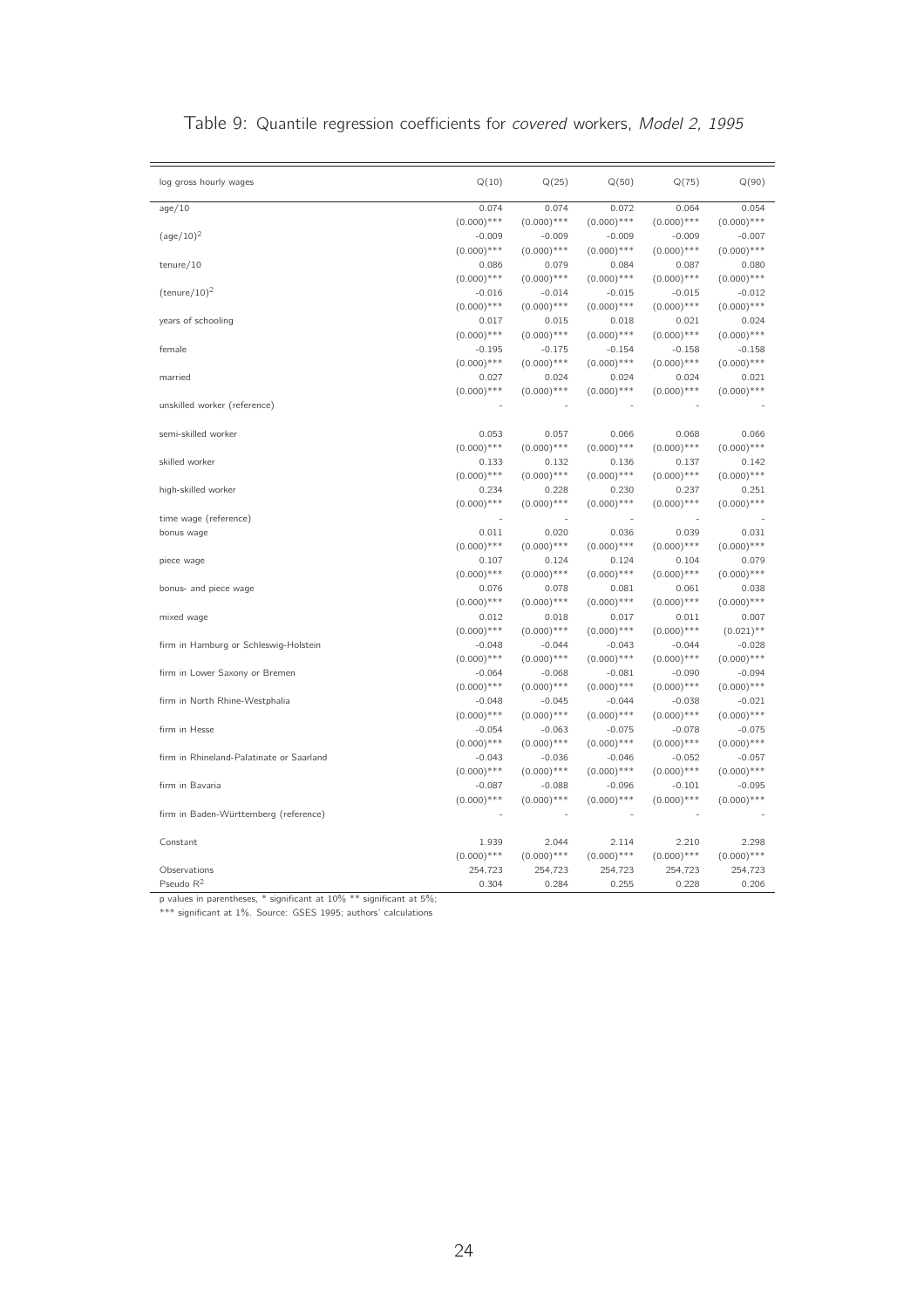| log gross hourly wages                   | Q(10)                   | Q(25)                   | Q(50)                   | Q(75)                   | Q(90)                   |
|------------------------------------------|-------------------------|-------------------------|-------------------------|-------------------------|-------------------------|
| age/10                                   | 0.092                   | 0.079                   | 0.098                   | 0.092                   | 0.075                   |
|                                          | $(0.000)$ ***           | $(0.000)$ ***           | $(0.000)$ ***           | $(0.000)$ ***           | $(0.000)$ ***           |
| $\frac{1}{(age/10)^2}$                   | $-0.012$                | $-0.011$                | $-0.013$                | $-0.012$                | $-0.010$                |
|                                          | $(0.000)$ ***           | $(0.000)$ ***           | $(0.000)$ ***           | $(0.000)$ ***           | $(0.000)$ ***           |
| $t$ enure $/10$                          | 0.166                   | 0.155                   | 0.129                   | 0.119                   | 0.117                   |
|                                          | $(0.000)$ ***           | $(0.000)$ ***           | $(0.000)$ ***           | $(0.000)$ ***           | $(0.000)$ ***           |
| $(\text{tenure}/10)^2$                   | $-0.034$                | $-0.030$                | $-0.023$                | $-0.020$                | $-0.019$                |
|                                          | $(0.000)$ ***           | $(0.000)$ ***           | $(0.000)$ ***           | $(0.000)$ ***           | $(0.000)$ ***           |
| years of schooling                       | 0.027                   | 0.026                   | 0.023                   | 0.023                   | 0.023                   |
|                                          | $(0.000)$ ***           | $(0.000)$ ***           | $(0.000)$ ***           | $(0.000)$ ***           | $(0.000)$ ***           |
| female                                   | $-0.212$                | $-0.210$                | $-0.201$                | $-0.197$                | $-0.195$                |
|                                          | $(0.000)$ ***           | $(0.000)$ ***           | $(0.000)$ ***           | $(0.000)$ ***           | $(0.000)$ ***           |
| married                                  | 0.029                   | 0.030                   | 0.029                   | 0.026                   | 0.027                   |
|                                          | $(0.000)$ ***           | $(0.000)$ ***           | $(0.000)$ ***           | $(0.000)$ ***           | $(0.000)$ ***           |
| unskilled worker (reference)             |                         |                         |                         |                         |                         |
|                                          |                         |                         |                         |                         |                         |
| semi-skilled worker                      | 0.100                   | 0.083                   | 0.092                   | 0.098                   | 0.099                   |
|                                          | $(0.000)$ ***           | $(0.000)$ ***           | $(0.000)$ ***           | $(0.000)$ ***           | $(0.000)$ ***           |
| skilled worker                           | 0.190                   | 0.170                   | 0.181                   | 0.197                   | 0.215                   |
|                                          | $(0.000)$ ***           | $(0.000)$ ***           | $(0.000)$ ***           | $(0.000)$ ***           | $(0.000)$ ***           |
| high-skilled worker                      | 0.289                   | 0.275                   | 0.325                   | 0.351                   | 0.363                   |
|                                          | $(0.000)$ ***           | $(0.000)$ ***           | $(0.000)$ ***           | $(0.000)$ ***           | $(0.000)$ ***           |
|                                          |                         |                         |                         |                         |                         |
| time wage (reference)                    | 0.080                   |                         | 0.099                   | 0.095                   | 0.086                   |
| bonus wage                               |                         | 0.093                   |                         |                         |                         |
|                                          | $(0.000)$ ***           | $(0.000)$ ***           | $(0.000)$ ***           | $(0.000)$ ***           | $(0.000)$ ***           |
| piece wage                               | 0.084                   | 0.090                   | 0.096                   | 0.102                   | 0.085                   |
|                                          | $(0.000)$ ***           | $(0.000)$ ***           | $(0.000)$ ***           | $(0.000)$ ***           | $(0.000)$ ***           |
| bonus- and piece wage                    | 0.087                   | 0.086                   | 0.116                   | 0.109                   | 0.095                   |
|                                          | $(0.000)$ ***           | $(0.000)$ ***           | $(0.000)$ ***           | $(0.000)$ ***           | $(0.000)$ ***           |
| mixed wage                               | 0.045                   | 0.043                   | 0.043                   | 0.053                   | 0.071                   |
|                                          | $(0.000)$ ***           | $(0.000)$ ***           | $(0.000)$ ***           | $(0.000)$ ***           | $(0.000)$ ***           |
| firm in Hamburg or Schleswig-Holstein    | $-0.011$                | 0.013                   | 0.031                   | 0.030                   | 0.047                   |
|                                          | (0.139)                 | $(0.021)$ **            | $(0.000)$ ***           | $(0.000)$ ***           | $(0.000)$ ***           |
| firm in Lower Saxony or Bremen           | $-0.082$                | $-0.075$                | $-0.068$                | $-0.056$                | $-0.022$                |
|                                          | $(0.000)$ ***           | $(0.000)$ ***           | $(0.000)$ ***           | $(0.000)$ ***           | $(0.001)$ ***           |
| firm in North Rhine-Westphalia           | $-0.054$                | $-0.045$                | $-0.035$                | $-0.027$                | $-0.001$                |
|                                          | $(0.000)$ ***           | $(0.000)$ ***           | $(0.000)$ ***           | $(0.000)$ ***           | (0.843)                 |
| firm in Hesse                            | $-0.052$                | $-0.055$                | $-0.066$                | $-0.062$                | $-0.054$                |
|                                          | $(0.000)$ ***           | $(0.000)$ ***           | $(0.000)$ ***           | $(0.000)$ ***           | $(0.000)$ ***           |
| firm in Rhineland-Palatinate or Saarland | $-0.015$                | $-0.004$                | $-0.005$                | $-0.022$                | $-0.025$                |
|                                          | $(0.011)$ **            | (0.404)                 | (0.228)                 | $(0.000)$ ***           | $(0.001)$ ***           |
| firm in Bavaria                          | $-0.084$                | $-0.086$                | $-0.092$                | $-0.091$                | $-0.071$                |
|                                          | $(0.000)$ ***           | $(0.000)$ ***           | $(0.000)$ ***           | $(0.000)$ ***           | $(0.000)$ ***           |
| firm in Baden-Württemberg (reference)    |                         |                         |                         |                         |                         |
|                                          | 1.613                   | 1.759                   | 1.851                   | 1.975                   | 2.103                   |
|                                          |                         |                         |                         |                         |                         |
|                                          |                         |                         |                         |                         |                         |
| Constant<br>Observations                 | $(0.000)$ ***<br>27,314 | $(0.000)$ ***<br>27,314 | $(0.000)$ ***<br>27,314 | $(0.000)$ ***<br>27,314 | $(0.000)$ ***<br>27,314 |

|  |  |  |  |  | Table 10: Quantile regression coefficients for non-covered workers, Model 2, 1995 |  |  |  |
|--|--|--|--|--|-----------------------------------------------------------------------------------|--|--|--|
|--|--|--|--|--|-----------------------------------------------------------------------------------|--|--|--|

p values in parentheses, \* significant at 10% \*\* significant at 5%;

\*\*\* significant at 1%. Source: GSES 1995; authors' calculations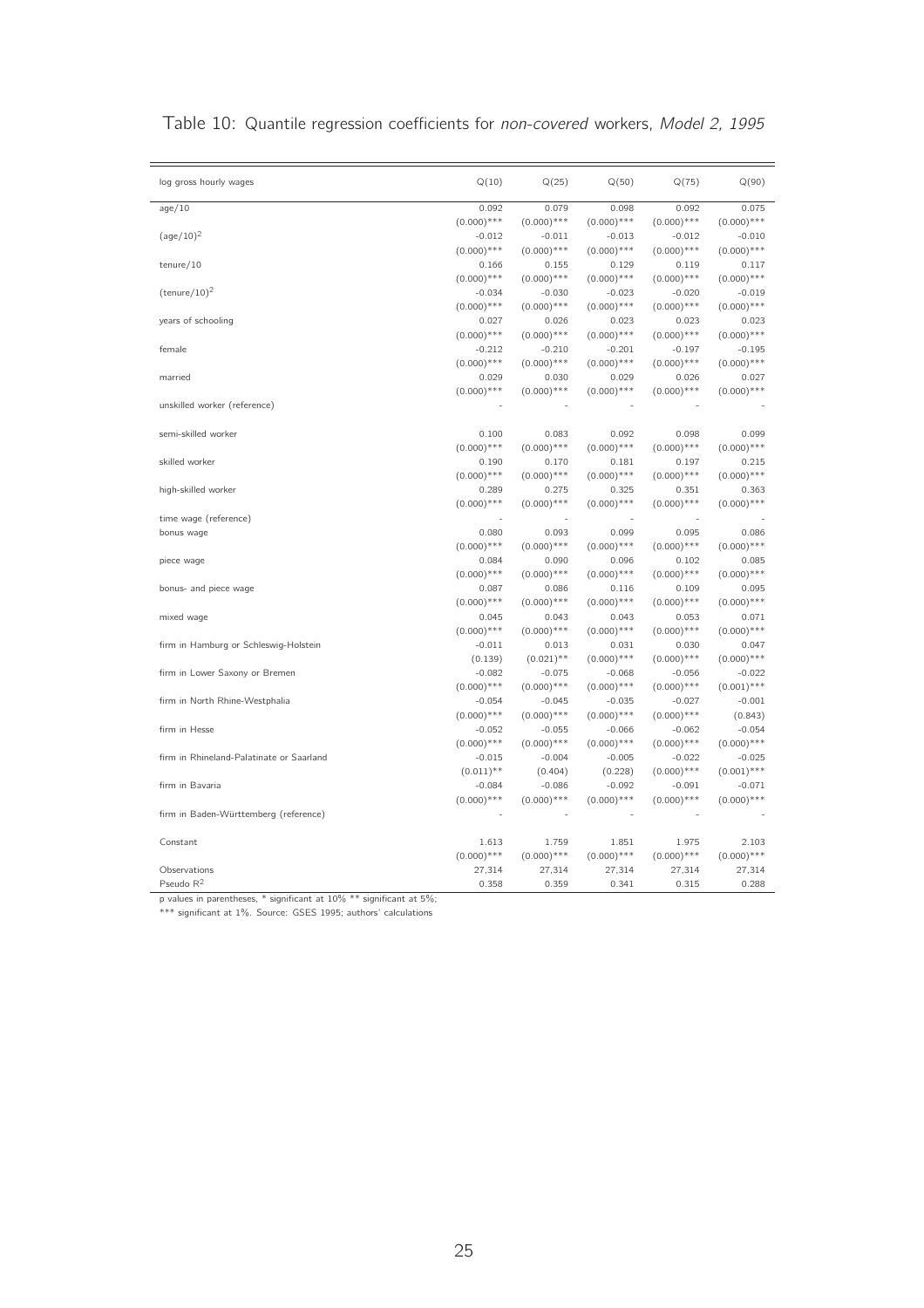| log gross hourly wages                                             | Q(10)                    | Q(25)                     | Q(50)                     | Q(75)                     | Q(90)            |
|--------------------------------------------------------------------|--------------------------|---------------------------|---------------------------|---------------------------|------------------|
| age/10                                                             | 0.111                    | 0.094                     | 0.085                     | 0.074                     | 0.086            |
|                                                                    | $(0.000)$ ***            | $(0.000)$ ***             | $(0.000)$ ***             | $(0.000)$ ***             | $(0.000)$ ***    |
| $(age/10)^2$                                                       | $-0.014$                 | $-0.012$                  | $-0.011$                  | $-0.01$                   | $-0.011$         |
|                                                                    | $(0.000)$ ***            | $(0.000)$ ***             | $(0.000)$ ***             | $(0.000)$ ***             | $(0.000)$ ***    |
| $t$ enure $/10$                                                    | 0.1                      | 0.092                     | 0.086                     | 0.079                     | 0.069            |
|                                                                    | $(0.000)$ ***            | $(0.000)$ ***             | $(0.000)$ ***             | $(0.000)$ ***             | $(0.000)$ ***    |
| $(\text{tenure}/10)^2$                                             | $-0.019$                 | $-0.017$                  | $-0.015$                  | $-0.013$                  | $-0.012$         |
|                                                                    | $(0.000)$ ***            | $(0.000)$ ***             | $(0.000)$ ***             | $(0.000)$ ***             | $(0.000)$ ***    |
| years of schooling                                                 | 0.02                     | 0.019                     | 0.021                     | 0.023                     | 0.024            |
|                                                                    | $(0.000)$ ***            | $(0.000)$ ***             | $(0.000)$ ***             | $(0.000)$ ***             | $(0.000)$ ***    |
| female                                                             | $-0.18$                  | $-0.152$                  | $-0.117$                  | $-0.115$                  | $-0.117$         |
|                                                                    | $(0.000)$ ***            | $(0.000)$ ***             | $(0.000)$ ***             | $(0.000)$ ***             | $(0.000)$ ***    |
| married                                                            | 0.022                    | 0.021                     | 0.02                      | 0.021                     | 0.016            |
|                                                                    | $(0.000)$ ***            | $(0.000)$ ***             | $(0.000)$ ***             | $(0.000)$ ***             | $(0.000)$ ***    |
| unskilled worker (reference)                                       |                          |                           |                           |                           |                  |
|                                                                    |                          |                           |                           |                           |                  |
| semi-skilled worker                                                | 0.081                    | 0.075                     | 0.069                     | 0.072                     | 0.061            |
|                                                                    | $(0.000)$ ***            | $(0.000)$ ***             | $(0.000)$ ***             | $(0.000)$ ***             | $(0.000)$ ***    |
| skilled worker                                                     | 0.143                    | 0.132                     | 0.129                     | 0.13                      | 0.144            |
|                                                                    | $(0.000)$ ***            | $(0.000)$ ***             | $(0.000)$ ***             | $(0.000)$ ***             | $(0.000)$ ***    |
| high-skilled worker                                                | 0.244                    | 0.238                     | 0.236                     | 0.238                     | 0.245            |
|                                                                    | $(0.000)$ ***            | $(0.000)$ ***             | $(0.000)$ ***             | $(0.000)$ ***             | $(0.000)$ ***    |
| time wage (reference)                                              |                          |                           |                           |                           |                  |
| bonus wage                                                         | 0.027                    | 0.06                      | 0.088                     | 0.083                     | 0.062            |
|                                                                    | $(0.000)$ ***            | $(0.000)$ ***             | $(0.000)$ ***             | $(0.000)$ ***             | $(0.000)$ ***    |
| piece wage                                                         | 0.097                    | 0.125                     | 0.126                     | 0.099                     | 0.06             |
|                                                                    | $(0.000)$ ***            | $(0.000)$ ***             | $(0.000)$ ***             | $(0.000)$ ***             | $(0.000)$ ***    |
| bonus- and piece wage                                              | 0.062                    | 0.123                     | 0.149                     | 0.157                     | 0.132            |
|                                                                    | $(0.000)$ ***            | $(0.000)$ ***             | $(0.000)$ ***             | $(0.000)$ ***             | $(0.000)$ ***    |
| mixed wage                                                         | 0.046<br>$(0.000)$ ***   | 0.036<br>$(0.000)$ ***    | 0.034<br>$(0.000)$ ***    | 0.019<br>$(0.000)$ ***    | $-0.007$         |
|                                                                    |                          |                           |                           |                           | (0.141)<br>0.015 |
| firm in Hamburg or Schleswig-Holstein                              | $-0.07$<br>$(0.000)$ *** | $-0.051$<br>$(0.000)$ *** | $-0.042$<br>$(0.000)$ *** | $-0.025$<br>$(0.000)$ *** | $(0.001)$ ***    |
| firm in Lower Saxony or Bremen                                     | $-0.063$                 | $-0.061$                  | $-0.071$                  | $-0.071$                  | $-0.046$         |
|                                                                    | $(0.000)$ ***            | $(0.000)$ ***             | $(0.000)$ ***             | $(0.000)$ ***             | $(0.000)$ ***    |
| firm in North Rhine-Westphalia                                     | $-0.064$                 | $-0.053$                  | $-0.05$                   | $-0.044$                  | $-0.03$          |
|                                                                    | $(0.000)$ ***            | $(0.000)$ ***             | $(0.000)$ ***             | $(0.000)$ ***             | $(0.000)$ ***    |
| firm in Hesse                                                      | $-0.028$                 | $-0.036$                  | $-0.054$                  | $-0.068$                  | $-0.061$         |
|                                                                    | $(0.000)$ ***            | $(0.000)$ ***             | $(0.000)$ ***             | $(0.000)$ ***             | $(0.000)$ ***    |
| firm in Rhineland-Palatinate or Saarland                           | $-0.075$                 | $-0.068$                  | $-0.08$                   | $-0.09$                   | $-0.088$         |
|                                                                    | $(0.000)$ ***            | $(0.000)$ ***             | $(0.000)$ ***             | $(0.000)$ ***             | $(0.000)$ ***    |
| firm in Bavaria                                                    | $-0.062$                 | $-0.066$                  | $-0.074$                  | $-0.076$                  | $-0.06$          |
|                                                                    | $(0.000)$ ***            | $(0.000)$ ***             | $(0.000)$ ***             | $(0.000)$ ***             | $(0.000)$ ***    |
| firm in Baden-Württemberg (reference)                              |                          |                           |                           |                           |                  |
|                                                                    |                          |                           |                           |                           |                  |
| Constant                                                           | 1.896                    | 2.039                     | 2.157                     | 2.273                     | 2.347            |
|                                                                    | $(0.000)$ ***            | $(0.000)$ ***             | $(0.000)$ ***             | $(0.000)$ ***             | $(0.000)$ ***    |
| Observations                                                       | 126,941                  | 126,941                   | 126,941                   | 126,941                   | 126,941          |
| Pseudo $R^2$                                                       | 0.231                    | 0.213                     | 0.199                     | 0.174                     | 0.148            |
| n values in parentheses * significant at 10% ** significant at 5%. |                          |                           |                           |                           |                  |

### Table 11: Quantile regression coefficients for covered workers, Model 2, 2001

p values in parentheses, \* significant at 10% \*\* significant at 5%;

\*\*\* significant at 1%. Source: GSES 2001; authors' calculations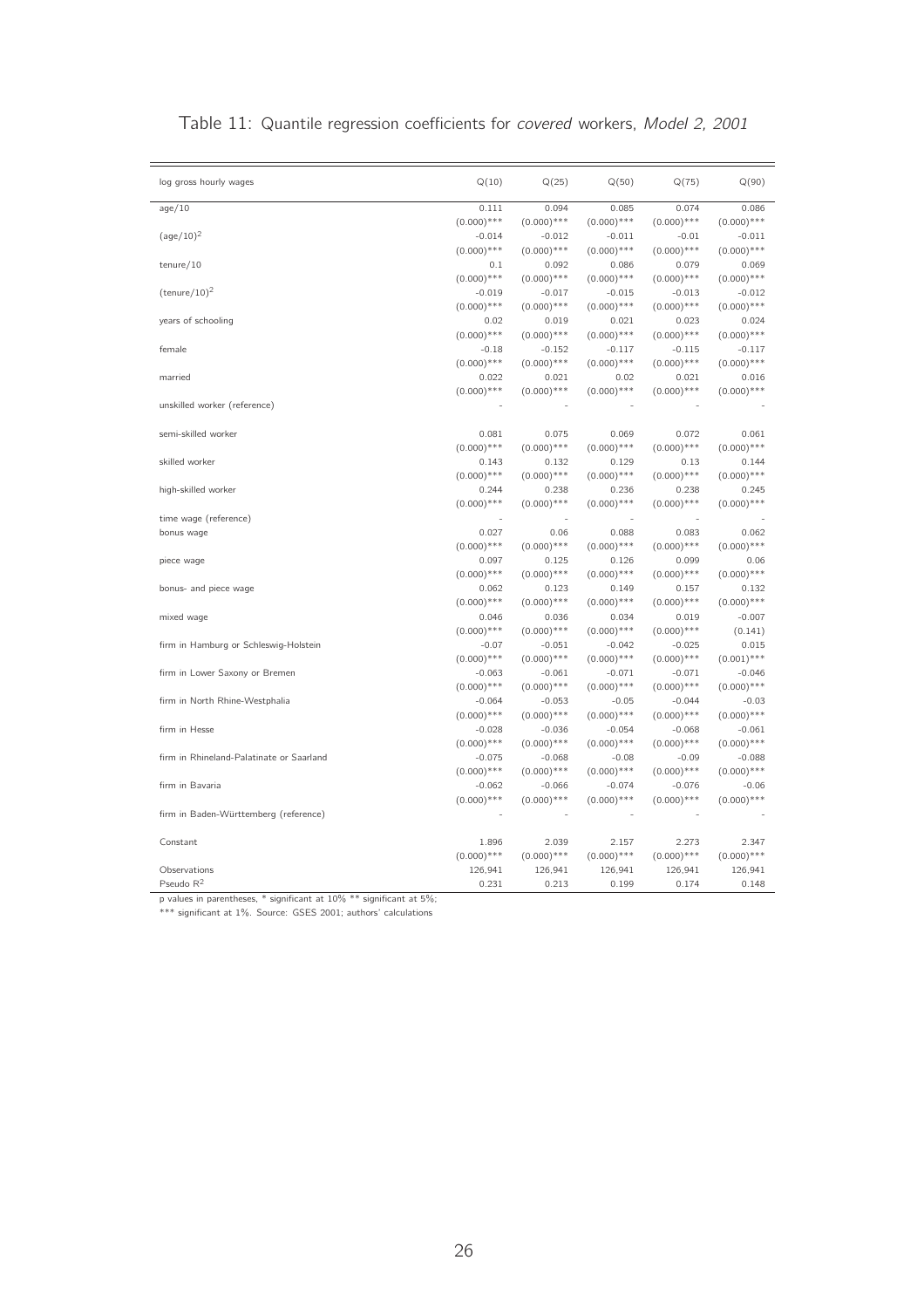| log gross hourly wages                                             | Q(10)         | Q(25)         | Q(50)         | Q(75)         | Q(90)         |
|--------------------------------------------------------------------|---------------|---------------|---------------|---------------|---------------|
| age/10                                                             | 0.125         | 0.123         | 0.121         | 0.129         | 0.117         |
|                                                                    | $(0.000)$ *** | $(0.000)$ *** | $(0.000)$ *** | $(0.000)$ *** | $(0.000)$ *** |
| $\frac{1}{(age/10)^2}$                                             | $-0.015$      | $-0.015$      | $-0.014$      | $-0.015$      | $-0.014$      |
|                                                                    | $(0.000)$ *** | $(0.000)$ *** | $(0.000)$ *** | $(0.000)$ *** | $(0.000)$ *** |
| $t$ enure $/10$                                                    | 0.107         | 0.113         | 0.118         | 0.114         | 0.123         |
|                                                                    | $(0.000)$ *** | $(0.000)$ *** | $(0.000)$ *** | $(0.000)$ *** | $(0.000)$ *** |
| $(\text{tenure}/10)^2$                                             | $-0.018$      | $-0.02$       | $-0.02$       | $-0.019$      | $-0.021$      |
|                                                                    | $(0.000)$ *** | $(0.000)$ *** | $(0.000)$ *** | $(0.000)$ *** | $(0.000)$ *** |
| years of schooling                                                 | 0.018         | 0.019         | 0.022         | 0.023         | 0.02          |
|                                                                    | $(0.000)$ *** | $(0.000)$ *** | $(0.000)$ *** | $(0.000)$ *** | $(0.000)$ *** |
| female                                                             | $-0.209$      | $-0.198$      | $-0.195$      | $-0.184$      | $-0.179$      |
|                                                                    | $(0.000)$ *** | $(0.000)$ *** | $(0.000)$ *** | $(0.000)$ *** | $(0.000)$ *** |
| married                                                            | 0.026         | 0.022         | 0.022         | 0.015         | 0.012         |
|                                                                    | $(0.000)$ *** | $(0.000)$ *** | $(0.000)$ *** | $(0.000)$ *** | $(0.000)$ *** |
| unskilled worker (reference)                                       |               |               |               |               |               |
| semi-skilled worker                                                | 0.133         | 0.118         | 0.11          | 0.11          | 0.127         |
|                                                                    | $(0.000)$ *** | $(0.000)$ *** | $(0.000)$ *** | $(0.000)$ *** | $(0.000)$ *** |
| skilled worker                                                     | 0.245         | 0.231         | 0.216         | 0.214         | 0.24          |
|                                                                    | $(0.000)$ *** | $(0.000)$ *** | $(0.000)$ *** | $(0.000)$ *** | $(0.000)$ *** |
| high-skilled worker                                                | 0.34          | 0.322         | 0.321         | 0.348         | 0.413         |
|                                                                    | $(0.000)$ *** | $(0.000)$ *** | $(0.000)$ *** | $(0.000)$ *** | $(0.000)$ *** |
| time wage (reference)                                              |               |               |               |               |               |
| bonus wage                                                         | 0.086         | 0.105         | 0.124         | 0.138         | 0.156         |
|                                                                    | $(0.000)$ *** | $(0.000)$ *** | $(0.000)$ *** | $(0.000)$ *** | $(0.000)$ *** |
| piece wage                                                         | 0.044         | 0.077         | 0.113         | 0.141         | 0.152         |
|                                                                    | $(0.000)$ *** | $(0.000)$ *** | $(0.000)$ *** | $(0.000)$ *** | $(0.000)$ *** |
| bonus- and piece wage                                              | 0.166         | 0.154         | 0.153         | 0.119         | 0.16          |
|                                                                    | $(0.000)$ *** | $(0.000)$ *** | $(0.000)$ *** | $(0.000)$ *** | $(0.000)$ *** |
| mixed wage                                                         | 0.019         | 0.027         | 0.05          | 0.077         | 0.102         |
|                                                                    | $(0.001)$ *** | $(0.000)$ *** | $(0.000)$ *** | $(0.000)$ *** | $(0.000)$ *** |
| firm in Hamburg or Schleswig-Holstein                              | $-0.106$      | $-0.066$      | $-0.023$      | 0.008         | 0.035         |
|                                                                    | $(0.000)$ *** | $(0.000)$ *** | $(0.000)$ *** | $(0.034)$ **  | $(0.000)$ *** |
| firm in Lower Saxony or Bremen                                     | $-0.108$      | $-0.1$        | $-0.091$      | $-0.1$        | $-0.108$      |
|                                                                    | $(0.000)$ *** | $(0.000)$ *** | $(0.000)$ *** | $(0.000)$ *** | $(0.000)$ *** |
| firm in North Rhine-Westphalia                                     | $-0.029$      | $-0.038$      | $-0.043$      | $-0.039$      | $-0.035$      |
|                                                                    | $(0.000)$ *** | $(0.000)$ *** | $(0.000)$ *** | $(0.000)$ *** | $(0.000)$ *** |
| firm in Hesse                                                      | $-0.019$      | $-0.02$       | $-0.015$      | $-0.016$      | $-0.008$      |
|                                                                    | $(0.000)$ *** | $(0.000)$ *** | $(0.000)$ *** | $(0.000)$ *** | (0.142)       |
| firm in Rhineland-Palatinate or Saarland                           | $-0.085$      | $-0.075$      | $-0.072$      | $-0.083$      | $-0.091$      |
|                                                                    | $(0.000)$ *** | $(0.000)$ *** | $(0.000)$ *** | $(0.000)$ *** | $(0.000)$ *** |
| firm in Bavaria                                                    | $-0.104$      | $-0.09$       | $-0.075$      | $-0.076$      | $-0.073$      |
|                                                                    | $(0.000)$ *** | $(0.000)$ *** | $(0.000)$ *** | $(0.000)$ *** | $(0.000)$ *** |
| firm in Baden-Württemberg (reference)                              |               |               |               |               |               |
|                                                                    |               |               |               |               |               |
| Constant                                                           | 1.711         | 1.803         | 1.868         | 1.955         | 2.109         |
|                                                                    | $(0.000)$ *** | $(0.000)$ *** | $(0.000)$ *** | $(0.000)$ *** | $(0.000)$ *** |
| Observations                                                       | 52,770        | 52,770        | 52,770        | 52,770        | 52,770        |
| Pseudo $R^2$                                                       | 0.308         | 0.311         | 0.288         | 0.263         | 0.254         |
| n values in parentheses * significant at 10% ** significant at 5%. |               |               |               |               |               |

|  |  |  |  |  | Table 12: Quantile regression coefficients for non-covered workers, Model 2, 2001 |  |  |  |  |
|--|--|--|--|--|-----------------------------------------------------------------------------------|--|--|--|--|
|--|--|--|--|--|-----------------------------------------------------------------------------------|--|--|--|--|

p values in parentheses, \* significant at 10% \*\* significant at 5%;

\*\*\* significant at 1%. Source: GSES 2001; authors' calculations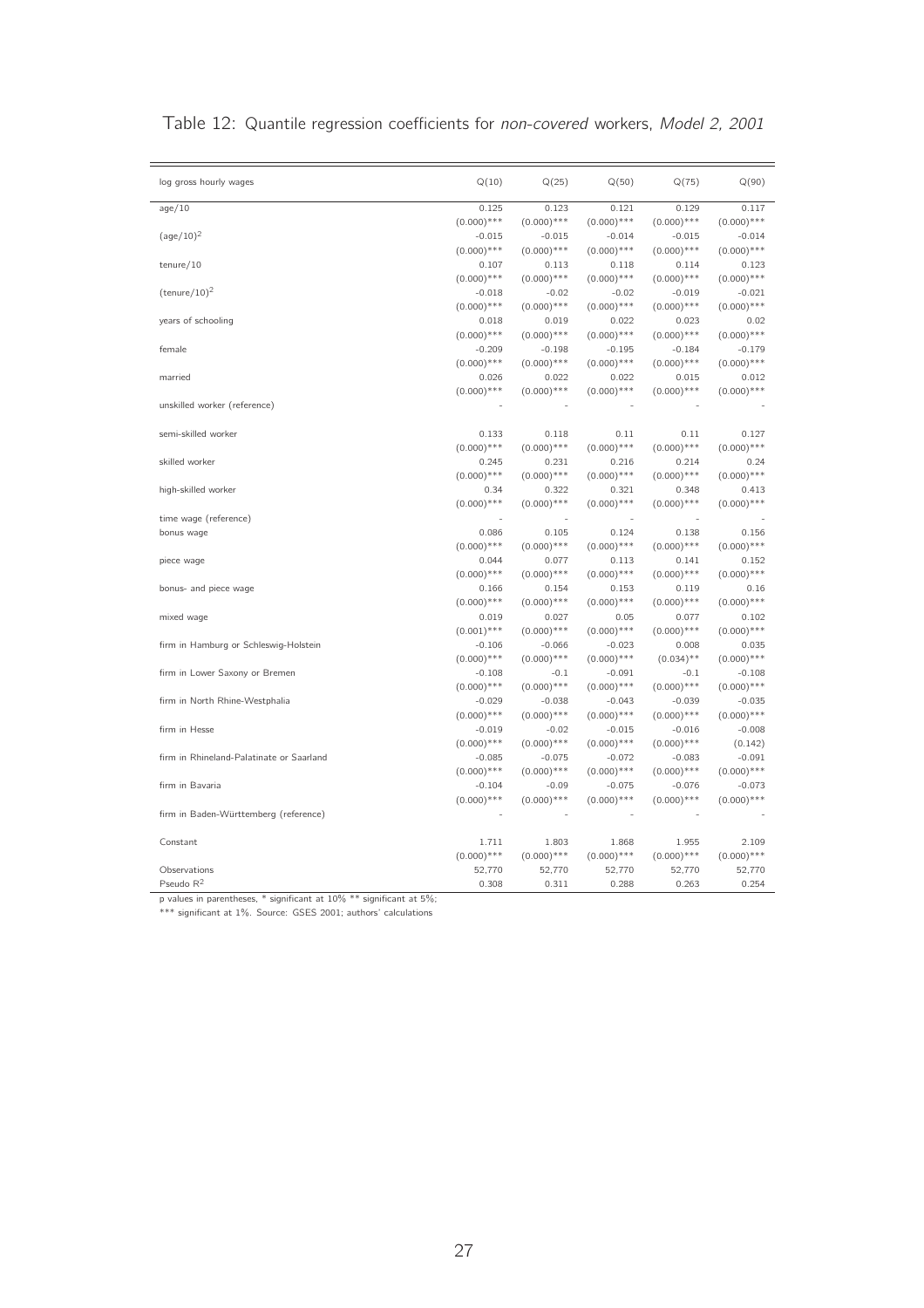### Table 13: Quantile regression coefficients for covered workers, Model 3, 1995

| log gross hourly wages                       | Q(10)                     | Q(25)                     | Q(50)                     | Q(75)                     | Q(90)                     |
|----------------------------------------------|---------------------------|---------------------------|---------------------------|---------------------------|---------------------------|
| age/10                                       | 0.059                     | 0.061                     | 0.057                     | 0.054                     | 0.060                     |
|                                              | $(0.000)$ ***             | $(0.000)$ ***             | $(0.000)$ ***             | $(0.000)$ ***             | $(0.000)$ ***             |
| $(age/10)^2$                                 | $-0.008$                  | $-0.008$<br>$(0.000)$ *** | $-0.007$                  | $-0.007$                  | $-0.007$                  |
| tenure/10                                    | $(0.000)$ ***<br>0.074    | 0.066                     | $(0.000)$ ***<br>0.055    | $(0.000)$ ***<br>0.046    | $(0.000)$ ***<br>0.039    |
|                                              | $(0.000)$ ***             | $(0.000)$ ***             | $(0.000)$ ***             | $(0.000)$ ***             | $(0.000)$ ***             |
| $(\text{tenure}/10)^2$                       | $-0.014$                  | $-0.012$                  | $-0.009$                  | $-0.007$                  | $-0.005$                  |
|                                              | $(0.000)$ ***             | $(0.000)$ ***             | $(0.000)$ ***             | $(0.000)$ ***             | $(0.000)$ ***             |
| years of schooling                           | 0.013                     | 0.013                     | 0.014                     | 0.014                     | 0.017                     |
| female                                       | $(0.000)$ ***<br>$-0.098$ | $(0.000)$ ***<br>$-0.098$ | $(0.000)$ ***<br>$-0.098$ | $(0.000)$ ***<br>$-0.099$ | $(0.000)$ ***<br>$-0.105$ |
|                                              | $(0.000)$ ***             | $(0.000)$ ***             | $(0.000)$ ***             | $(0.000)$ ***             | $(0.000)$ ***             |
| married                                      | 0.026                     | 0.024                     | 0.022                     | 0.022                     | 0.022                     |
|                                              | $(0.000)$ ***             | $(0.000)$ ***             | $(0.000)$ ***             | $(0.000)$ ***             | $(0.000)$ ***             |
| unskilled worker (reference)                 |                           |                           |                           |                           |                           |
| semi-skilled worker                          | 0.067                     | 0.060                     | 0.053                     | 0.051                     | 0.048                     |
| skilled worker                               | $(0.000)$ ***<br>0.140    | $(0.000)$ ***<br>0.133    | $(0.000)$ ***<br>0.126    | $(0.000)$ ***<br>0.127    | $(0.000)$ ***<br>0.126    |
|                                              | $(0.000)$ ***             | $(0.000)$ ***             | $(0.000)$ ***             | $(0.000)$ ***             | $(0.000)$ ***             |
| high-skilled worker                          | 0.220                     | 0.216                     | 0.217                     | 0.226                     | 0.234                     |
|                                              | $(0.000)$ ***             | $(0.000)$ ***             | $(0.000)$ ***             | $(0.000)$ ***             | $(0.000)$ ***             |
| time wage (reference)                        |                           | $\overline{\phantom{a}}$  | $\overline{\phantom{a}}$  | $\overline{\phantom{a}}$  |                           |
| bonus wage                                   | 0.035                     | 0.035                     | 0.032                     | 0.033                     | 0.032                     |
|                                              | $(0.000)$ ***             | $(0.000)$ ***             | $(0.000)$ ***             | $(0.000)$ ***             | $(0.000)$ ***             |
| piece wage                                   | 0.091<br>$(0.000)$ ***    | 0.098<br>$(0.000)$ ***    | 0.090<br>$(0.000)$ ***    | 0.078<br>$(0.000)$ ***    | 0.065<br>$(0.000)$ ***    |
| bonus- and piece wage                        | 0.033                     | 0.047                     | 0.052                     | 0.048                     | 0.033                     |
|                                              | $(0.000)$ ***             | $(0.000)$ ***             | $(0.000)$ ***             | $(0.000)$ ***             | $(0.000)$ ***             |
| mixed wage                                   | 0.013                     | 0.020                     | 0.029                     | 0.031                     | 0.035                     |
|                                              | $(0.000)$ ***             | $(0.000)$ ***             | $(0.000)$ ***             | $(0.000)$ ***             | $(0.000)$ ***             |
| firm size with 100-199 employees (reference) |                           | $\overline{a}$            |                           |                           |                           |
| firm size with 200-499 employees             | 0.024                     | 0.023                     | 0.023                     | 0.027                     | 0.029                     |
| firm size with 500-999 employees             | $(0.000)$ ***<br>0.043    | $(0.000)$ ***<br>0.046    | $(0.000)$ ***<br>0.049    | $(0.000)$ ***<br>0.052    | $(0.000)$ ***<br>0.056    |
|                                              | $(0.000)$ ***             | $(0.000)$ ***             | $(0.000)$ ***             | $(0.000)$ ***             | $(0.000)$ ***             |
| firm size with 1000 or more employees        | 0.080                     | 0.085                     | 0.087                     | 0.087                     | 0.087                     |
|                                              | $(0.000)$ ***             | $(0.000)$ ***             | $(0.000)$ ***             | $(0.000)$ ***             | $(0.000)$ ***             |
| industry dummies                             | yes                       | yes                       | yes                       | yes                       | yes                       |
| share of $\dots$                             |                           |                           |                           |                           |                           |
| female                                       | $-0.179$<br>$(0.000)$ *** | $-0.183$<br>$(0.000)$ *** | $-0.199$<br>$(0.000)$ *** | $-0.213$<br>$(0.000)$ *** | $-0.208$<br>$(0.000)$ *** |
| unskilled (reference)                        |                           |                           |                           |                           |                           |
| semi-skilled                                 | $-0.007$                  | 0.004                     | 0.007                     | $-0.000$                  | $-0.007$                  |
|                                              | $(0.033)$ **              | (0.131)                   | $(0.003)$ ***             | (0.924)                   | (0.124)                   |
| skilled                                      | $-0.018$                  | 0.003                     | 0.000                     | $-0.014$                  | $-0.003$                  |
|                                              | $(0.000)$ ***             | (0.340)                   | (0.851)                   | $(0.000)$ ***             | (0.498)                   |
| high-skilled                                 | $-0.047$                  | $-0.033$                  | $-0.033$                  | $-0.034$                  | $-0.012$                  |
| workers younger than 25 years                | $(0.000)$ ***<br>$-0.215$ | $(0.000)$ ***<br>$-0.197$ | $(0.000)$ ***<br>$-0.168$ | $(0.000)$ ***<br>$-0.150$ | $(0.020)$ **<br>$-0.138$  |
|                                              | $(0.000)$ ***             | $(0.000)$ ***             | $(0.000)$ ***             | $(0.000)$ ***             | $(0.000)$ ***             |
| workers between 25 and 30 years              | $-0.024$                  | $-0.032$                  | $-0.060$                  | $-0.112$                  | $-0.169$                  |
|                                              | $(0.003)$ ***             | $(0.000)$ ***             | $(0.000)$ ***             | $(0.000)$ ***             | $(0.000)$ ***             |
| workers between 30 and 35 years              | 0.027                     | 0.022                     | $-0.032$                  | $-0.085$                  | $-0.132$                  |
|                                              | $(0.001)$ ***             | $(0.000)$ ***             | $(0.000)$ ***             | $(0.000)$ ***             | $(0.000)$ ***             |
| workers between 35 and 40 years              | $-0.082$<br>$(0.000)$ *** | $-0.082$<br>$(0.000)$ *** | $-0.075$<br>$(0.000)$ *** | $-0.095$<br>$(0.000)$ *** | $-0.108$<br>$(0.000)$ *** |
| workers between 40 and 45 years              | $-0.075$                  | $-0.043$                  | $-0.036$                  | $-0.006$                  | $-0.006$                  |
|                                              | $(0.000)$ ***             | $(0.000)$ ***             | $(0.000)$ ***             | (0.482)                   | (0.613)                   |
| workers between 45 and 50 years              | 0.018                     | 0.045                     | 0.050                     | 0.052                     | 0.062                     |
|                                              | $(0.086)^*$               | $(0.000)$ ***             | $(0.000)$ ***             | $(0.000)$ ***             | $(0.000)$ ***             |
| workers with more than 50 years (reference)  |                           |                           |                           |                           |                           |
| firm in Hamburg or Schleswig-Holstein        | $-0.045$<br>$(0.000)$ *** | $-0.046$<br>$(0.000)$ *** | $-0.036$<br>$(0.000)$ *** | $-0.024$<br>$(0.000)$ *** | $-0.015$<br>$(0.000)$ *** |
| firm in Lower Saxony or Bremen               | $-0.057$                  | $-0.062$                  | $-0.060$                  | $-0.059$                  | $-0.050$                  |
|                                              | $(0.000)$ ***             | $(0.000)$ ***             | $(0.000)$ ***             | $(0.000)$ ***             | $(0.000)$ ***             |
| firm in North Rhine-Westphalia               | $-0.037$                  | $-0.037$                  | $-0.033$                  | $-0.021$                  | 0.001                     |
|                                              | $(0.000)$ ***             | $(0.000)$ ***             | $(0.000)$ ***             | $(0.000)$ ***             | (0.732)                   |
| firm in Hesse                                | $-0.054$                  | $-0.061$                  | $-0.062$                  | $-0.067$                  | $-0.070$                  |
|                                              | $(0.000)$ ***             | $(0.000)$ ***             | $(0.000)$ ***             | $(0.000)$ ***             | $(0.000)$ ***             |
| firm in Rhineland-Palatinate or Saarland     | $-0.033$<br>$(0.000)$ *** | $-0.033$<br>$(0.000)$ *** | $-0.038$<br>$(0.000)$ *** | $-0.049$<br>$(0.000)$ *** | $-0.063$<br>$(0.000)$ *** |
| firm in Bavaria                              | $-0.072$                  | $-0.079$                  | $-0.081$                  | $-0.083$                  | $-0.079$                  |
|                                              | $(0.000)$ ***             | $(0.000)$ ***             | $(0.000)$ ***             | $(0.000)$ ***             | $(0.000)$ ***             |
| firm in Baden-Württemberg (reference)        | $\overline{\phantom{a}}$  | $\overline{a}$            | $\overline{\phantom{a}}$  | $\overline{\phantom{a}}$  |                           |
| Constant                                     | 2.108                     | 2.180                     | 2.293                     | 2.405                     | 2.462                     |
|                                              | $(0.000)$ ***             | $(0.000)$ ***             | $(0.000)$ ***             | $(0.000)$ ***             | $(0.000)$ ***             |
| Observations<br>Pseudo $R^2$                 | 254,723<br>0.396          | 254,723<br>0.376          | 254,723<br>0.346          | 254,723                   | 254,723                   |
|                                              |                           |                           |                           |                           |                           |

p values in parentheses, \* significant at 10% \*\* significant at 5%;

\*\*\* significant at 1%. Source: GSES 1995; authors' calculations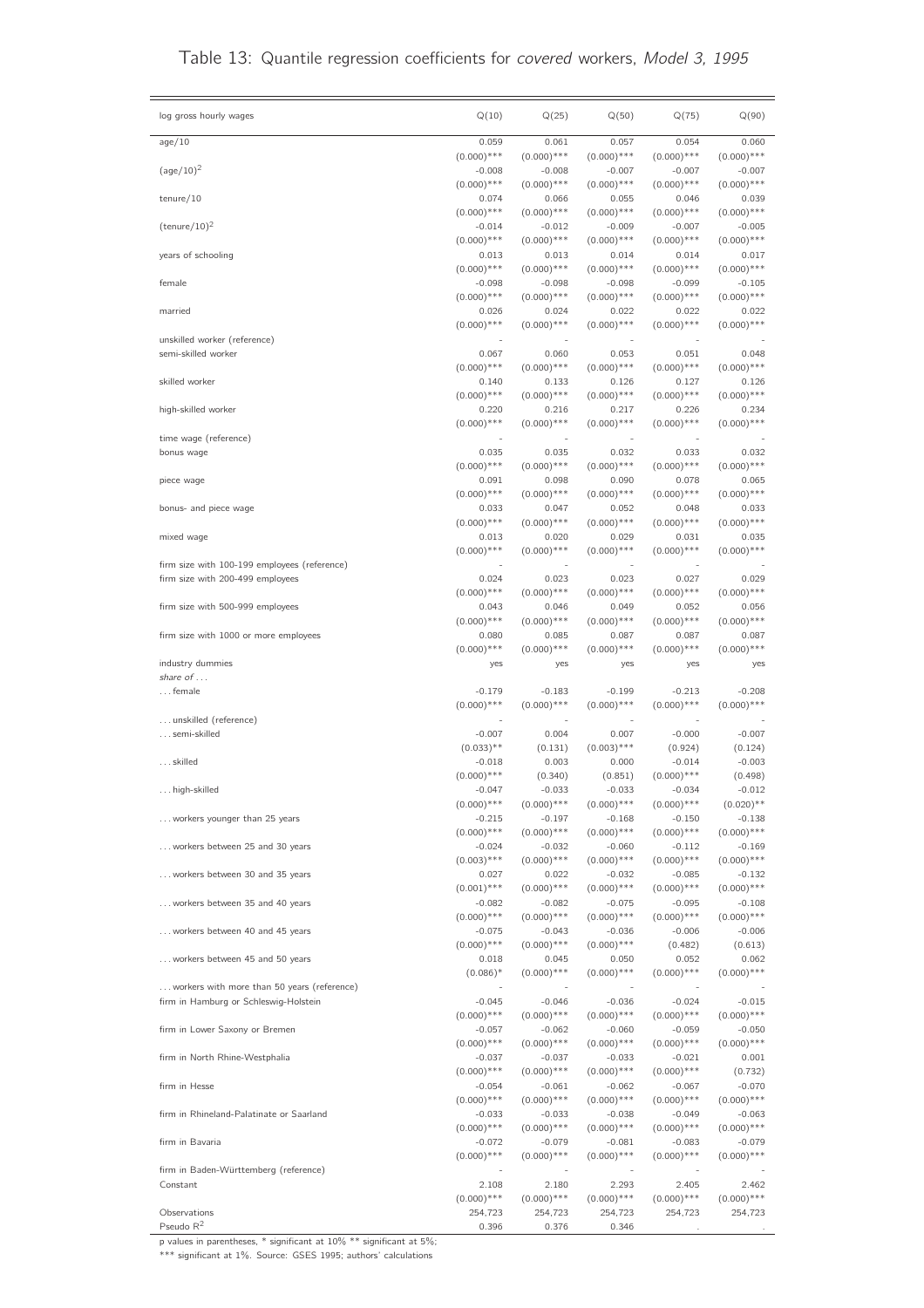### Table 14: Quantile regression coefficients for non-covered workers, Model 3, 1995

| log gross hourly wages                       | Q(10)                                     | Q(25)                                     | Q(50)                           | Q(75)                                     | Q(90)                     |
|----------------------------------------------|-------------------------------------------|-------------------------------------------|---------------------------------|-------------------------------------------|---------------------------|
| age/10                                       | 0.048                                     | 0.055                                     | 0.063                           | 0.071                                     | 0.067                     |
|                                              | $(0.000)$ ***                             | $(0.000)$ ***                             | $(0.000)$ ***                   | $(0.000)$ ***                             | $(0.000)$ ***             |
| $(age/10)^2$                                 | $-0.007$                                  | $-0.008$                                  | $-0.008$                        | $-0.009$                                  | $-0.008$                  |
| tenure/10                                    | $(0.000)$ ***<br>0.143                    | $(0.000)$ ***<br>0.134                    | $(0.000)$ ***<br>0.118          | $(0.000)$ ***<br>0.100                    | $(0.000)$ ***<br>0.084    |
|                                              | $(0.000)$ ***                             | $(0.000)$ ***                             | $(0.000)$ ***                   | $(0.000)$ ***                             | $(0.000)$ ***             |
| $(\text{tenure}/10)^2$                       | $-0.029$                                  | $-0.027$                                  | $-0.023$                        | $-0.018$                                  | $-0.013$                  |
|                                              | $(0.000)$ ***                             | $(0.000)$ ***                             | $(0.000)$ ***                   | $(0.000)$ ***                             | $(0.000)$ ***             |
| years of schooling                           | 0.015                                     | 0.018                                     | 0.018                           | 0.017                                     | 0.018                     |
| female                                       | $(0.000)$ ***<br>$-0.158$                 | $(0.000)$ ***<br>$-0.152$                 | $(0.000)$ ***<br>$-0.154$       | $(0.000)$ ***<br>$-0.156$                 | $(0.000)$ ***<br>$-0.158$ |
|                                              | $(0.000)$ ***                             | $(0.000)$ ***                             | $(0.000)$ ***                   | $(0.000)$ ***                             | $(0.000)$ ***             |
| married                                      | 0.026                                     | 0.023                                     | 0.023                           | 0.021                                     | 0.018                     |
|                                              | $(0.000)$ ***                             | $(0.000)$ ***                             | $(0.000)$ ***                   | $(0.000)$ ***                             | $(0.000)$ ***             |
| unskilled worker (reference)                 |                                           |                                           |                                 |                                           |                           |
| semi-skilled worker                          | 0.103                                     | 0.094                                     | 0.098                           | 0.102                                     | 0.107                     |
| skilled worker                               | $(0.000)$ ***<br>0.182                    | $(0.000)$ ***<br>0.175                    | $(0.000)$ ***<br>0.176          | $(0.000)$ ***<br>0.188                    | $(0.000)$ ***<br>0.207    |
|                                              | $(0.000)$ ***                             | $(0.000)$ ***                             | $(0.000)$ ***                   | $(0.000)$ ***                             | $(0.000)$ ***             |
| high-skilled worker                          | 0.282                                     | 0.273                                     | 0.287                           | 0.317                                     | 0.353                     |
|                                              | $(0.000)$ ***                             | $(0.000)$ ***                             | $(0.000)$ ***                   | $(0.000)$ ***                             | $(0.000)$ ***             |
| time wage (reference)                        |                                           |                                           | $\overline{\phantom{a}}$        | $\overline{a}$                            |                           |
| bonus wage                                   | 0.075                                     | 0.075                                     | 0.067                           | 0.064                                     | 0.055                     |
|                                              | $(0.000)$ ***                             | $(0.000)$ ***                             | $(0.000)$ ***                   | $(0.000)$ ***                             | $(0.000)$ ***             |
| piece wage                                   | 0.075<br>$(0.000)$ ***                    | 0.076<br>$(0.000)$ ***                    | 0.083<br>$(0.000)$ ***          | 0.092<br>$(0.000)$ ***                    | 0.096<br>$(0.000)$ ***    |
| bonus- and piece wage                        | 0.073                                     | 0.083                                     | 0.097                           | 0.074                                     | 0.055                     |
|                                              | $(0.000)$ ***                             | $(0.000)$ ***                             | $(0.000)$ ***                   | $(0.000)$ ***                             | $(0.001)$ ***             |
| mixed wage                                   | 0.046                                     | 0.045                                     | 0.042                           | 0.062                                     | 0.068                     |
|                                              | $(0.000)$ ***                             | $(0.000)$ ***                             | $(0.000)$ ***                   | $(0.000)$ ***                             | $(0.000)$ ***             |
| firm size with 100-199 employees (reference) |                                           |                                           |                                 |                                           |                           |
| firm size with 200-499 employees             | 0.032                                     | 0.026                                     | 0.021                           | 0.018                                     | 0.020                     |
|                                              | $(0.000)$ ***                             | $(0.000)$ ***                             | $(0.000)$ ***                   | $(0.000)$ ***                             | $(0.000)$ ***             |
| firm size with 500-999 employees             | 0.043<br>$(0.000)$ ***                    | 0.064<br>$(0.000)$ ***                    | 0.077<br>$(0.000)$ ***          | 0.098<br>$(0.000)$ ***                    | 0.127<br>$(0.000)$ ***    |
| firm size with 1000 and more employees       | 0.123                                     | 0.124                                     | 0.130                           | 0.143                                     | 0.141                     |
|                                              | $(0.000)$ ***                             | $(0.000)$ ***                             | $(0.000)$ ***                   | $(0.000)$ ***                             | $(0.000)$ ***             |
| industry dummies                             | yes                                       | yes                                       | yes                             | yes                                       | yes                       |
| share of $\dots$                             |                                           |                                           |                                 |                                           |                           |
| female                                       | $-0.165$                                  | $-0.156$                                  | $-0.154$                        | $-0.156$                                  | $-0.145$                  |
| unskilled (reference)                        | $(0.000)$ ***                             | $(0.000)$ ***                             | $(0.000)$ ***                   | $(0.000)$ ***                             | $(0.000)$ ***             |
| semi-skilled                                 | $-0.044$                                  | $-0.032$                                  | $-0.031$                        | $-0.031$                                  | $-0.041$                  |
|                                              | $(0.000)$ ***                             | $(0.000)$ ***                             | $(0.000)$ ***                   | $(0.000)$ ***                             | $(0.002)$ ***             |
| skilled                                      | $-0.037$                                  | $-0.020$                                  | $-0.004$                        | 0.000                                     | 0.013                     |
|                                              | $(0.002)$ ***                             | $(0.037)$ **                              | (0.608)                         | (0.958)                                   | (0.359)                   |
| high-skilled                                 | $-0.016$                                  | 0.010                                     | $-0.000$                        | $-0.036$                                  | $-0.064$                  |
|                                              | (0.291)                                   | (0.434)                                   | (0.977)                         | $(0.004)$ ***                             | $(0.001)$ ***             |
| workers younger than 25 years                | $-0.443$<br>$(0.000)$ ***                 | $-0.427$<br>$(0.000)$ ***                 | $-0.384$<br>$(0.000)$ ***       | $-0.334$<br>$(0.000)$ ***                 | $-0.346$<br>$(0.000)$ *** |
| workers between 25 and 30 years              | 0.074                                     | 0.043                                     | 0.006                           | 0.009                                     | $-0.047$                  |
|                                              | $(0.005)$ ***                             | $(0.051)^*$                               | (0.769)                         | (0.673)                                   | (0.145)                   |
| workers between 30 and 35 years              | 0.073                                     | $-0.002$                                  | $-0.069$                        | $-0.064$                                  | $-0.093$                  |
|                                              | $(0.008)$ ***                             | (0.927)                                   | $(0.000)$ ***                   | $(0.004)$ ***                             | $(0.006)$ ***             |
| workers between 35 and 40 years              | 0.029                                     | 0.013                                     | 0.019                           | 0.005                                     | $-0.003$                  |
|                                              | (0.354)                                   | (0.615)                                   | (0.386)                         | (0.848)                                   | (0.932)                   |
| workers between 40 and 45 years              | $-0.069$<br>$(0.024)$ **                  | $-0.066$<br>$(0.013)$ **                  | $-0.087$<br>$(0.000)$ ***       | $-0.103$<br>$(0.000)$ ***                 | $-0.148$<br>$(0.000)$ *** |
| workers between 45 and 50 years              | $-0.022$                                  | $-0.003$                                  | 0.033                           | 0.049                                     | 0.063                     |
|                                              | (0.524)                                   | (0.911)                                   | (0.204)                         | $(0.092)^*$                               | (0.145)                   |
| workers with more than 50 years (reference)  |                                           | $\overline{\phantom{a}}$                  |                                 |                                           |                           |
| firm in Hamburg or Schleswig-Holstein        | $-0.013$                                  | $-0.008$                                  | 0.014                           | 0.012                                     | 0.026                     |
|                                              | $(0.062)^*$                               | (0.149)                                   | $(0.007)$ ***                   | $(0.041)$ **                              | $(0.003)$ ***             |
| firm in Lower Saxony or Bremen               | $-0.063$                                  | $-0.055$                                  | $-0.051$<br>$(0.000)$ ***       | $-0.065$                                  | $-0.043$<br>$(0.000)$ *** |
| firm in North Rhine-Westphalia               | $(0.000)$ ***<br>$-0.042$                 | $(0.000)$ ***<br>$-0.043$                 | $-0.035$                        | $(0.000)$ ***<br>$-0.036$                 | $-0.030$                  |
|                                              | $(0.000)$ ***                             | $(0.000)$ ***                             | $(0.000)$ ***                   | $(0.000)$ ***                             | $(0.000)$ ***             |
| firm in Hesse                                | $-0.040$                                  | $-0.047$                                  | $-0.060$                        | $-0.078$                                  | $-0.081$                  |
|                                              | $(0.000)$ ***                             | $(0.000)$ ***                             | $(0.000)$ ***                   | $(0.000)$ ***                             | $(0.000)$ ***             |
| firm in Rhineland-Palatinate or Saarland     | $-0.006$                                  | $-0.004$                                  | $-0.013$                        | $-0.032$                                  | $-0.053$                  |
|                                              | (0.319)                                   | (0.434)                                   | $(0.002)$ ***                   | $(0.000)$ ***                             | $(0.000)$ ***             |
| firm in Bavaria                              | $-0.072$                                  | $-0.079$                                  | $-0.071$                        | $-0.077$                                  | $-0.071$<br>$(0.000)$ *** |
| firm in Baden-Württemberg (reference)        | $(0.000)$ ***<br>$\overline{\phantom{a}}$ | $(0.000)$ ***<br>$\overline{\phantom{a}}$ | $(0.000)$ ***<br>$\overline{a}$ | $(0.000)$ ***<br>$\overline{\phantom{a}}$ |                           |
| Constant                                     | 1.933                                     | 1.995                                     | 2.072                           | 2.183                                     | 2.296                     |
|                                              | $(0.000)$ ***                             | $(0.000)$ ***                             | $(0.000)$ ***                   | $(0.000)$ ***                             | $(0.000)$ ***             |
| Observations                                 | 27,314                                    | 27,314                                    | 27,314                          | 27,314                                    | 27,314                    |
| Pseudo $R^2$                                 | 0.407                                     | 0.412                                     | 0.4                             |                                           |                           |

p values in parentheses, \* significant at 10% \*\* significant at 5%;

\*\*\* significant at 1%. Source: GSES 1995; authors' calculations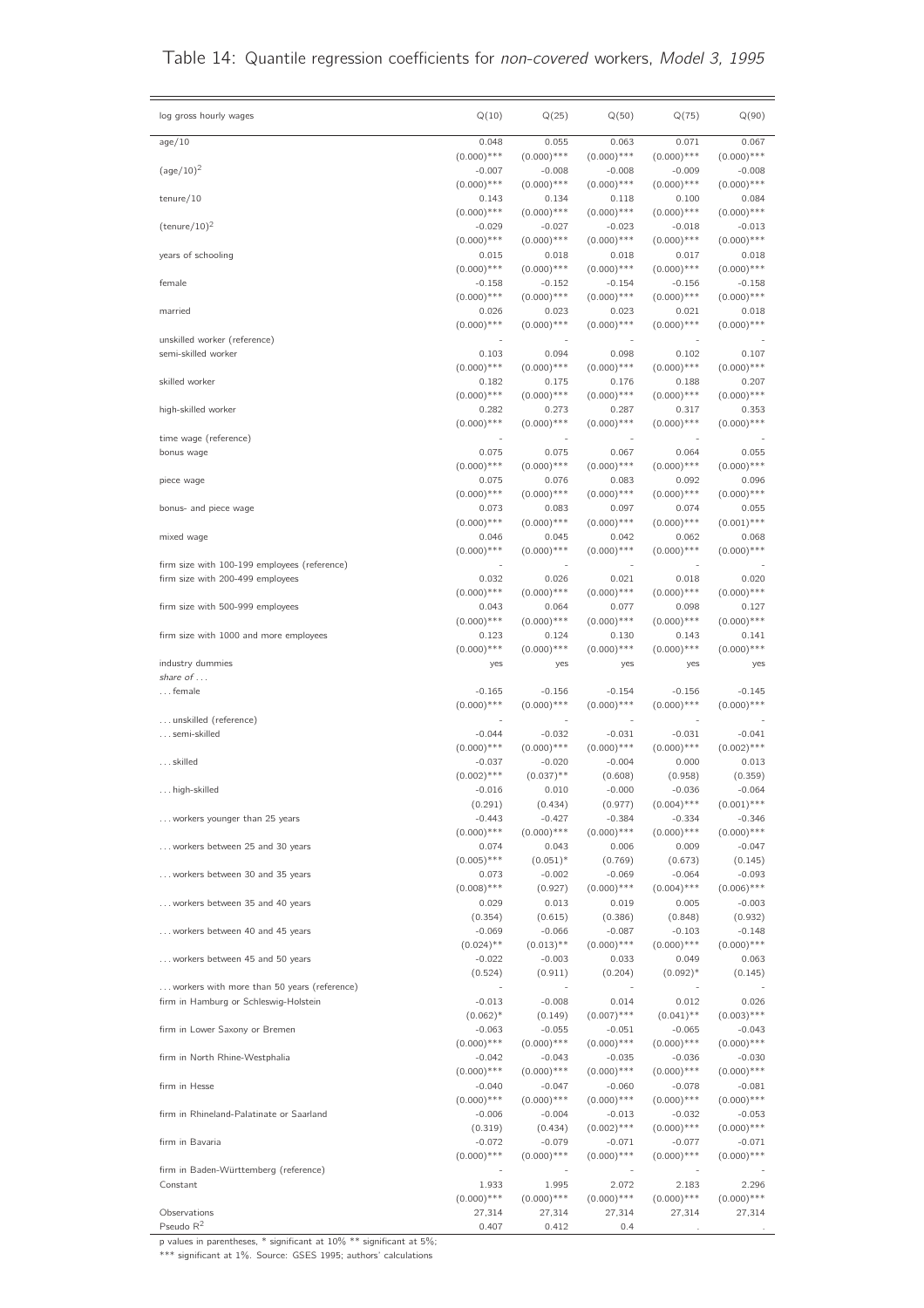### Table 15: Quantile regression coefficients for covered workers, Model 3, 2001

| log gross hourly wages                              | Q(10)                     | Q(25)                     | Q(50)                     | Q(75)                             | Q(90)                     |
|-----------------------------------------------------|---------------------------|---------------------------|---------------------------|-----------------------------------|---------------------------|
| age/10                                              | 0.117                     | 0.101                     | 0.09                      | 0.095                             | 0.081                     |
| $(age/10)^2$                                        | $(0.000)$ ***<br>$-0.015$ | $(0.000)$ ***<br>$-0.012$ | $(0.000)$ ***<br>$-0.011$ | $(0.000)$ ***<br>$-0.011$         | $(0.000)$ ***<br>$-0.009$ |
| tenure/10                                           | $(0.000)$ ***<br>0.087    | $(0.000)$ ***<br>0.076    | $(0.000)$ ***<br>0.058    | $(0.000)$ ***<br>0.05             | $(0.000)$ ***<br>0.039    |
|                                                     | $(0.000)$ ***             | $(0.000)$ ***             | $(0.000)$ ***             | $(0.000)$ ***                     | $(0.000)$ ***             |
| $(\text{tenure}/10)^2$                              | $-0.017$<br>$(0.000)$ *** | $-0.015$<br>$(0.000)$ *** | $-0.01$<br>$(0.000)$ ***  | $-0.009$<br>$(0.000)$ ***         | $-0.007$<br>$(0.000)$ *** |
| years of schooling                                  | 0.015                     | 0.015                     | 0.014                     | 0.016                             | 0.017                     |
| female                                              | $(0.000)$ ***<br>$-0.1$   | $(0.000)$ ***<br>$-0.092$ | $(0.000)$ ***<br>$-0.086$ | $(0.000)$ ***<br>$-0.084$         | $(0.000)$ ***<br>$-0.087$ |
| married                                             | $(0.000)$ ***<br>0.02     | $(0.000)$ ***<br>0.021    | $(0.000)$ ***<br>0.019    | $(0.000)$ ***<br>0.016            | $(0.000)$ ***<br>0.017    |
|                                                     | $(0.000)$ ***             | $(0.000)$ ***             | $(0.000)$ ***             | $(0.000)$ ***                     | $(0.000)$ ***             |
| unskilled worker (reference)<br>semi-skilled worker | 0.08                      | 0.065                     | 0.058                     | 0.051                             | 0.055                     |
|                                                     | $(0.000)$ ***             | $(0.000)$ ***             | $(0.000)$ ***             | $(0.000)$ ***                     | $(0.000)$ ***             |
| skilled worker                                      | 0.162<br>$(0.000)$ ***    | 0.141<br>$(0.000)$ ***    | 0.131<br>$(0.000)$ ***    | 0.126<br>$(0.000)$ ***            | 0.141<br>$(0.000)$ ***    |
| high-skilled worker                                 | 0.235                     | 0.219                     | 0.216                     | 0.22                              | 0.246                     |
| time wage (reference)                               | $(0.000)$ ***             | $(0.000)$ ***             | $(0.000)$ ***             | $(0.000)$ ***                     | $(0.000)$ ***             |
| bonus wage                                          | 0.04                      | 0.043<br>$(0.000)$ ***    | 0.039                     | 0.023                             | 0.005                     |
| piece wage                                          | $(0.000)$ ***<br>0.101    | 0.095                     | $(0.000)$ ***<br>0.073    | $(0.000)$ ***<br>0.047            | $(0.073)*$<br>0.036       |
|                                                     | $(0.000)$ ***             | $(0.000)$ ***             | $(0.000)$ ***             | $(0.000)$ ***                     | $(0.000)$ ***             |
| bonus- and piece wage                               | 0.089<br>$(0.000)$ ***    | 0.097<br>$(0.000)$ ***    | 0.11<br>$(0.000)$ ***     | 0.112<br>$(0.000)$ ***            | 0.106<br>$(0.000)$ ***    |
| mixed wage                                          | 0.031<br>$(0.000)$ ***    | 0.027<br>$(0.000)$ ***    | 0.028<br>$(0.000)$ ***    | 0.026<br>$(0.000)$ ***            | 0.02<br>$(0.000)$ ***     |
| firm size with 100-199 employees (reference)        |                           |                           |                           |                                   |                           |
| firm size with 200-499 employees                    | 0.039<br>$(0.000)$ ***    | 0.039<br>$(0.000)$ ***    | 0.038<br>$(0.000)$ ***    | 0.048<br>$(0.000)$ ***            | 0.054<br>$(0.000)$ ***    |
| firm size with 500-999 employees                    | 0.063                     | 0.067                     | 0.072                     | 0.082                             | 0.086                     |
| firm size with 1000 and more employees              | $(0.000)$ ***<br>0.103    | $(0.000)$ ***<br>0.102    | $(0.000)$ ***<br>0.104    | $(0.000)$ ***<br>0.121            | $(0.000)$ ***<br>0.124    |
|                                                     | $(0.000)$ ***             | $(0.000)$ ***             | $(0.000)$ ***             | $(0.000)$ ***                     | $(0.000)$ ***             |
| industry dummies<br>share of $\dots$                | yes                       | yes                       | yes                       | yes                               | yes                       |
| female                                              | $-0.14$                   | $-0.157$                  | $-0.158$                  | $-0.163$                          | $-0.149$                  |
| unskilled (reference)                               | $(0.000)$ ***             | $(0.000)$ ***             | $(0.000)$ ***             | $(0.000)$ ***                     | $(0.000)$ ***             |
| semi-skilled                                        | 0.002                     | 0.002                     | 0.004<br>(0.232)          | 0.014<br>$(0.001)$ ***            | $-0.003$<br>(0.659)       |
| skilled                                             | (0.669)<br>$-0.044$       | (0.7)<br>$-0.022$         | $-0.017$                  | $-0.007$                          | $-0.008$                  |
| high-skilled                                        | $(0.000)$ ***<br>$-0.05$  | $(0.000)$ ***<br>$-0.04$  | $(0.000)$ ***<br>$-0.043$ | (0.112)<br>$-0.036$               | (0.217)<br>$-0.029$       |
|                                                     | $(0.000)$ ***             | $(0.000)$ ***             | $(0.000)$ ***             | $(0.000)$ ***                     | $(0.000)$ ***             |
| workers younger than 25 years                       | $-0.237$<br>$(0.000)$ *** | $-0.273$<br>$(0.000)$ *** | $-0.267$<br>$(0.000)$ *** | $-0.289$<br>$(0.000)$ ***         | $-0.349$<br>$(0.000)$ *** |
| workers between 25 and 30 years                     | $-0.051$                  | $-0.094$                  | $-0.113$                  | $-0.135$                          | $-0.135$                  |
| workers between 30 and 35 years                     | $(0.000)$ ***<br>$-0.049$ | $(0.000)$ ***<br>$-0.07$  | $(0.000)$ ***<br>$-0.087$ | $(0.000)$ ***<br>$-0.119$         | $(0.000)$ ***<br>$-0.151$ |
|                                                     | $(0.000)$ ***             | $(0.000)$ ***             | $(0.000)$ ***             | $(0.000)$ ***                     | $(0.000)$ ***             |
| workers between 35 and 40 years                     | $-0.008$<br>(0.481)       | $-0.028$<br>$(0.001)$ *** | $-0.045$<br>$(0.000)$ *** | $-0.072$<br>$(0.000)$ ***         | $-0.088$<br>$(0.000)$ *** |
| workers between 40 and 45 years                     | $-0.118$<br>$(0.000)$ *** | $-0.145$<br>$(0.000)$ *** | $-0.159$<br>$(0.000)$ *** | $-0.201$<br>$(0.000)$ ***         | $-0.197$<br>$(0.000)$ *** |
| workers between 45 and 50 years                     | $-0.118$                  | $-0.139$                  | $-0.103$                  | $-0.117$                          | $-0.103$                  |
| workers with more than 50 years (reference)         | $(0.000)$ ***             | $(0.000)$ ***             | $(0.000)$ ***             | $(0.000)$ ***                     | $(0.000)$ ***             |
| firm in Hamburg or Schleswig-Holstein               | $-0.051$                  | $-0.047$                  | $-0.033$                  | $-0.015$                          | 0.017                     |
| firm in Lower Saxony or Bremen                      | $(0.000)$ ***<br>$-0.065$ | $(0.000)$ ***<br>$-0.062$ | $(0.000)$ ***<br>$-0.06$  | $(0.000)$ ***<br>$-0.05$          | $(0.000)$ ***<br>$-0.044$ |
|                                                     | $(0.000)$ ***             | $(0.000)$ ***             | $(0.000)$ ***             | $(0.000)$ ***                     | $(0.000)$ ***             |
| firm in North Rhine-Westphalia                      | $-0.052$<br>$(0.000)$ *** | $-0.045$<br>$(0.000)$ *** | $-0.04$<br>$(0.000)$ ***  | $-0.029$<br>$(0.000)$ ***         | $-0.019$<br>$(0.000)$ *** |
| firm in Hesse                                       | $-0.04$                   | $-0.046$                  | $-0.054$                  | $-0.055$                          | $-0.054$                  |
| firm in Rhineland-Palatinate or Saarland            | $(0.000)$ ***<br>$-0.054$ | $(0.000)$ ***<br>$-0.048$ | $(0.000)$ ***<br>$-0.051$ | $(0.000)$ ***<br>$-0.052$         | $(0.000)$ ***<br>$-0.054$ |
|                                                     | $(0.000)$ ***             | $(0.000)$ ***             | $(0.000)$ ***             | $(0.000)$ ***                     | $(0.000)$ ***             |
| firm in Bavaria                                     | $-0.059$<br>$(0.000)$ *** | $-0.059$<br>$(0.000)$ *** | $-0.057$<br>$(0.000)$ *** | $-0.054$<br>$(0.000)$ ***         | $-0.046$<br>$(0.000)$ *** |
| firm in Baden-Württemberg (reference)<br>Constant   | 2.063                     | 2.224                     | $\overline{a}$<br>2.364   | $\overline{\phantom{a}}$<br>2.465 | 2.591                     |
|                                                     | $(0.000)$ ***             | $(0.000)$ ***             | $(0.000)$ ***             | $(0.000)$ ***                     | $(0.000)$ ***             |
| Observations<br>Pseudo $R^2$                        | 126,941<br>0.321          | 126,941<br>0.307          | 126,941<br>0.291          | 126,941                           | 126,941                   |

p values in parentheses, \* significant at 10% \*\* significant at 5%;

\*\*\* significant at 1%. Source: GSES 2001; authors' calculations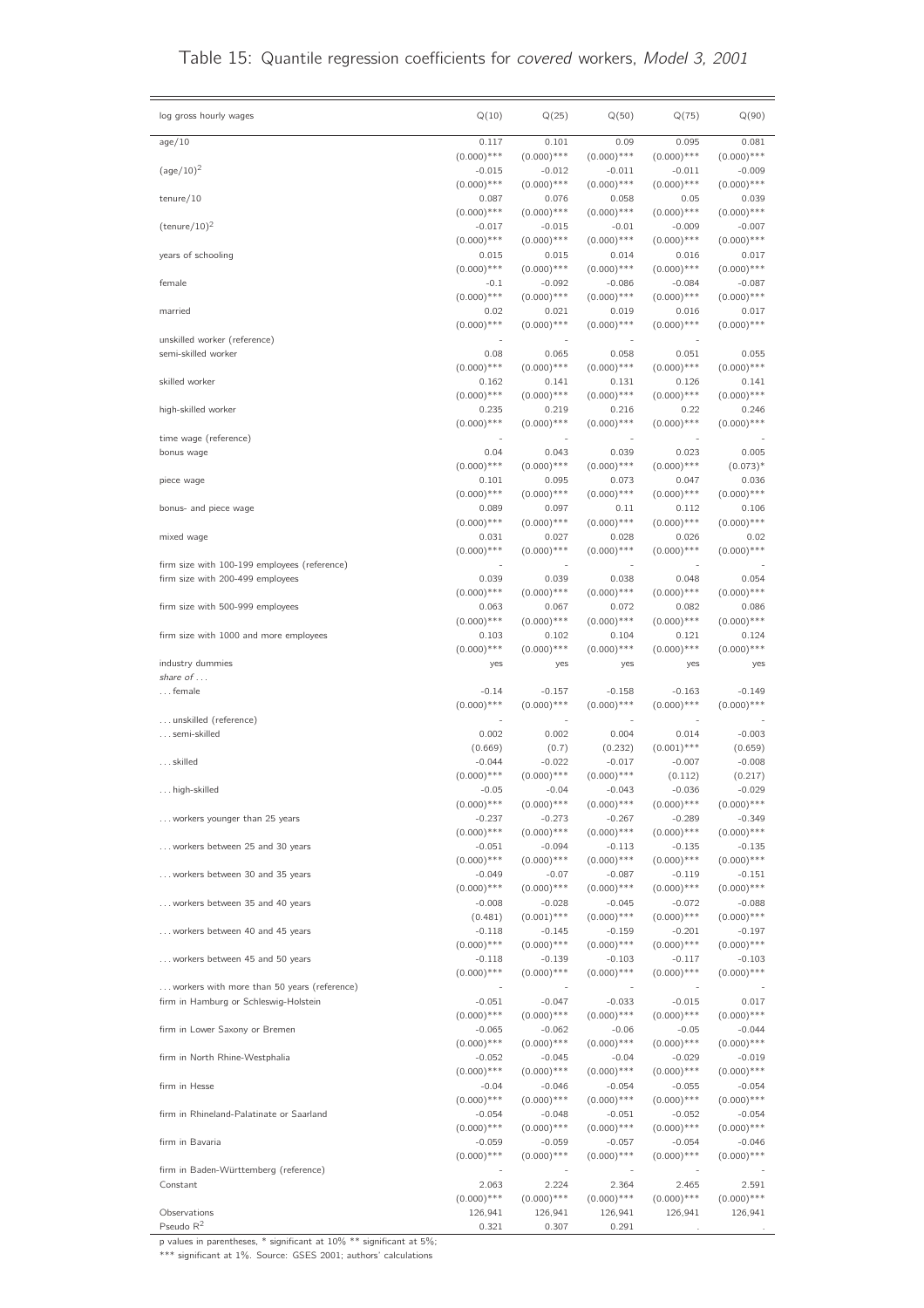### <span id="page-31-0"></span>Table 16: Quantile regression coefficients for non-covered workers, Model 3, 2001

| log gross hourly wages                                                           | Q(10)                     | Q(25)                     | Q(50)                           | Q(75)                     | Q(90)                     |
|----------------------------------------------------------------------------------|---------------------------|---------------------------|---------------------------------|---------------------------|---------------------------|
| age/10                                                                           | 0.118<br>$(0.000)$ ***    | 0.116<br>$(0.000)$ ***    | 0.111<br>$(0.000)$ ***          | 0.117<br>$(0.000)$ ***    | 0.119<br>$(0.000)$ ***    |
| $(age/10)^2$                                                                     | $-0.014$                  | $-0.014$                  | $-0.013$                        | $-0.013$                  | $-0.013$                  |
| $t$ enure/10                                                                     | $(0.000)$ ***<br>0.098    | $(0.000)$ ***<br>0.103    | $(0.000)$ ***<br>0.1            | $(0.000)$ ***<br>0.092    | $(0.000)$ ***<br>0.087    |
| $(\text{tenure}/10)^2$                                                           | $(0.000)$ ***<br>$-0.017$ | $(0.000)$ ***<br>$-0.019$ | $(0.000)$ ***<br>$-0.018$       | $(0.000)$ ***<br>$-0.015$ | $(0.000)$ ***<br>$-0.015$ |
| years of schooling                                                               | $(0.000)$ ***<br>0.012    | $(0.000)$ ***<br>0.014    | $(0.000)$ ***<br>0.017          | $(0.000)$ ***<br>0.018    | $(0.000)$ ***<br>0.017    |
|                                                                                  | $(0.000)$ ***             | $(0.000)$ ***             | $(0.000)$ ***                   | $(0.000)$ ***             | $(0.000)$ ***             |
| female                                                                           | $-0.158$<br>$(0.000)$ *** | $-0.153$<br>$(0.000)$ *** | $-0.157$<br>$(0.000)$ ***       | $-0.152$<br>$(0.000)$ *** | $-0.159$<br>$(0.000)$ *** |
| married                                                                          | 0.026<br>$(0.000)$ ***    | 0.018<br>$(0.000)$ ***    | 0.02<br>$(0.000)$ ***           | 0.016<br>$(0.000)$ ***    | 0.013<br>$(0.000)$ ***    |
| unskilled worker (reference)<br>semi-skilled worker                              | 0.138                     | 0.119                     | 0.11                            | 0.108                     | 0.11                      |
|                                                                                  | $(0.000)$ ***             | $(0.000)$ ***             | $(0.000)$ ***                   | $(0.000)$ ***             | $(0.000)$ ***             |
| skilled worker                                                                   | 0.247<br>$(0.000)$ ***    | 0.224<br>$(0.000)$ ***    | 0.211<br>$(0.000)$ ***          | 0.206<br>$(0.000)$ ***    | 0.216<br>$(0.000)$ ***    |
| high-skilled worker                                                              | 0.352                     | 0.323                     | 0.316                           | 0.349                     | 0.413                     |
| time wage (reference)                                                            | $(0.000)$ ***             | $(0.000)$ ***             | $(0.000)$ ***<br>$\overline{a}$ | $(0.000)$ ***             | $(0.000)$ ***             |
| bonus wage                                                                       | 0.069                     | 0.079                     | 0.089                           | 0.078                     | 0.078                     |
| piece wage                                                                       | $(0.000)$ ***<br>0.025    | $(0.000)$ ***<br>0.059    | $(0.000)$ ***<br>0.075          | $(0.000)$ ***<br>0.082    | $(0.000)$ ***<br>0.097    |
|                                                                                  | $(0.001)$ ***             | $(0.000)$ ***             | $(0.000)$ ***                   | $(0.000)$ ***             | $(0.000)$ ***             |
| bonus- and piece wage                                                            | 0.036                     | 0.075                     | 0.104                           | 0.095                     | 0.095                     |
| mixed wage                                                                       | (0.192)<br>0.004          | $(0.001)$ ***<br>0.026    | $(0.000)$ ***<br>0.043          | $(0.000)$ ***<br>0.062    | $(0.002)$ ***<br>0.085    |
|                                                                                  | (0.453)                   | $(0.000)$ ***             | $(0.000)$ ***                   | $(0.000)$ ***             | $(0.000)$ ***             |
| firm size with 100-199 employees (reference)<br>firm size with 200-499 employees | ٠<br>0.066                | 0.064                     | 0.066                           | 0.066                     | 0.067                     |
|                                                                                  | $(0.000)$ ***             | $(0.000)$ ***             | $(0.000)$ ***                   | $(0.000)$ ***             | $(0.000)$ ***             |
| firm size with 500-999 employees                                                 | 0.102<br>$(0.000)$ ***    | 0.101<br>$(0.000)$ ***    | 0.113<br>$(0.000)$ ***          | 0.121<br>$(0.000)$ ***    | 0.125<br>$(0.000)$ ***    |
| firm size with 1000 and more employees                                           | 0.175                     | 0.185                     | 0.177                           | 0.177                     | 0.192                     |
| industry dummies                                                                 | $(0.000)$ ***<br>yes      | $(0.000)$ ***<br>yes      | $(0.000)$ ***<br>yes            | $(0.000)$ ***<br>yes      | $(0.000)$ ***<br>yes      |
| share of<br>female                                                               | $-0.149$                  | $-0.138$                  | $-0.124$                        | $-0.134$                  | $-0.103$                  |
|                                                                                  | $(0.000)$ ***             | $(0.000)$ ***             | $(0.000)$ ***                   | $(0.000)$ ***             | $(0.000)$ ***             |
| unskilled (reference)<br>semi-skilled                                            | $-0.033$                  | $-0.018$                  | $-0.006$                        | 0.001                     | 0.007                     |
|                                                                                  | $(0.000)$ ***             | $(0.002)$ ***             | (0.28)                          | (0.818)                   | (0.424)                   |
| skilled                                                                          | $-0.011$<br>(0.141)       | 0.002                     | 0.003                           | 0.013<br>$(0.040)$ **     | 0.009<br>(0.329)          |
| $\dots$ high-skilled                                                             | $-0.085$                  | (0.737)<br>$-0.063$       | (0.553)<br>$-0.021$             | $-0.021$                  | $-0.042$                  |
|                                                                                  | $(0.000)$ ***             | $(0.000)$ ***             | $(0.004)$ ***                   | $(0.017)$ **              | $(0.001)$ ***             |
| workers younger than 25 years                                                    | $-0.113$<br>$(0.000)$ *** | $-0.13$<br>$(0.000)$ ***  | $-0.151$<br>$(0.000)$ ***       | $-0.17$<br>$(0.000)$ ***  | $-0.211$<br>$(0.000)$ *** |
| workers between 25 and 30 years                                                  | $-0.11$                   | $-0.091$                  | $-0.118$                        | $-0.139$                  | $-0.155$                  |
| workers between 30 and 35 years                                                  | $(0.000)$ ***<br>0.046    | $(0.000)$ ***<br>0.043    | $(0.000)$ ***<br>0.028          | $(0.000)$ ***<br>$-0.023$ | $(0.000)$ ***<br>$-0.018$ |
|                                                                                  | $(0.006)$ ***             | $(0.001)$ ***             | $(0.010)$ ***                   | $(0.095)^*$               | (0.326)                   |
| workers between 35 and 40 years                                                  | $-0.029$                  | $-0.007$                  | $-0.018$                        | $-0.02$                   | 0.004                     |
| workers between 40 and 45 years                                                  | $(0.084)^*$<br>$-0.075$   | (0.601)<br>$-0.085$       | $(0.099)*$<br>$-0.097$          | (0.134)<br>$-0.115$       | (0.821)<br>$-0.089$       |
|                                                                                  | $(0.000)$ ***             | $(0.000)$ ***             | $(0.000)$ ***                   | $(0.000)$ ***             | $(0.000)$ ***             |
| workers between 45 and 50 years                                                  | $-0.102$<br>$(0.000)$ *** | $-0.102$<br>$(0.000)$ *** | $-0.113$<br>$(0.000)$ ***       | $-0.12$<br>$(0.000)$ ***  | $-0.116$<br>$(0.000)$ *** |
| workers with more than 50 years (reference)                                      |                           | $\sim$                    |                                 | $\overline{\phantom{a}}$  |                           |
| firm in Hamburg or Schleswig-Holstein                                            | $-0.107$<br>$(0.000)$ *** | $-0.083$<br>$(0.000)$ *** | $-0.056$<br>$(0.000)$ ***       | $-0.052$<br>$(0.000)$ *** | $-0.031$<br>$(0.000)$ *** |
| firm in Lower Saxony or Bremen                                                   | $-0.106$                  | $-0.099$                  | $-0.09$                         | $-0.087$                  | $-0.102$                  |
| firm in North Rhine-Westphalia                                                   | $(0.000)$ ***<br>$-0.035$ | $(0.000)$ ***<br>$-0.042$ | $(0.000)$ ***<br>$-0.045$       | $(0.000)$ ***<br>$-0.036$ | $(0.000)$ ***<br>$-0.03$  |
|                                                                                  | $(0.000)$ ***             | $(0.000)$ ***             | $(0.000)$ ***                   | $(0.000)$ ***             | $(0.000)$ ***             |
| firm in Hesse                                                                    | $-0.02$                   | $-0.027$                  | $-0.029$                        | $-0.034$                  | $-0.038$                  |
| firm in Rhineland-Palatinate or Saarland                                         | $(0.000)$ ***<br>$-0.085$ | $(0.000)$ ***<br>$-0.076$ | $(0.000)$ ***<br>$-0.078$       | $(0.000)$ ***<br>$-0.077$ | $(0.000)$ ***<br>$-0.081$ |
|                                                                                  | $(0.000)$ ***             | $(0.000)$ ***             | $(0.000)$ ***                   | $(0.000)$ ***             | $(0.000)$ ***             |
| firm in Bavaria                                                                  | $-0.1$<br>$(0.000)$ ***   | $-0.087$<br>$(0.000)$ *** | $-0.076$<br>$(0.000)$ ***       | $-0.073$<br>$(0.000)$ *** | $-0.074$<br>$(0.000)$ *** |
| firm in Baden-Württemberg (reference)                                            | $\overline{\phantom{a}}$  |                           | $\overline{\phantom{a}}$        |                           |                           |
| Constant                                                                         | 1.895<br>$(0.000)$ ***    | 1.962<br>$(0.000)$ ***    | 2.047<br>$(0.000)$ ***          | 2.141<br>$(0.000)$ ***    | 2.23<br>$(0.000)$ ***     |
| Observations                                                                     | 52,770                    | 52,770                    | 52,770                          | 52,770                    | 52,770                    |
| Pseudo $R^2$                                                                     | 0.352                     | 0.358                     | 0.342                           |                           |                           |

p values in parentheses, \* significant at 10% \*\* significant at 5%;

\*\*\* significant at 1%. Source: GSES 2001; authors' calculations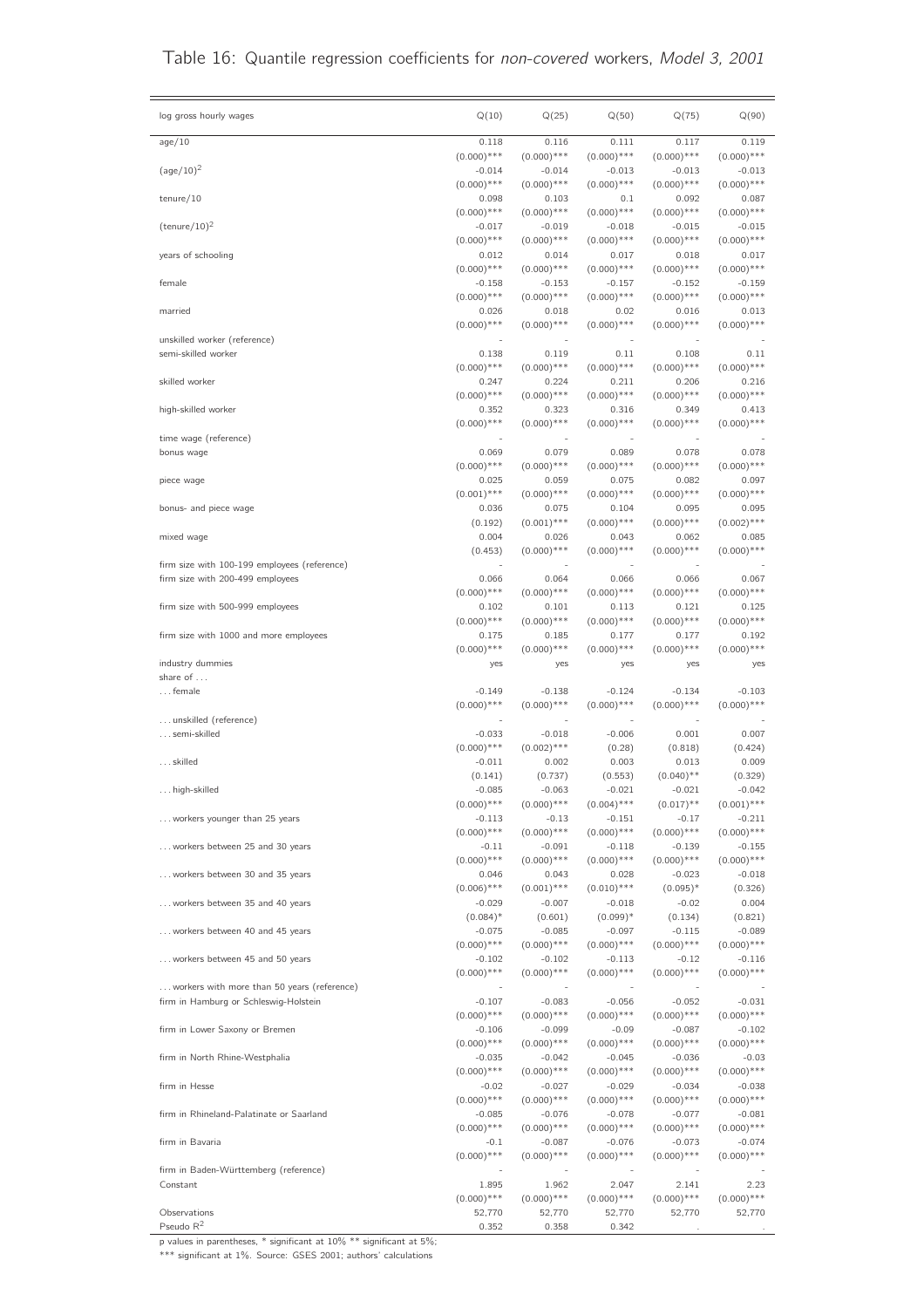

<span id="page-32-0"></span>Figure 2: Quantile regression results: Comparison of the impact of human capital characteristics on wages between covered and non-covered workers, Model 1, 1995. Source: GSES 1995; authors' calculations. 95% confidence bands based on 100 bootstrap resamples.



Figure 3: Quantile regression results: Comparison of the impact of human capital characteristics on wages between covered and non-covered workers, Model 1, 2001. Source: GSES 2001; authors' calculations. 95% confidence bands based on 100 bootstrap resamples.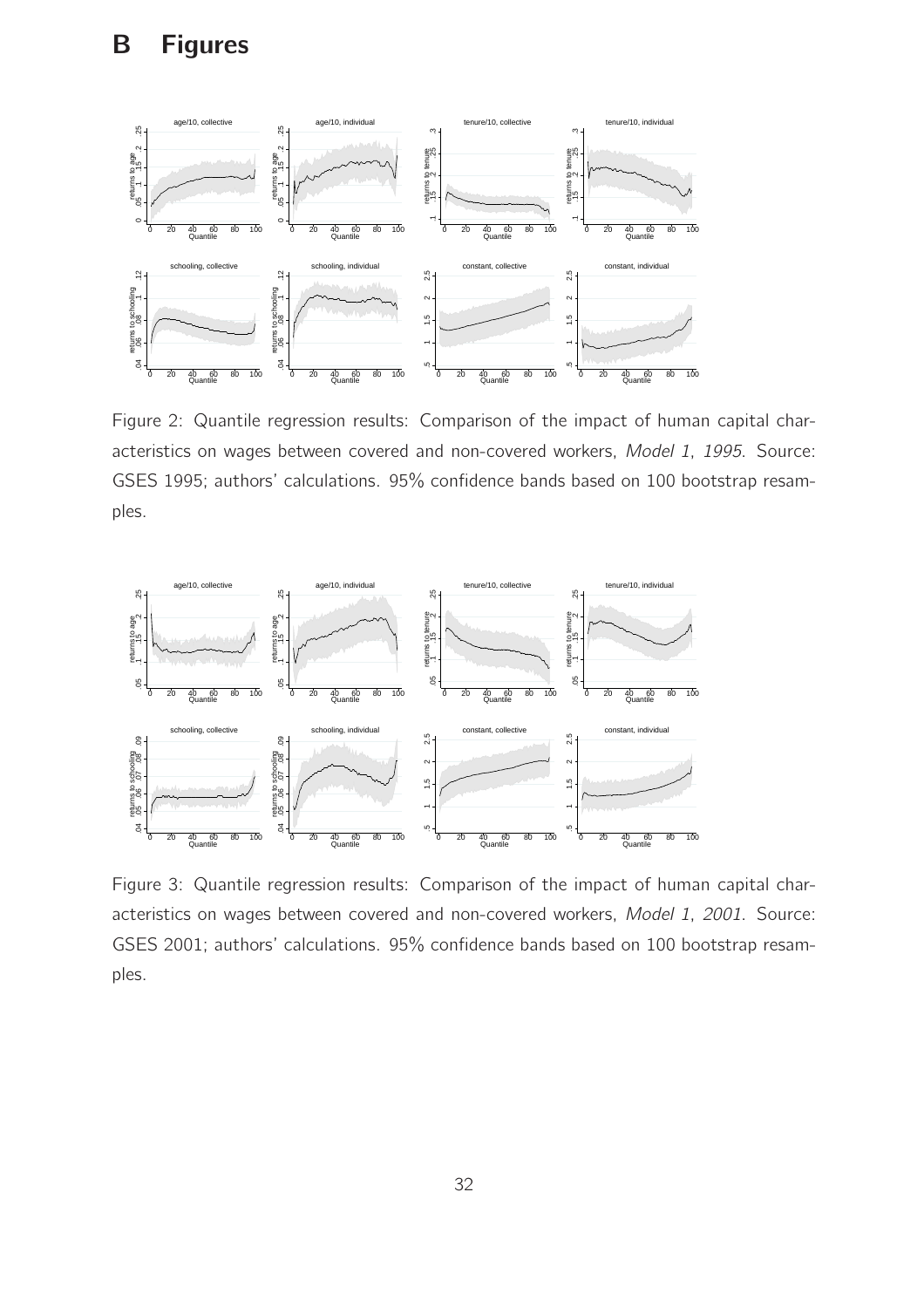

Figure 4: Quantile regression results: Comparison of the impact of human capital characteristics on wages between covered and non-covered workers, Model 2, 1995. Source: GSES 1995; authors' calculations. 95% confidence bands based on 100 bootstrap resamples.



Figure 5: Quantile regression results: Comparison of the impact of human capital characteristics on wages between covered and non-covered workers, Model 2, 2001. Source: GSES 2001; authors' calculations. 95% confidence bands based on 100 bootstrap resamples.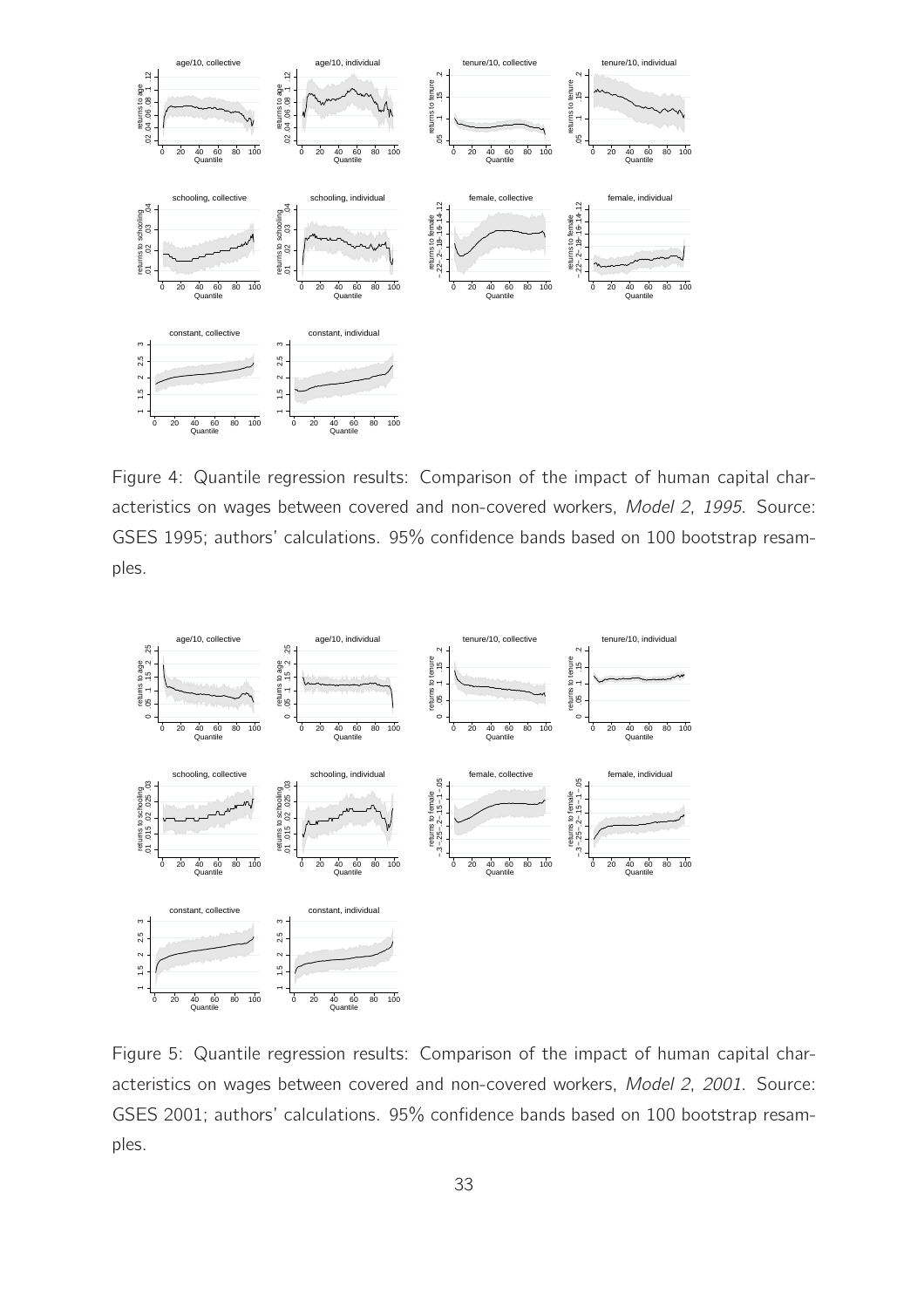

Figure 6: Quantile regression results: Comparison of the impact of human capital characteristics on wages between covered and non-covered workers, Model 3, 1995. Source: GSES 1995; authors' calculations. 95% confidence bands based on 100 bootstrap resamples.



<span id="page-34-0"></span>Figure 7: Quantile regression results: Comparison of the impact of human capital characteristics on wages between covered and non-covered workers, Model 3, 2001. Source: GSES 2001; authors' calculations. 95% confidence bands based on 100 bootstrap resamples.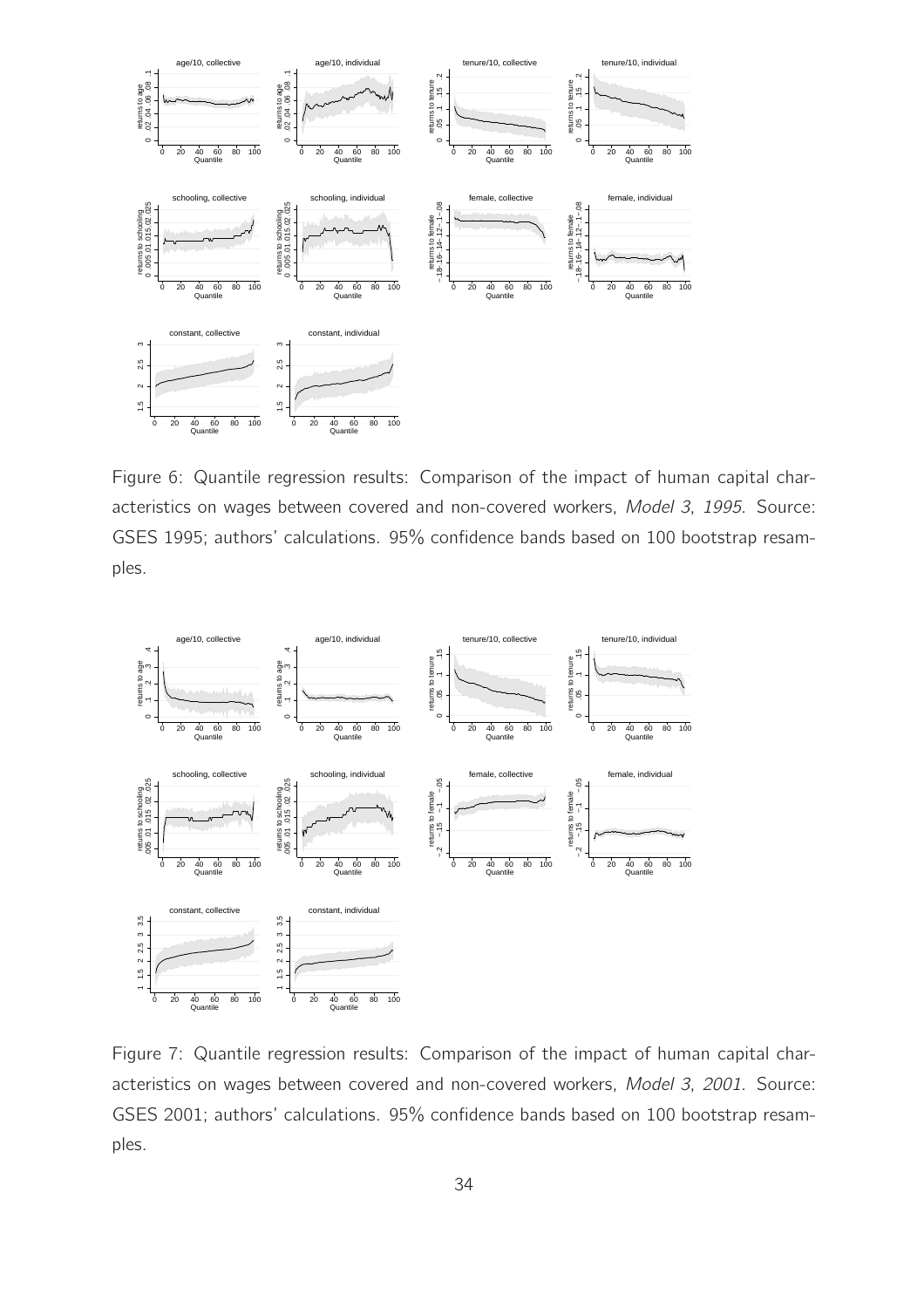

<span id="page-35-0"></span>Figure 8: Decomposition of the wage differential between covered and non-covered workers, Model 1, 1995. Source: GSES 1995; authors' calculations. 95% confidence bands based on 100 bootstrap resamples.



Figure 9: Decomposition of the wage differential between covered and non-covered workers, Model 1, 2001. Source: GSES 2001; authors' calculations. 95% confidence bands based on 100 bootstrap resamples.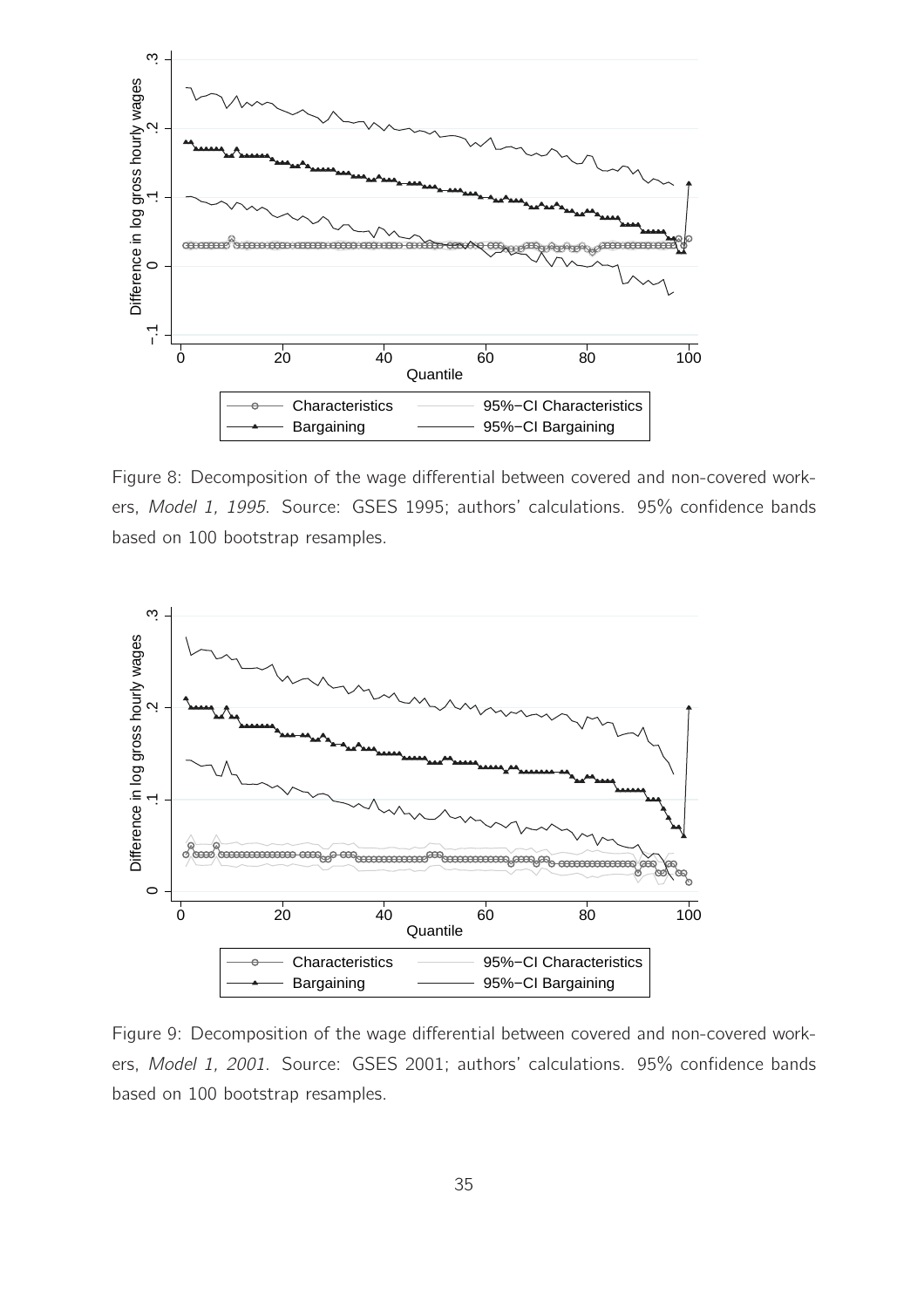

Figure 10: Decomposition of the wage differential between covered and non-covered workers, Model 2, 1995. Source: GSES 1995; authors' calculations. 95% confidence bands based on 100 bootstrap resamples.



Figure 11: Decomposition of the wage differential between covered and non-covered workers, Model 2, 2001. Source: GSES 2001; authors' calculations. 95% confidence bands based on 100 bootstrap resamples.